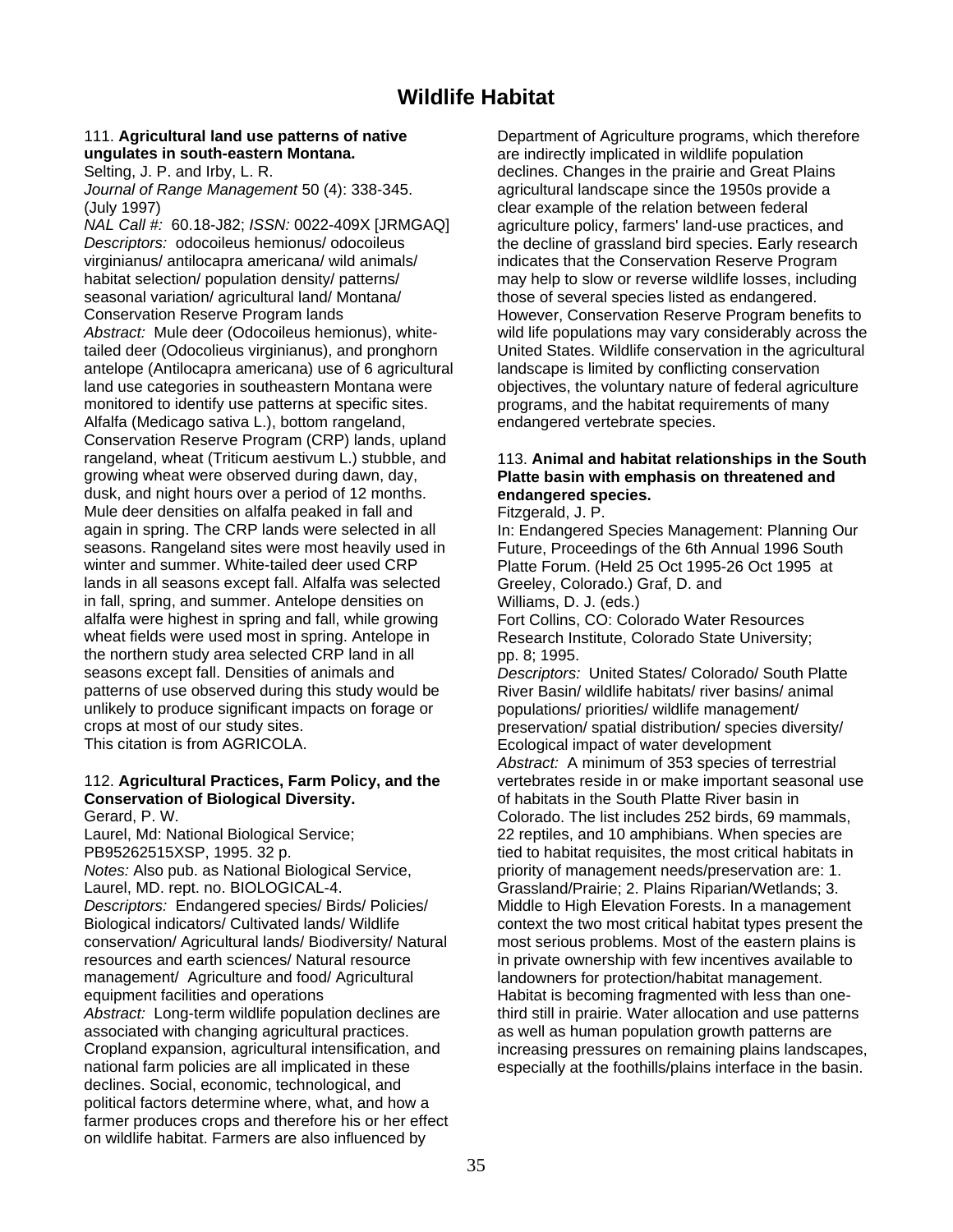Agricultural patterns including increasing use of the Conservation Reserve Program will also likely effect distributional patterns of wildlife, perhaps to the detriment of some species.

© Cambridge Scientific Abstracts (CSA)

### 114. **An annotated bibliography for wildlife responses to the Conservation Reserve Program.**  Allen, A. W.

In: A comprehensive review of Farm Bill contributions wildlife conservation, 1985-2000/ Heard, L. P; Hohman, W. L.; Halloum, D. J.; and Wildlife Habitat Management Institute (U.S.); Series: Technical Report USDA/NRCS/WHMI.

Madison, MS: USDA, NRCS, Wildlife Habitat Management Institute, 2000; pp. 151-206 *NAL Call #:* aS604.6 .C66 2000

*Descriptors:* Conservation Reserve Program/ wildlife habitats/ wildlife management

### 115. **Annual set-aside programs: A long-term perspective of habitat quality in Illinois and the Midwest.**

Warner, Richard E.; Etter, Stanley L.; David, Larry M.; and Mankin, Philip C.

*Wildlife Society Bulletin* 28 (2): 347-354. (2000) *NAL Call #:* SK357.A1W5; *ISSN:* 0091-7648. *Notes:* 3 tables; 1 figure.

*Descriptors:* policies and programs/ farms/ food crops/ production/ grassland/ cultivated farmland/ habitat management for wildlife/ conservation programs/ land use/ cover/ vegetation/ agriculture/ habitat change/ grains/ prairie/ extensive agriculture/ North America/ United States/ Illinois/ Iowa *Abstract:* Farm programs that divert cropland from production have been important for establishing grassy habitat in the Midwest since the 1930s. This study documents 1) the expansion of row crop production and general decline of grasses on farm landscapes of the Midwest in recent decades, and 2) the trend toward short-term set-aside programs that establish grassy habitat of marginal value, depicted in Illinois. During the 1980s and early 1990s, row crop production in the Midwest moderated and millions of hectares of grassland were established on cropland diverted from production. Nonetheless, from 1964 to 1992, row crop plantings increased by 39%, with an 84% increase in soybeans being the most striking land-use change. Row crops supplanted numerous cover types that have grassy structure, including oats (-83%), wheat (-10%), other minor crops (-51%), permanent pasture (-54%), diverted cropland (-51%), and other farmland (-41%). On a study area in eastcentral Illinois, we evaluated and compared selected habitat characteristics of grassy cover for 1962-63 and 1991-94 on 100 randomly selected 4.05-ha plots, including tract width, heterogeneity of vegetation, disturbance during the growing season, persistence of vegetation from one growing season to the next,

and extent to which grassy fields were connected by permanent (grass) edges to surrounding landscape elements. There was a diminution (P<0.05) in these habitat attributes in the 1990s compared to the 1960s. The conservation community has emphasized the potential benefits of the Conservation Reserve Program (CRP) for wildlife, while most of the grassland in the Corn Belt has been established by annual set-aside programs. Although the most recent set-aside era ended in the late 1990s, programs of this nature may reemerge. Our study underscores the need and opportunity for improving habitat conditions as part of future farm programs that would divert land from production under short-term contract. This citation is provided courtesy of NISC, publisher of Wildlife & Ecology Studies Worldwide.

### 116. **Are economic instruments the saviour for biodiversity on private land?**

Gibbons, P; Briggs, S V; and Shields, J M *Pacific Conservation Biology* 7 (4): 223-228. (2002); *ISSN:* 1038-2097

*Descriptors:* Conservation Reserve Program/ biodiversity conservation/ economic instruments/ ecosystem vulnerability/ environmental condition/ metapopulation viability/ offset schemes/ private lands/ representative ecosystem examples/ stewardship schemes/ tax concessions/ temporal support © Thomson

### 117. **Area Requirements of Grassland Birds: A Regional Perspective.**

Johnson, D. H. and Igl, L. D. *Auk 118(1): 24-34.* (2001) *NAL Call #:* 413.8 AU4 *Descriptors:* Conservation Reserve Program/ Great Plains

*Abstract:* Examined the influence of fragmentation and isolation of CRP grassland fields on grassland breeding bird populations in the northern Great Plains.

### 118. **The Arkansas response to federal farm program opportunities.**

Long, J. D.; Akers, D.; and Wilson, S. N. *Journal of Soil and Water Conservation* 46 (4): 272-275. (July 1991-Aug. 1991) *NAL Call #:* 56.8-J822; *ISSN:* 0022-4561 [JSWCA3] *Descriptors:* farmland/ wildlife conservation/ habitats/ environmental protection/ federal programs/ Conservation Reserve Program This citation is from AGRICOLA.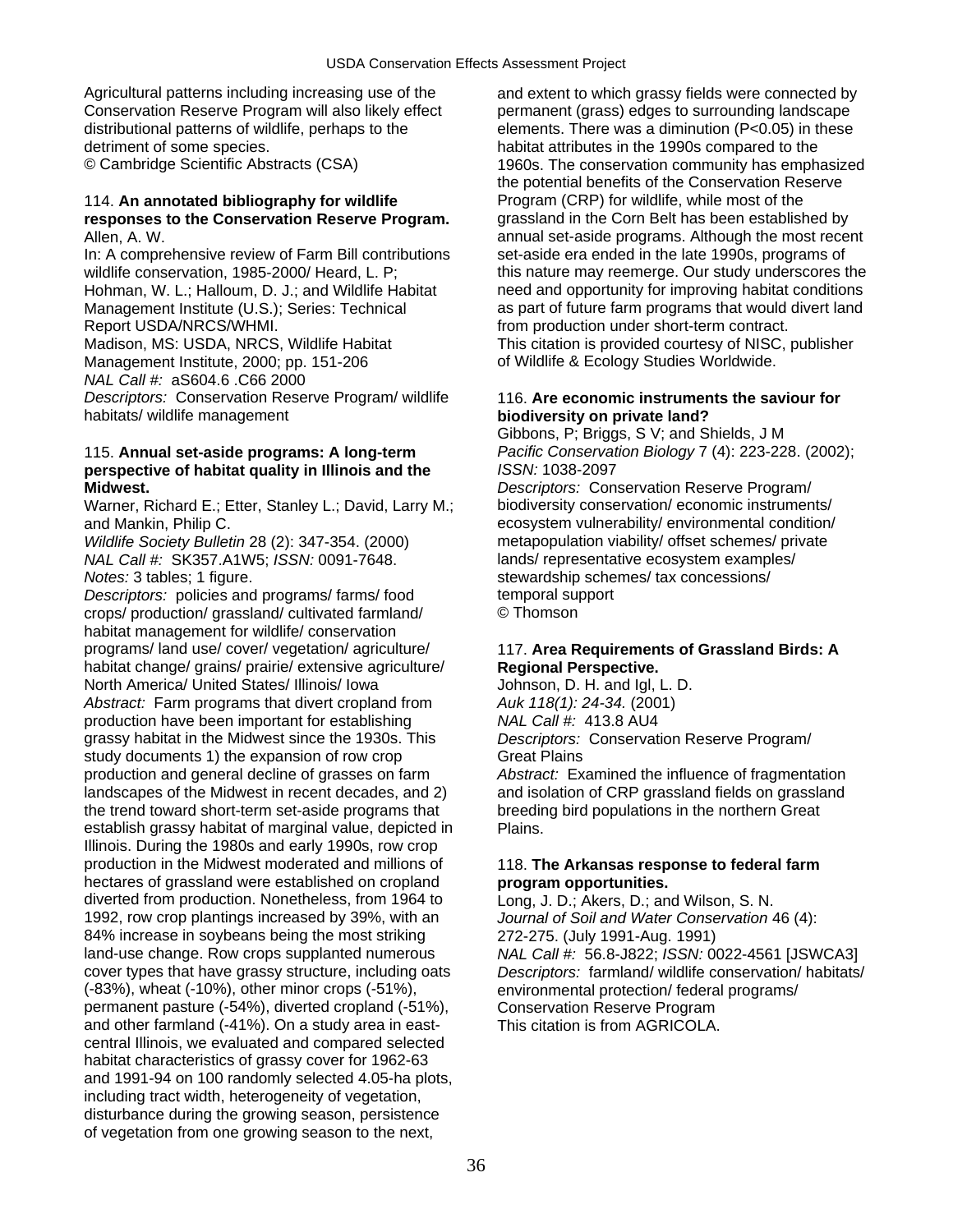## 119. **Association of the Conservation Reserve** birds during winter should be taken into account **counts in Iowa. these species.**

*Wildlife Society Bulletin 23 (3): 386-390.* (1995) of Wildlife & Ecology Studies Worldwide. *NAL Call #:* SK357.A1W5; *ISSN:* 0091-7648 *Descriptors:* Phasianus colchicus (Galliformes)/ 121. **Avian abundance, composition, and**  vertebrates/ agriculture/ snowfall/ weather/ **Program fields in northern Missouri.**  wildlife management and management and management of the McCoy, T. D.

*Abstract:* More than 880,000 ha of Iowa farmland Columbia, MO: University of Missouri, 1996. were enrolled in the Conservation Reserve Program *Notes:* M.S. Thesis (CRP) from 1986-1991. I evaluated the relationship *Descriptors:* Conservation Reserve Program/ State between CRP enrollment and ring-necked pheasants conservation programs/ Missouri (Phasianus colchicus) in Iowa and how cropland and *Abstract:* Studied various avian species abundance, weather affected that relationship. Six percent of the composition, and reproductive success in different land area in Iowa was enrolled in the CRP between grassland types (CP1 vs. CP2) in northern Missouri. 1986 and 1991. Pheasant numbers in Iowa increased 30% during the first 5 years of the CRP compared to 122. **Avian abundance in CRP and crop fields**  a similar period before the program began (P = **during winter in the midwest.**  0.026). Numbers increased 34% (P lt 0.018) in Best, Louis B; Campa, Henry; Kemp, Kenneth E; counties with gt 70% cropland and 26% (P= 0.12) in Robel, Robert J; Ryan, Mark R; Savidge, Julie;<br>counties with 50-70% cropland. I did not detect Weeks. Harmon P Jr: and Winterstein. Scott R counties with 50-70% cropland. I did not detect Weeks, Harmon P Jr; and Winterstein, Scott R<br>
increases in pheasant numbers in counties with It American Midland Naturalist 139 (2): 311-324. 50% cropland (P gt 0.71). Pheasant numbers were *NAL Call #:* 410 M58; *ISSN:* 0003-0031 positively related to the CRP, but this function was *Descriptors:* dark eyed junco (Passeriformes)/ also influenced by percent cropland and cumulative horned lark (Passeriformes)/ lapland longspur

### 120. **Avian abundance and diversity in CRP, crop** American goldfinch (Passeriformes)/ American tree **fields, pastures, and restored and native** sparrow (Passeriformes)/ Canada goose **grasslands during winter.** (Anseriformes)/ European starling (Passeriformes)/

diversity/ hibernation/ snow/ grass prairies/ meadows/ composition of birds in Conservation Reserve agricultural conservation programs **Program (CRP)** fields with the same aspects in row-

Abstract: I compared grassland bird use of land set crop fields during the winter (January and February) aside by the Conservation Reserve Program (CRP), over several years (1992-1995) for six Midwestern crop fields, pastures, and restored and native prairies states (Indiana, Iowa, Kansas, Michigan, Missouri during winter in southern Wisconsin. Species and Nebraska). Field techniques were standardized<br>diversity was highest in crop fields, followed by in all states. CRP fields consisted of either permaner grasses), native prairie remnants, and pastures. The native grasses (CP2), and the plant species seeded Avian abundance (number of individuals seen per in CRP fields differed within and among states. hour of observation) was highest in pastures, Vegetation characteristics of CRP fields varied followed by restored prairie, CP2, crop fields and considerably from state to state, but vertical density native prairie. No birds were observed in CP1 fields and total canopy cover (primarily grasses) were (CRP fields planted to introduced grasses and particularly high in Nebraska. Mean annual total bird legumes). Avian abundance in crop fields and native abundance ranged from 0.1 to 5.1 birds per km of prairie was higher during periods of incomplete snow transect in CRP fields and from 0.1 to 24.2 in rowwhile the reverse was true for restored prairie and in CRP fields in the six states ranged from 6 to 32;<br>CP2 sites. The variety of habitats used by grassland the range for row-crop fields was 8 to 18. The most

**Program with ring-necked pheasant survey** when management plans are being developed for

Riley, Terry Z This citation is provided courtesy of NISC, publisher

# animals/ birds/ chordates/ nonhuman vertebrates/ **reproductive success on Conservation Reserve**

American Midland Naturalist 139 (2): 311-324. (1998) snowfall. (Passeriformes)/ meadowlark (Passeriformes)/ mourning dove (Columbiformes)/ northern bobwhite (Galliformes)/ ring necked pheasant (Galliformes)/ Morris, Kelly<br>Passenger Pigeon 62 (3/4): 217-224. (2000); 
<br>
Vertebrates/ crop fields/ species abundance/ specie *Vertebrates/ crop fields/ species abundance/ species ISSN:* 0031-2703 composition/ winter/ Conservation Reserve Program<br>Descriptors: birds/ crops/ conservation/ species **and abstract**: We compared the abundance and species Abstract: We compared the abundance and species diversity was highest in crop fields, followed by in all states. CRP fields consisted of either permanent<br>
restored prairie, CP2 (CRP fields planted to native introduced grasses and legumes (CP1) or permanent introduced grasses and legumes (CP1) or permanent and total canopy cover (primarily grasses) were cover than during periods with 100% snow cover, crop fields. The total number of bird species recorded the range for row-crop fields was 8 to 18. The most abundant species in CRP fields differed among states but included the ring-necked pheasant, American tree sparrow, northern bobwhite, dark-eyed junco and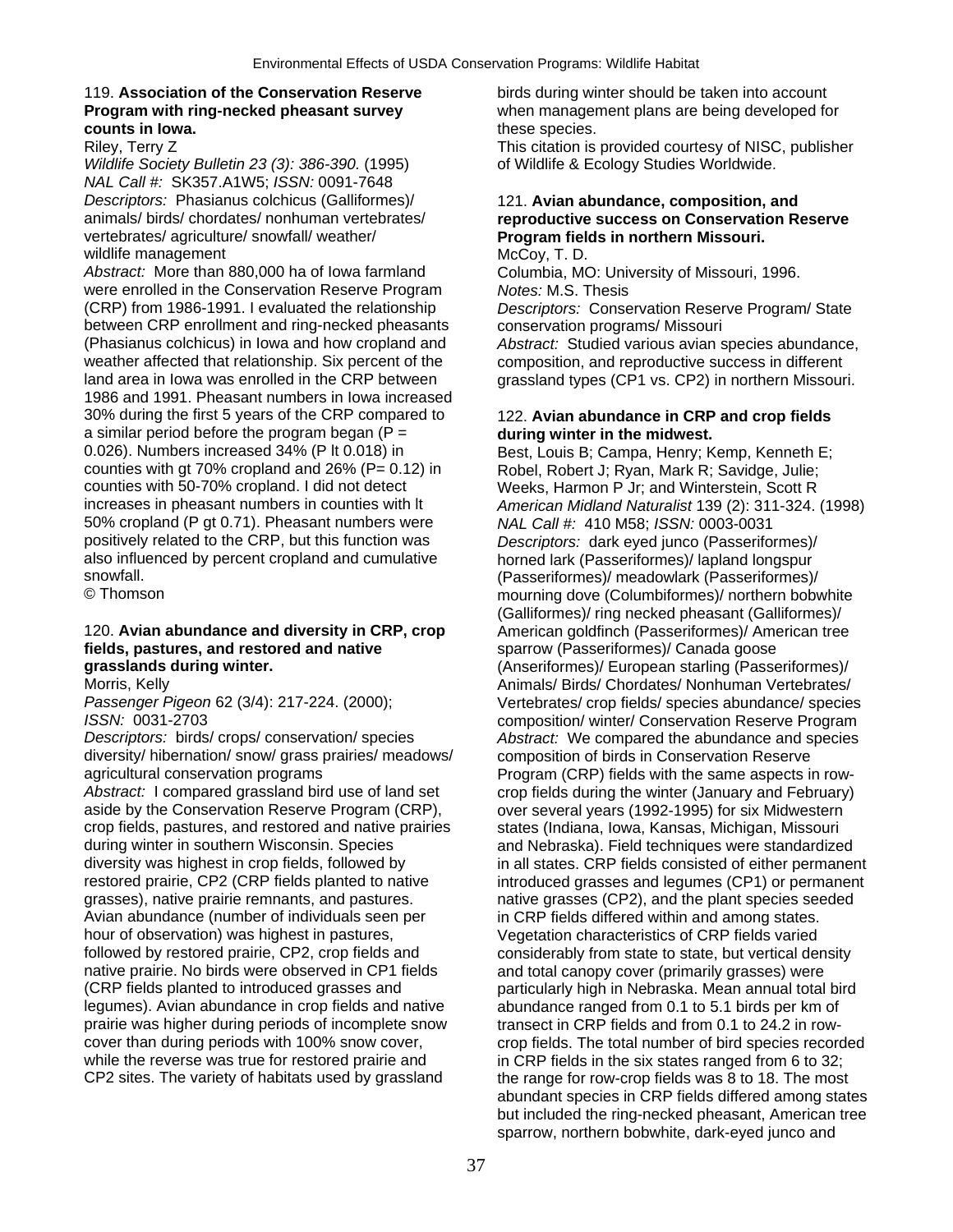American goldfinch. The most abundant species in many species. Increases of land in the Conservation row-crop fields included the horned lark, American Reserve Program had negative associations with lapland longspur, meadowlarks and Canada goose. indicate that grassland birds have declined strongly Some of the most abundant bird species wintering on over the past two decades, and that regardless of population declines, thus this program has the trends are linked strongly to changes in agricultural potential to mitigate population losses. **In the set of the matter of the matter** potential to mitigate population losses. © Thomson © Thomson ISI

## **success, vegetative structure, and food fragmented southern Great Plains grasslands. availability in burned CRP Fields and grazed Coppedge, Bryan R.; Engle, David M.; Masters, pastures in northeastern Kansas. Ronald E.; and Gregory, Mark S. Ronald E.**; and Gregory, Mark S.

Manhattan, KS: Kansas State University, 1994. *NAL Call #:* QH540.E23; *ISSN:* 1051-0761

State conservation programs/ Kansas spp/ plains/ prairies/ agricultural conservation Abstract: Compared avian community structure and programs reproductive success, food availability, and *Abstract:* We examined the dynamics of avian vegetative structure in CRP grasslands in northern communities associated with fragmented grasslands Kansas that were grazed and burned. in Oklahoma USA, using long-term (1965-1995) raw

## **Agricultural Landscape of Eastern and Central** changes in land cover type and landscape pattern as **United States.** affected by woody plant (mostly Juniperus virginiana

*Auk* 120 (1): 20-34. (Jan. 2003) conversions to agricultural grassland under the Breeding Birds/ North America/ Habitat/ Grassland/

were used to test the hypothesis that changes in patch structure. Avian community structure shifted agricultural land use within the eastern and central along gradients of increasing woody plant cover and U.S. have driven population trends of grassland and indicators of continuing landscape fragmentation. shrub habitat birds over the past two decades. The Open-habitat generalists, woodland, and degree to which population trends differed between successional scrub species generally increased, grassland and shrub habitats was evaluated with whereas many grassland species decreased. In respect to migratory and nesting behavior. Grassland some instances, neotropical migrants responded<br>birds declined significantly between 1980 and 1999. <br>positively to increasing woody vegetation. Some birds declined significantly between 1980 and 1999, but, on average, shrub habitat species did not. grassland birds also showed a positive response to Grassland-breeding, long-distance migrants exhibited increases in agricultural grassland, but only in areas<br>the strongest negative trends. Most species (78%; n or severe juniper encroachment. Most grassland the strongest negative trends. Most species (78%; n  $= 63$ ) exhibited at least one significant association species exhibited consistent declines related to the between population trends and changes in influx of woody vegetation and associated landscape agricultural land use, and in most, land use changes. Woody plant encroachment into southern "explained" 25-30% of the variation in population Great Plains grasslands already fragmented by trends among states. Changes in the farmland agricultural activity represents a conservation landscape accounted for more of the interstate management dilemma. Although woody vegetation in variability of population trends of short-distance remnant native prairies may provide habitat for some migrants than of both long- distance migrants and declining neotropical migrants that require shrubby<br>residents, and that variability was greater in areas, grassland structure and suitability is residents, and that variability was greater in grassland than shrub species. Declines in the area of compromised for many declining grassland-endemic rangeland and cover crops were followed by birds. Cropland conversion to agricultural grassland<br>
population declines and increases, respectively, by does appear to provide suitable for some grassland population declines and increases, respectively, by

tree sparrow, European starling, mourning dove, population trends of some shrub species. The results CRP fields have been undergoing long-term migratory behavior or nesting habits, avian population

## 123. **Avian community structure, reproductive** 125. **Avian response to landscape change in**

Klute, D. S. *Ecological Applications* 11 (1): 47-59. (2001) *Notes:* M.S. Thesis *Descriptors:* bird communities/ neotropical migrant *Descriptors:* Conservation Reserve Program/ species/ conservation/ aerial photography/ Juniperus

(stop-level) data from the Breeding Bird Survey 124. **Avian Population Trends Within the Evolving** (BBS). Aerial photography was used to document Murphy, MT L.) encroachment and concurrent cropland *NAL Call #:* 413.8 AU4; *ISSN:* 0004-8038 Conservation Reserve Program (CRP). Rank trend *Descriptors:* Conservation Reserve Program/ analysis identified species with significant population<br>Migratory Birds/ CRP Fields/ Nesting Success/ frends, and canonical correspondence analysis Migratory Birds/ CRP Fields/ Nesting Success/ trends, and canonical correspondence analysis<br>Breeding Birds/ North America/ Habitat/ Grassland/ (CCA) was used to identify important environmental Abundance/ Songbirds gradients from gradients from a group of descriptive habitat variables *Abstract:* State-level Breeding Bird Survey (1980- that included land cover type composition and indices 1998) and U.S. Department of Agriculture statistics of vegetation cover, landscape pattern, and grassland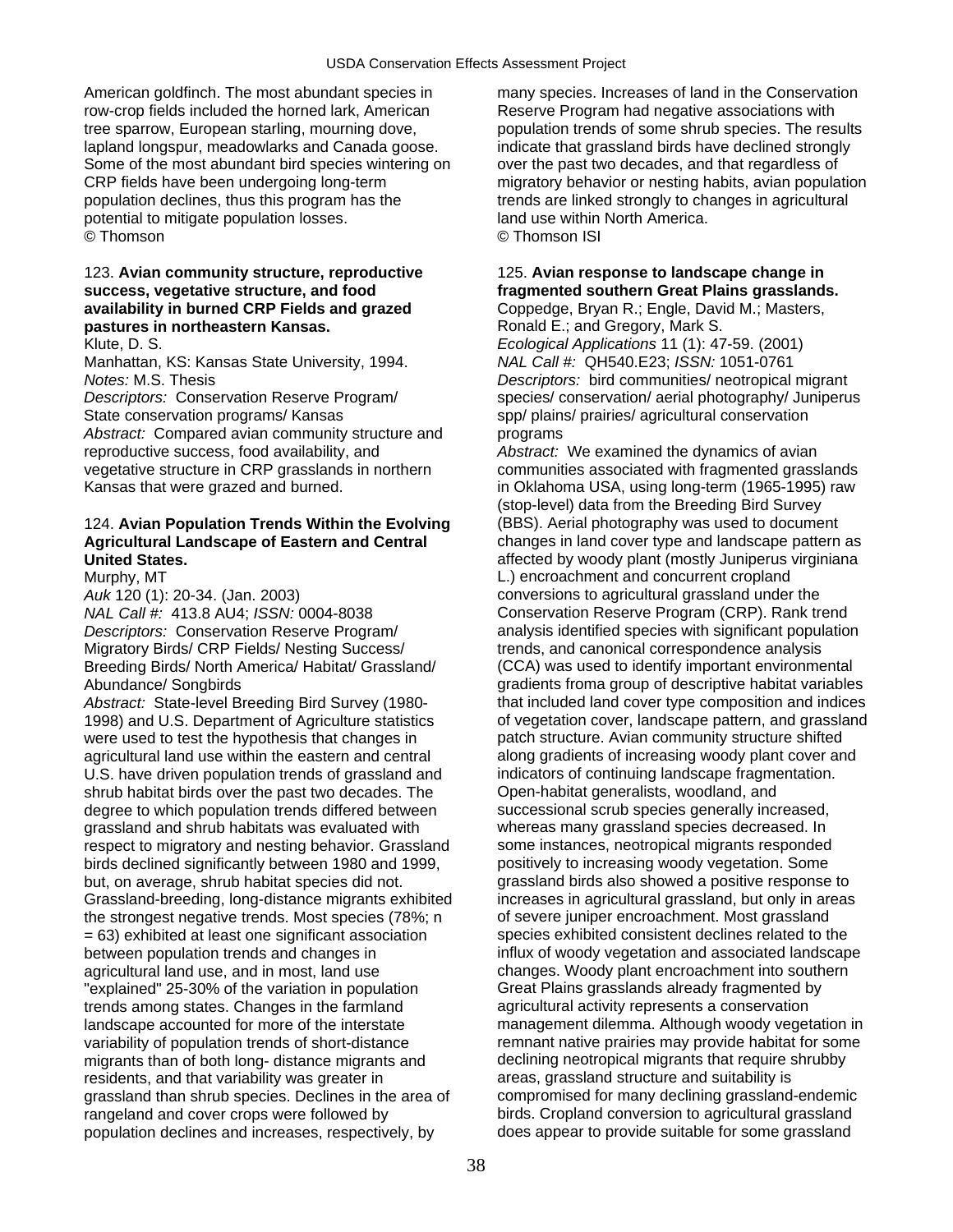species. However, this benefit appears to be limited necked pheasants (Phasianus colchicus) were the to areas where woody plant invasion into grasslands most abundant species during winter and were more temporary effect, as most CRP areas are likely to return to agricultural production in the near future. winter (P lt 0.05).<br>Changes are needed in grassland management C Thomson Changes are needed in grassland management practices to restrict woody plant encroachment and fragmentation; otherwise, continued declines in 127. **Avian use of fields enrolled in the**  grassland bird populations can be expected. **Conservation Reserve Program in southeast**  This citation is provided courtesy of NISC, publisher **Nebraska.**  of Wildlife & Ecology Studies Worldwide. Delisle, Jennifer M.

### 126. **Avian use and vegetation characteristics of** *Notes:* Thesis (M.S.); **Conservation Reserve Program fields. Includes bibliographical references.**

Delisle, Jennifer M. and Savidge, Julie A. *NAL Call #:* NBU LD3656-1995-D455

*NAL Call #:* 410 J827; *ISSN:* 0022-541X This citation is from AGRICOLA. *Descriptors:* bobolinks (Passeriformes)/ common yellowthroat (Passeriformes)/ dickcissels 128. **Big bluestem evaluations in the Eastern**  (Passeriformes)/ grasshopper sparrow **Plains.**  (Passeriformes) / ring necked pheasant (Galliformes) / Moyer, J. L.; Fine, G.; and Walker, J.<br>American tree sparrow (Passeriformes) / ln: Report of progress: Kansas Agricu Ammodramus savannarum (Passeriformes)/ Experiment Station, 606; Manhattan, Kan.: Dolichonyx oryzivorus (Passeriformes)/ Geothlypis Agricultural Experiment Station, Kansas State<br>
trichas (Passeriformes)/ Phasianus colchicus College of Agriculture and Applied Science. (Galliformes)/ Spiza americana (Passeriformes)/ 1990. 9 p. Spizella arborea (Passeriformes)/ Sturnella spp. *Notes:* ISSN: 1061-7841 (Passeriformes)/ animals/ birds/ chordates/ *NAL Call #:* 100-K133P nonhuman vertebrates/ vertebrates/ Conservation *Descriptors:* andropogon gerardii/ cultivars/ forage/ Reserve Program/ fields/ meadowlarks / seasonality/ comparisons / agronomic characteristics/ crop yield/ species abundance/ vegetation structure/ crude protein/ digestibility/ conservation areas/<br>weather data/ Kansas/ Oklahoma/ Conservation<br>weather data/ Kansas/ Oklahoma/ Conservation

Abstract: We compared avian use of Conservation Reserve Program Reserve Program (CRP) fields enrolled in the CP1 This citation is from AGRICOLA. (cool-season grasses and legumes) and CP2 (warmseason native grasses) options in southeastern 129. **Bird abundance and nesting in CRP fields**<br>
Nebraska from 1991 to 1995. In winter and in the **and cropland in the midwest: A regional** breeding season CP2 fields had taller, denser vegetation than CP1 fields. However, total bird Best, Louis B; Campa, Henry; Kemp, Kenneth E; abundance did not differ between CP1 and CP2 fields Robel, Robert J; Ryan, Mark R; Savidge, Julie; (P = 0.47). Dickcissels (Spiza americana) and Weeks, Harmon P Jr; and Winterstein, Scott R grasshopper sparrows (Ammodramus savannarum) *Wildlife Society Bulletin* 25 (4): 864-877. (1997)<br>were the most abundant species during the breeding MAL Call #: SK357.A1W5: ISSN: 0091-7648 season although population numbers varied among *Descriptors:* nest predation/ nesting success/ years (P lt 0.001). Dickcissels and grasshopper rowcrop field/ species abundance/ vegetational<br>sparrows showed no differences in abundance structure/ Conservation Reserve Program/ Agel sparrows showed no differences in abundance structure/ Conservation Reserve Program/ Agelaius<br>between CPs. but dickcissels were associated with betweeniceus Ired winged blackbirdl (Passeriformes)/ tall, dense vegetation and grasshopper sparrows with Ammodramus savannarum [grasshopper sparrow]<br>sparser vegetation and a shallow litter layer. (Passeriformes)/ Spiza americana [dickcissel] Bobolinks (Dolichonyx oryzivorus) were more (Passeriformes) abundant on CP1 fields (P = 0.001), and common *Abstract:* We compared the abundance and nesting yellowthroats (Geothlypis trichas) and sedge wrens success of avian species in Conservation Reserve (Cistothorus platensis) were more abundant on CP2 Program (CRP) fields during the summer with that in fields (P = 0.001 and P = 0.05). Average winter rowcrop fields over 5 years (1991-1995) for 6 abundances did not change over years (P = 0.90). Midwestern states (Ind., Ia., Kans., Mich., Mo. American tree sparrows (Spizella arborea) and ring- Nebr.). Field techniques were standardized in all

is relatively advanced, and may have only a abundant on CP2 fields (P lt 0.05). Meadowlarks<br>temporary effect, as most CRP areas are likely to (Sturnella spp.) were more abundant on CP1 fields in

Lincoln, Nebraska: University of Nebraska, 1995. *Journal of Wildlife Management* 61 (2): *Descriptors:* Conservation Reserve Program--- 318-325. (1997) United States/ Birds---Habitat---Nebraska

In: Report of progress: Kansas Agricultural College of Agriculture and Applied Science,

weather data/ Kansas/ Oklahoma/ Conservation

# and cropland in the midwest: A regional approach.

WAL Call #: SK357.A1W5; *ISSN:* 0091-7648 phoeniceus [red winged blackbird] (Passeriformes)/ (Passeriformes)/ Spiza americana [dickcissel]

Midwestern states (Ind., Ia., Kans., Mich., Mo., and states. CRP fields consisted of either perennial introduced grasses and legumes (CP1) or perennial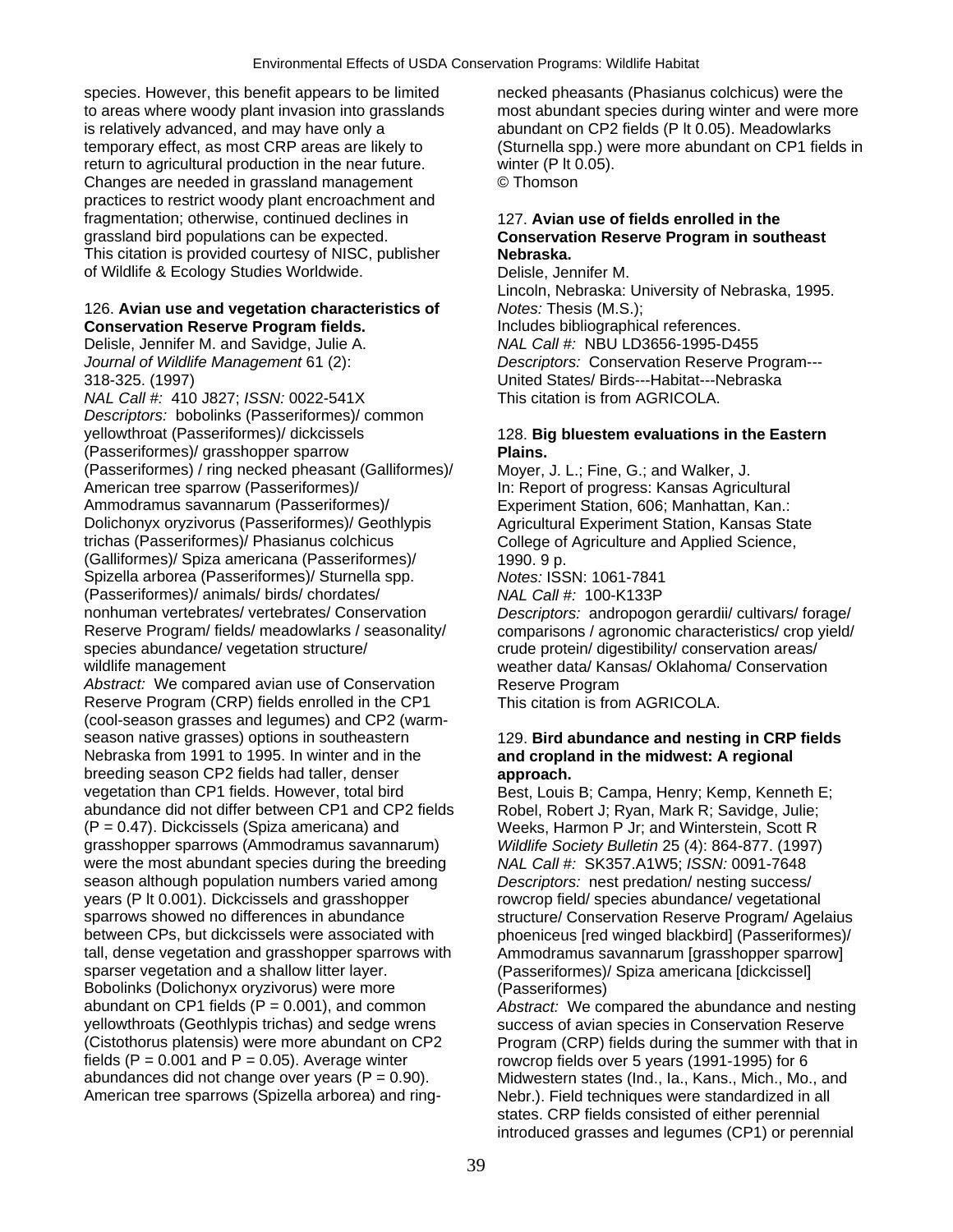native grasses (CP2), and the plant species seeded found. The vesper sparrow and horned lark were the in CRP fields differed within and among the states. only species nesting in row-crop fields. The major<br>Disturbances to CRP fields included mowing (partial cause of nest loss for all species was predation, Disturbances to CRP fields included mowing (partial or complete), application of herbicides, and burning. accounting for 52% of all nest loss in CRP fields and The height, vertical density, and canopy coverage of 65% in row-crop fields. Mammals accounted for 89, vegetation in CRP fields were measured in each 88 and 85% of the predation on grasshopper state; values for these measurements were subsequently sparrow, red-winged blackbird and dickcissel nests, particularly low in Kansas. Mean annual total bird respectively. The Conservation Reserve Program has abundance in CRP fields ranged from 4.9 to 29.3 likely contributed to an increase in the abundance of birds/km of transect. The most abundant species on many bird species in central Iowa, inasmuch as the CRP fields differed among states but included red-<br>winged blackbirds (Agelaius phoeniceus), example abundance and supports fewer nesting species grasshopper sparrows (Ammodramus savannarum), vegetation structure and composition of CRP fields in and dickcissels (Spiza americana). Although the total central Iowa are diverse, resulting in differences in number of bird species was similar in CRP and the bird species communities using these fields. The rowcrop fields across the region, bird abundance was effects of several land-management practices are 1.4-10.5 times greater in the former. Nests of 33 bird discussed relative to bird species composition and species were found in CRP fields compared with only nesting success. 10 species in rowcrop fields, and the number of nests © Thomson found was 13.5 times greater in CRP fields. Nest success in CRP fields was 40% overall; predation 131. **Bird Abundance and Success in CRP.** was the greatest cause of nest failure. Long-term Mccoy, T. farm set-aside programs that establish perennial In: 62nd Midwest Fish and Wildlife Conference. grass cover, such as the CRP, seem to provide many (Held 3 Dec 2000-6 Dec 2000 at Minneapolis. MN benefits for grassland birds, including several species (USA).); 2001.<br>for which conservation is a great concern. Motes: Paper N © Thomson AFS; World Meeting Number 000 5249

### 130. **Bird abundance and nesting success in Iowa** Environmental Science **CRP fields: The importance of vegetation** © Cambridge Scientific Abstracts (CSA) **structure and composition.**

*American Midland Naturalist* 135 (1): 153-167. (1996) **Program: A retrospective study.**  *NAL Call #:* 410 M58; *ISSN:* 0003-0031 Lauber, T. B. *Descriptors:* passerine (Passeriformes)/ Aves (Aves Crono, Me.: University of Maine, 1991.<br>Unspecified) / Plantae (Plantae Unspecified)/ *Notes:* Thesis (M.S.) in Wildlife Manage animals/ birds/ chordates/ nonhuman vertebrates/ Bibliography: leaves 243-248. Includes vita. plants / vertebrates/ Conservation Reserve Program/ *NAL Call #:* MeU Univ.-1991-L38 land management practice *Descriptors:* Conservation Reserve Program U.S/

(CRP) and row-crop fields was studied in central Iowa This citation is from AGRICOLA. from May through July 1991-1993. Thirty-three bird species were recorded in CRP fields and 34 in row- 133. **Breeding bird composition and species**  habitats was the red-winged blackbird (Agelaius **Reserve Program (CRP) land in Western** phoeniceus), accounting for 35% of all birds in CRP **Minnesota.**  and 24% in row-crop fields. The dickcissel (Spiza Hanowski, JoAnn M. americana), grasshopper sparrow (Ammodramus *Loon* 67 (1): 12-16. (1995). savannarum), bobolink (Dolichonyx oryzivorus), *Notes:* WR 252<br>common yellowthroat (Geothypis trichas), brown-<br>*Descriptors:* co headed cowbird (Molothrus ater), savannah sparrow Program/ conservation programs/ birds/ North (Passerculus sandwichensis) and ring-necked America/ United States/ Minnesota/ pheasant (Phasianus colchicus) were the next most Minnesota, western<br>abundant species in CRP plots. The horned lark This citation is proviabundant species in CRP plots. The horned lark This citation is provided courtesy of NISC, publisher<br>(Eremophila alpestris), vesper sparrow (Pooecetes of Wildlife & Ecology Studies Worldwide. gramineus) and brownheaded cowbird were the next most abundant species in row-crop fields. Nests of 16 bird species were found in CRP fields, with redwinged blackbirds accounting for 48% of all nests

abundance and supports fewer nesting species. The the bird species communities using these fields. The

Notes: Paper No. 307; Conference Sponsor: NCD-*Descriptors:* Aquatic Science/ Biology/

## Patterson, Matthew P and Best, L B 132. **Birds and the Conservation Reserve**

*Notes:* Thesis (M.S.) in Wildlife Management. Abstract: Bird use of Conservation Reserve Program Bird populations Effect of agricultural conservation on

# relative abundance patterns on Conservation

Descriptors: communities/ Conservation Reserve of Wildlife & Ecology Studies Worldwide.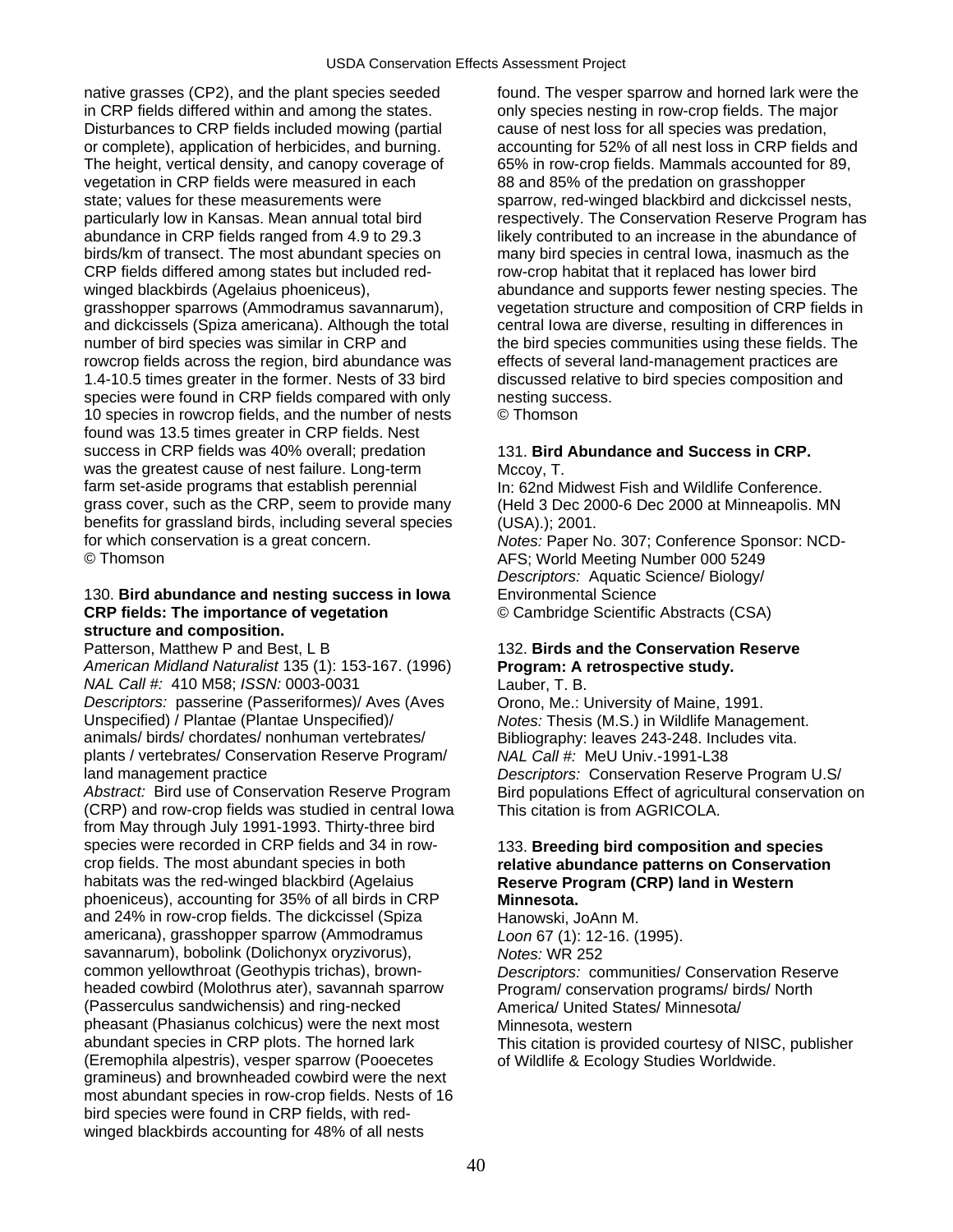### 134. **Changes in Breeding Bird Populations with** may be differences in food availability on CRP vs. **Habitat Restoration in Northern Iowa.** non-CRP land or between different types of CRP.

*Descriptors:* Conservation Reserve Program/ CRP habitat types in Texas [replicated plots of exotic Grassland Birds/ Avian Communities/ Area lovegrass (Eragrostis curvula), Old World bluestem Abundance/ Management/ Dakota/ Fields buffalograss (Buchlo dactyloides) and mixed native Abstract: Native tallgrass prairie and wetland habitat grasses without buffalograss] and native shortgrass in the Prairie Pothole Region of the United States prairie. Attention was focused on adult and juvenile have declined over the past two centuries. Bird spiders (Order Araneae), beetles (Coleoptera), communities using these habitats have also orthopterans (Orthroptera: grasshoppers and experienced widespread declines that are often crickets) and lepidopterans (Lepidoptera: butter attributed to severe habitat loss and fragmentation. and moths), as these taxa are the primary prey items We estimated the change, or turnover, in bird of grassland birds during the breeding season. populations in the Eagle Lake Wetland Complex, Arthropod diversity and abundance were higher on Iowa, with ongoing grassland and wetland restoration indigenous prairie compared to CRP, reflecting by linking geographic information system data and differences in vegetative diversity and structure, but bird surveys in different land cover types (hayland, there were no differences in arthropod richness or rowcrop agriculture) during the 1999-2001 breeding that, although CRP is not equivalent to native prairie seasons. Habitat restoration efforts primarily in terms of vegetation or arthropod diversity, CRP converted rowcrop agriculture and pastures into lands do support arthropod prey for grassland birds. grassland and wetland habitat. Based on land More direct assays of the survivorship and fitness of conversion, abundances of most species have likely birds on CRP compared to native shortgrass prairie increased in the area, including many species of are clearly warranted. management concern. Yet a few species, such as  $\heartsuit$  Thomson ISI killdeer (Charadrius vociferus), have probably decreased in abundance. This estimation approach 136. **A comparison of soil fertility between semi**and these estimates provided a critical first step for **natural and agricultural plant communities:**  evaluating restoration efforts; however, information **Implications for the creation of species-rich**<br>
on demographic parameters, such as nesting **and and and and and and and anticultural land.** success, in restored areas is needed for Gough, M. W. and Marrs, R. H. understanding how restoration ultimately affects bird *Biological Conservation 51 (2): 83-96.* (1990)

# 135. A comparison of Conservation Reserve **comparison/ Soil**

*American Midland Naturalist* 150 (2): 291-301. (2003) grassland on various parent substrates and their *NAL Call #:* 410 M58; *ISSN:* 0003-0031. fertility assessed by chemical analysis and plant *Notes:* Number of References: 64 bioassay techniques. Under glasshouse conditions, *Descriptors:* Environment/ Ecology/ Texas High the main limiting factor to plant growth on the soils Plains/ North American grassland/ population trends/ collected was the availability of P. Levels of CRP fields/ community structure/ avian abundance/ extractable P in the arable soils, improved grassland nestling diet/ vegetation/ Coleoptera/ landscape soils and in some of the scrub and woodland soils Abstract: The Conservation Reserve Program (CRP) collected were found to be significantly higher than in was designed to reduce soil erosion and curb adjacent, semi-natural grassland soils. It may agricultural overproduction by converting highly therefore be necessary to reduce the availability of P erodible agricultural land to various forms of perennial in the soil before species-rich grassland can be habitat. It has had an incidental benefit of providing successfully established and maintained on old field habitat for wildlife and has been beneficial in reversing population declines of several grassland bird species. However, the mechanisms behind these reversals remain unknown. One such mechanism

Fletcher, RJ and Koford, RR The influence of CRP habitat type on the abundance *American Midland Naturalist* 150 (1): 83-94. of arthropod prey used by grassland birds has not (July 2003)<br>
MAL Call #: 410 M58: ISSN: 0003-0031 been previously explored. We compared the<br>
abundance and diversity of arthropods amon abundance and diversity of arthropods among four Sensitivity/ Prairie Wetlands/ Natural Wetlands/ (Bothriochloa ischaemum), mixed native grasses with crickets) and lepidopterans (Lepidoptera: butterflies pasture, restored grassland, restored wetland and abundance among CRP types. These results indicate

# grassland on abandoned agricultural land.

populations. *NAL Call #:* S900.B5; *ISSN:* 0006-3207 Descriptors: grasslands/ agricultural ecosystems/ forests/ phosphorus/ old fields/ soil fertility/

**Program habitat plantings with respect to** *Abstract:* Soils were collected from a number of **arthropod prey for grassland birds. community types including semi-natural grassland,** McIntyre, N. E. and Thompson, T. R. Scrub, woodland, arable fields and improved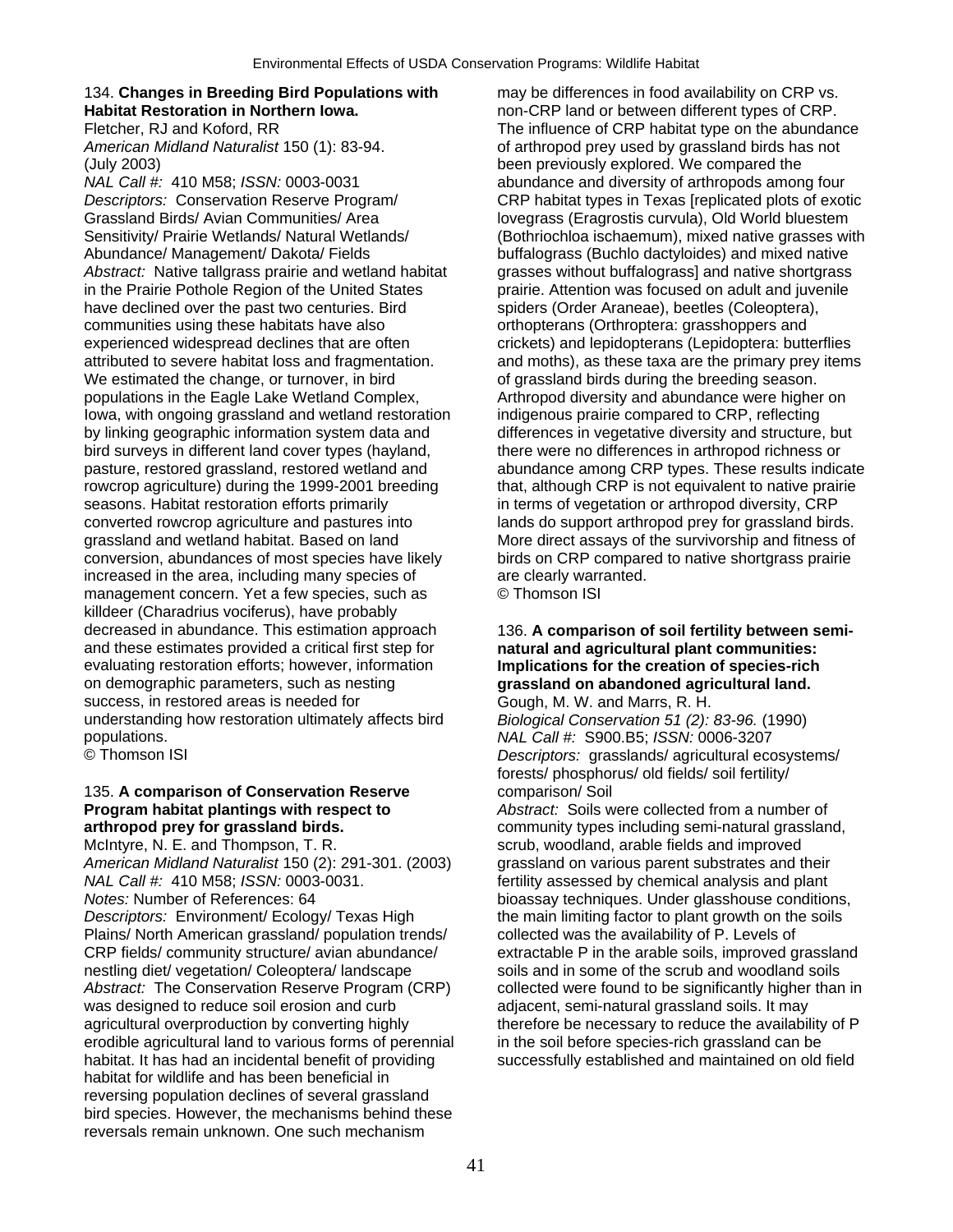sites produced by "set-aside" or extensification 139. **The Conservation Reserve Program: A**  schemes, and in conservation management **wildlife conservation legacy.**<br> **Example 20 Formal programmes where late successional vegetation is Rude, Kathleen. and Wildlife Management Institute.** programmes where late successional vegetation is removed. Washington, D.C.: Wildlife Management Institute,

© Cambridge Scientific Abstracts (CSA) 1994. 15 p.: ill., map

### 137. **A comprehensive review of Farm Bill** Program: A wildlife conservation legacy --- America **contributions to wildlife conservation, 1985-2000.** needs the Conservation Reserve Program";

Heard, L. P; Hohman, W. L.; Halloum, D. J.; and "October, 1994."<br>Wildlife Habitat Management Institute (U.S.) MAL Call #: S624.A1C67--1994 Wildlife Habitat Management Institute (U.S.) Madison, MS: USDA, NRCS, 2000. *Descriptors:* Conservation Reserve Program---United *Notes:* "Technical Report, USDA/NRCS/WHMI-2000." States/ Soil conservation---Government policy--- "December 2000." United States/ Wildlife conservation---United States Includes bibliographical references. *NAL Call #:* aS604.6 .C66 2000 *Descriptors:* Agricultural law and legislation---United 140. **The Conservation Reserve Program and**  States/ Agricultural conservation---Government **grassland birds.**  policy---United States/ Wildlife habitat improvement--- Johnson, D. H. and Schwartz, M. D. United States/ Wetland agriculture *Conservation Biology* 7 (4): 934-937. (1993) *Abstract:* Contents: Conservation compliance and *NAL Call #:* QH75.A1C5; *ISSN:* 0888-8892 wetlands conservation provisions of the Omnibus *Descriptors:* Aves/ grasslands/ environmental Farm Acts of 1985, 1990, and 1996 / Stephen J. restoration/ habitat utilization/ government policy/ Brady; Grassland bird use of Conservation Reserve United States/ Birds Program fields in the Great Plains / Douglas H. *Abstract:* Several bird species that breed in the Johnson; Waterfowl responses to the Conservation temperate grasslands of North America, many of Reserve Program in the Northern Great Plains / which winter in the Neotropics, declined in Ronald E. Reynolds; Impact of the Conservation abundance during the past quarter century. The Lark Reserve Program on wildlife conservation in the Bunting (see Table 1 for scientific names) and Midwest / Mark R. Ryan; Wildlife responses to the Grasshopper Sparrow, as examples, declined by Conservation Reserve Program in the Southeast / about half during that period, as indexed by the U.S. Wes Burger; The value of buffer habitats for birds in Fish and Wildlife Service's Breeding Bird Survey. agricultural landscapes / Louis B. Best; Biological Populations of other grassland species have also responses to wetland restoration: Implications for diminished steadily, if not as spectacularly. Why so wildlife habitat development through the Wetlands many species declined is not known, but continued Reserve Program / Charlie Rewa; Wildlife Habitat conversion of perennial grassland to annually tilled Incentives Program: A summary of accomplishments, cropland is a suspected cause. A test of this 1998-1999 / Ed Hackett; Environmental Quality possibility is offered by the Conservation Reserve Incentives Program: Program summary and potential Program, a program of the United States Department for wildlife benefits / Anthony Esser, Robert T. of Agriculture that caused the reversion of millions of Molleur, Paige Buck, Charlie Rewa; Wildlife hectares of marginal cropland to perennial grassland. responses to wetland restoration and creation: An We evaluated the use by breeding birds of selected annotated bibliography / Charlie Rewa; An annotated Program fields in eastern Montana, North Dakota, bibliography for wildlife responses to the South Dakota, and western Minnesota. These four Conservation Reserve Program / Arthur W. Allen states have about four million hectares of land This citation is from AGRICOLA. enrolled in the Program.

# 138. **Conducting a financial analysis of quail**

Williams, C. F. and Mjelde, J. W. Roseberry, J. L. and David, L. M. (Summer 1994) 87 (1-2): 61-70. (1994); *ISSN:* 0019-2252 [WLSBA6] land use/ agricultural ecosystems/ Illinois/ *Descriptors:* colinus virginianus/ hunting/ economic Management/ Birds/ United States analysis/ federal programs/ Texas *Abstract:* We examined 3 indexes

*Notes:* Original title: "The Conservation Reserve

many species declined is not known, but continued

© Cambridge Scientific Abstracts (CSA)

### **hunting within the Conservation Reserve** 141. **The Conservation Reserve Program and Program. northern bobwhite population trends in Illinois.**

*Wildlife Society Bulletin* 22 (2): 233-241. *Transactions of the Illinois State Academy of Science NAL Call #:* SK357.A1W5; *ISSN:* 0091-7648 *Descriptors:* Colinus virginianus/ population status/ analysis/ federal programs/ Texas **Abstract:** We examined 3 indexes of Northern<br>This citation is from AGRICOLA. Bobwhite abundance in Illinois at various geog Bobwhite abundance in Illinois at various geographic scales to determine possible relationships with the Conservation Reserve Program. Over 256,000 ha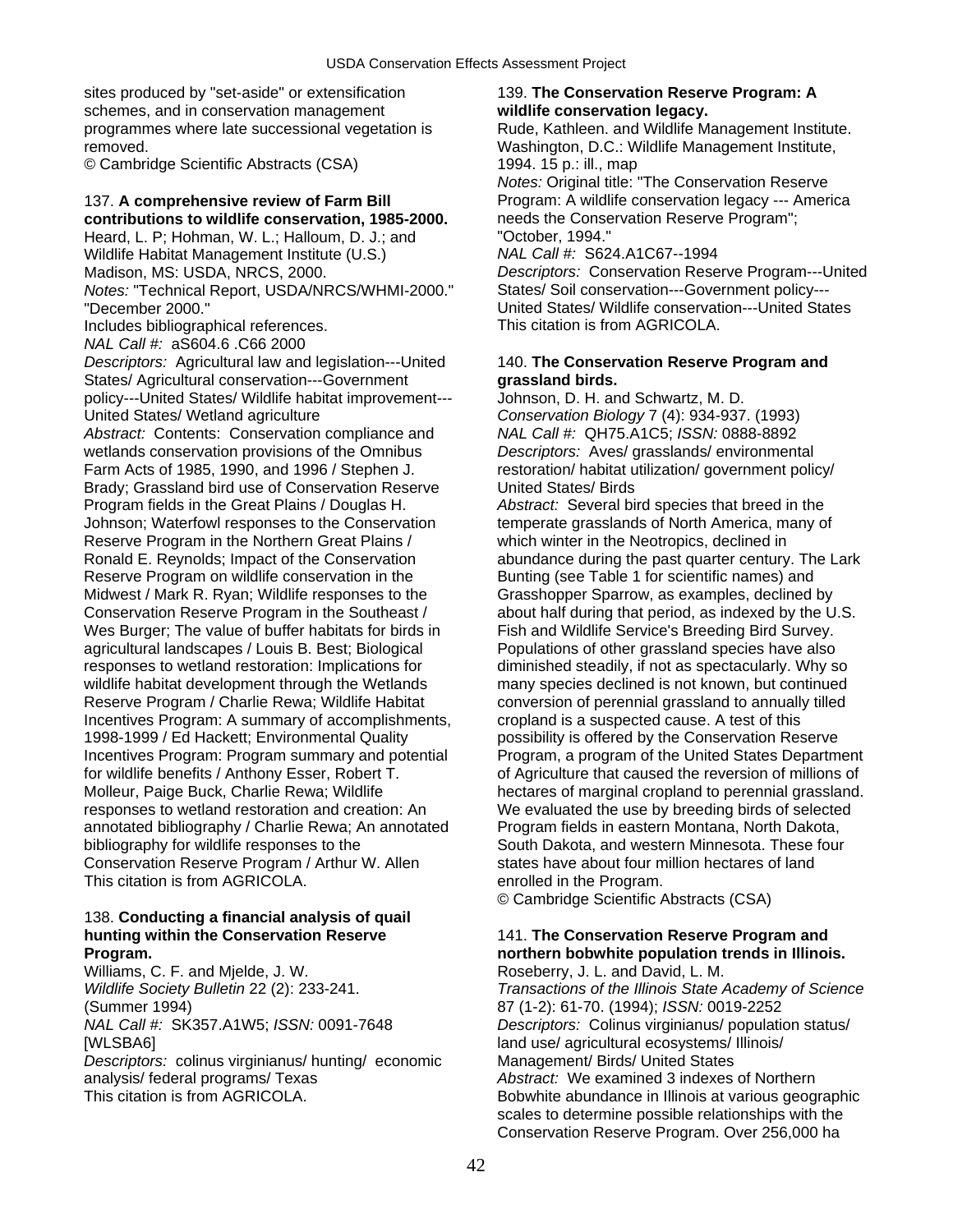were enrolled in the CRP during the first 9 signup nonwaterfowl, North American Breeding Bird Survey periods (1986-1990). About 87% of this land was in data were used to compare trends in populations of CP-1 vegetation (introduced cool-season grasses certain species found in CRP, for the Periods 1966and legumes). Male bobwhite call counts in some 86 (pre-CRP establishment) and 1987-92 (post-CRP parts of the state may have been positively related to cover establishment) in North Dakota. amounts of CRP land. However, there was no strong This citation is provided courtesy of NISC, publisher evidence that autumn population densities increased of Wildlife & Ecology Studies Worldwide. as a result of the program. Positive CRP effects on local bobwhite habitat in some areas were probably 144. **Conservation Reserve Program (CRP)**  offset by neutral or negative effects in others. We **contributions to avian habitat.**  discuss possible reasons why potential benefits of the Allen, A. W. CRP for Northern Bobwhite have not been fully In: U.S. Fish and Wildlife Service Federal Aid Report, realized. National Biological Survey; Fort Collins, CO: National

© Cambridge Scientific Abstracts (CSA) Ecology Research Center, 1994.

## 142. **The Conservation Reserve Program and** United States

*Wildlife Society Bulletin* 25 (4): 773-775. (1997) and management recommendations. *NAL Call #:* SK357.A1W5; *ISSN:* 0091-7648 *Descriptors:* conservation programs/ Conservation 145. **The Conservation Reserve Program: Good**  Reserve Program/ habitat management/ **for birds of many feathers.**  management/ wildlife/ North America/ United States/ Kantrud, H. A.; Koford, R. R.; Johnson, D. H.; and United States, Southeastern Schwartz, M. D.

*Abstract:* The author provides a history of the *North Dakota Outdoors* 56(2): 14-17. (1993) Conservation Reserve Program in the southeastern *Descriptors:* State conservation programs/ United States. A recent cooperative study by the North Dakota International Association of Fish and Wildlife *Abstract:* Examined avian species' use and Agencies and the U.S. Fish and Wildlife Service population trends on CRP land in North Dakota. conducted between 1988 and 1992 showed no significant, long-term enhancement of habitat 146. **Conservation Reserve Program: Source or attributable to the CRP** in the Southeast. The author **signified in the state of a signified and solve the CRP** in the Southeast discusses reasons for this lack of success in this McCoy, Timothy D.; Ryan, Mark R.; region. Kurzejeski, Eric W.; and Burger, Loren W. Jr.

This citation is provided courtesy of NISC, publisher *Journal of Wildlife Management* 63 (2): of Wildlife & Ecology Studies Worldwide. 530-538. (1999)

### 143. **Conservation Reserve Program: Benefit for** *Notes:* Project Number: MO W-013-R **Grassland Birds in the Northern Plains.** *Descriptors:* Fringillidae/ Passeriformes/ Agelaius

*Transactions of the 59th North American Wildlife and* pusilla/ Sturnella magna/ behavior/ birds/ *Natural Resource Conference*: 328-336. (1994); communities/ Conservation Reserve Program/ *ISSN:* 0078-1355 ecosystems/ fecundity/ grasslands/ habitat

*Descriptors:* birds/ conservation programs/ ducks/ management/ management/ nests/ nesting/ species grassland/ nests and nesting/ waterfowl/ abundance/ diversity/ wildlife/ wildlife/ habitat relationships/ wild cover, nesting/ policies and programs/ statistics/ birds/ wildlife conservation/ federal programs/ North Dakota/ South Dakota/ Conservation Reserve Missouri/ Natural Resources/ Land Development, Program/ Upland Nesting/ Nest Success/ Waterfowl Land Reform, and Utilization (Macroeconomics)/ Production Areas/ Breeding Bird Surveys/ Population conservation programs/ grassland/ habitat/ Trends/ Grasslands/ North America/ United States/ reproduction/ nests and nesting/ statistics/ wildlife North Dakota/ South Dakota/ northern plains habitat relationships/ population dynamics/ *Abstract:* The importance of the Conservation grasshopper sparrow/ field sparrow/ eastern Reserve Program (CRP) to upland- nesting ducks meadowlark/ American goldfinch / common and certain other grassland-nesting birds was yellowthroat/ dickcissel/ red winged blackbird/ North<br>
investigated. For ducks, nest success in CRP cover<br>
America/ United States/ Missouri/ Missouri, investigated. For ducks, nest success in CRP cover was compared with nest success in planted cover on Northcentral/ Knox County/ Macon County/ waterfowl production areas in the same period (1992- Linn County 93) and with that of an earlier period (1980-84). For

*Descriptors:* Conservation Reserve Program/

**wildlife habitat in the southeastern United States.** *Abstract:* Discussed characteristics of CRP contracts Carmichael, D. Breck Jr. with greatest potential benefits, landscape planning,

## sink habitat for grassland birds in Missouri?

*NAL Call #:* 410 J827; *ISSN:* 0022-541X. Reynolds, R. E.; Shaffer, T. L.; Sauer, J. R.; and phoeniceus/ Ammodramus savannarum/ Carduelis Peterjohn, B. G. tristis/ Geothlypis trichas/ Spiza americana/ Spizella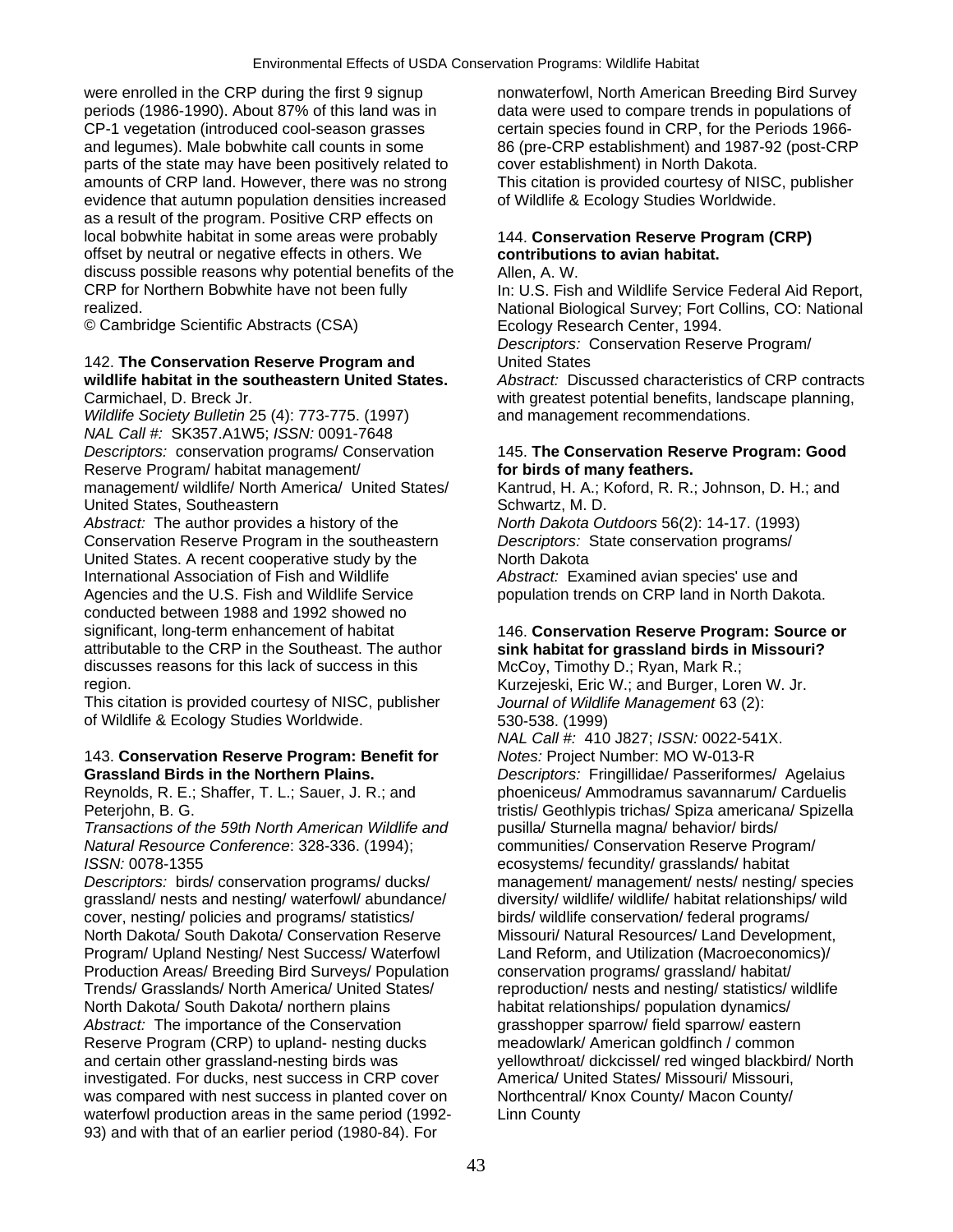*Abstract:* The Conservation Reserve Program (CRP) at the conference, "Wilderness areas, regional has been credited with contributing substantially to planning, and the quality of life" held October 8, 1994.<br>
the conservation of grassland birds. Although many This citation is from AGRICOLA. the conservation of grassland birds. Although many species have nested on grasslands established under the CRP, little evidence of positive effect on 148. **Le Conte's Sparrows Breeding in**  populations has been reported. We measured **Conservation Reserve Program Fields:**  grassland bird species in CRP fields in northern Igl, L. D. and Johnson, D. H. Missouri and compared those rates to estimates of In: Ecology and Conservation of Grassland Birds of fecundity needed to maintain stable populations the Western Hemisphere/ Vickery, P. D. and Herkert, (lambda = 1). Under conservative assumptions of J. R.; Series: Studies in Avian Biology 19, 1999; survival CRP fields seemingly were source habitats pp. 178-186 (fecundity exceeded levels necessary for lambda = 1 *Descriptors:* Conservation Reserve Program/ for grasshopper sparrows (Ammodramus Regional conservation programs/ Great Plains savannarum) and field sparrows (Spizella pusilla) in *Abstract:* Discussed pattern of population char at least 2 of 3 years, 1995  $P = 0.02$ , 1995  $P < 0.001$  Le Conte's Sparrows associated with changes in and pooled over 3 years (Ps < 0.001). Although precipitation and moisture condition. evidence was less compelling CRP fields were likely source habitat for eastern meadowlarks (Sturnella 149. **Contributions of the Conservation Reserve**  magna) and American goldfinches (Carduelis tristis). **Program to populations of breeding birds in**  For American goldfinches, fecundity was greater than **North Dakota.**<br>
that necessary of lambda = 1 in 1995 (P < 0.001), Johnson, Douglas H and Igl, Lawrence D that necessary of lambda = 1 in 1995 ( $P < 0.001$ ), and pooled over 3 years (< 0.001). Our pooled *Wilson Bulletin* 107 (4): 709-718. (1995) estimate of fecundity was greater than necessary for *NAL Call #:* 413.8 W692; *ISSN:* 0043-5643 but only under a liberal assumption of survival in  $2$  of chordates/ nonhuman vertebrates/ vertebrates/ 3 years (1993: P = 0.001; 1995: P = 0.088). 3 years (1993: P = 0.001; 1995: P = 0.088).<br>
Fecundity of common yellowthroats (Geothlypis *Abstract:* Previous studies have shown that ha trichas) varied substantially; therefore, source-sink provided by the Conservation Reserve Program status alternated among years, although the pooled (CRP), a feature of the 1985 farm bill. is used by<br>estimate of fecundity was less than required for many birds. The present study quantitatively estimate of fecundity was less than required for many birds. The present study quantitatively<br>
lambda = 1 (P < 0.001). Dickcissel (Spiza americana) assesses the importance of the CRP by estir lambda = 1 (P < 0.001). Dickcissel (Spiza americana) assesses the importance of the CRP by estimating fecundity was consistently less than necessary for example of thanges in breeding-bird populations of North Dakota<br>
lambda = 1 (conservative survival assumption; all Ps expression or provincted if CRP land would revert to lambda = 1 (conservative survival assumption; all Ps projected if CRP land would revert to cultivation. Of  $\lt$  0.001; liberal survival assumption: 1994 P = 0.009, 18 species that were common in CRP or crop fields  $<$  0.001; liberal survival assumption: 1994 P = 0.009, 18 species that were common in CRP or crop fields<br>pooled P = 0.014). For red-winged blackbirds or both. 12 were more abundant in CRP habitats. Si pooled P = 0.014). For red-winged blackbirds or both, 12 were more abundant in CRP habitats. Six<br>(Agelaius phoeniceus), CRP fields were consistently of these species had suffered significant population (Agelaius phoeniceus), CRP fields were consistently of these species had suffered significant population<br>a sink habitat (all Ps < 0.001). Based on our declines during 1967-1990, according to the North a sink habitat (all Ps < 0.001). Based on our declines during 1967-1990. according to the North evidence, the CRP likely has contributed to the American Breeding Bird Survey. In contrast, none of<br>
conservation of grasshopper sparrows, field
the six species that were more common in cropland sparrows, and eastern meadowlarks. Although large than in CRP fields had declined significantly.<br>
numbers of dickcissels and red-winged blackbirds Termination of the Conservation Reserve Pro numbers of dickcissels and red-winged blackbirds<br>
Termination of the Conservation Reserve Program<br>
nested in CRP fields, there is little evidence that the<br>
and a return of enrolled land to cultivation is project nested in CRP fields, there is little evidence that the and a return of enrolled land to cultivation is projected CRP has contributed to populations of those species. <br>CRP has contributed to populations of those species. T This citation is provided courtesy of NISC, publisher exceeding 17% for Sedge Wren (Cistothorus<br>of Wildlife & Ecology Studies Worldwide. publisher blatensis). Grasshopper Sparrow (Ammodran

## **Conservation Reserve Program.** Lark Bunting (Calamospiza melanocorys).

Szentandrasi, S.; Polasky, S.; Berrens, R.; and  $\qquad \qquad \odot$  Thomson Leonard, J. *Growth Change* 26 (3): 383-404. (1995) *NAL Call #:* HT390.G74; *ISSN:* 0017-4815 [GRCHDH].

*Notes:* Published: Lexington, Ky., College of Business and Economics, University of Kentucky; In the special issue: Wilderness areas. Paper presented

# **Precipitation and Patterns of Population Change.**

Abstract: Discussed pattern of population change in

Descriptors: Aves (Aves Unspecified)/ animals/ birds/ Abstract: Previous studies have shown that habitat the six species that were more common in cropland to cause population declines in North Dakota platensis), Grasshopper Sparrow (Ammodramus savannarum), Savannah Sparrow (Passerculus 147. **Conserving biological diversity and the** sandwichensis), Dickcissel (Spiza americana), and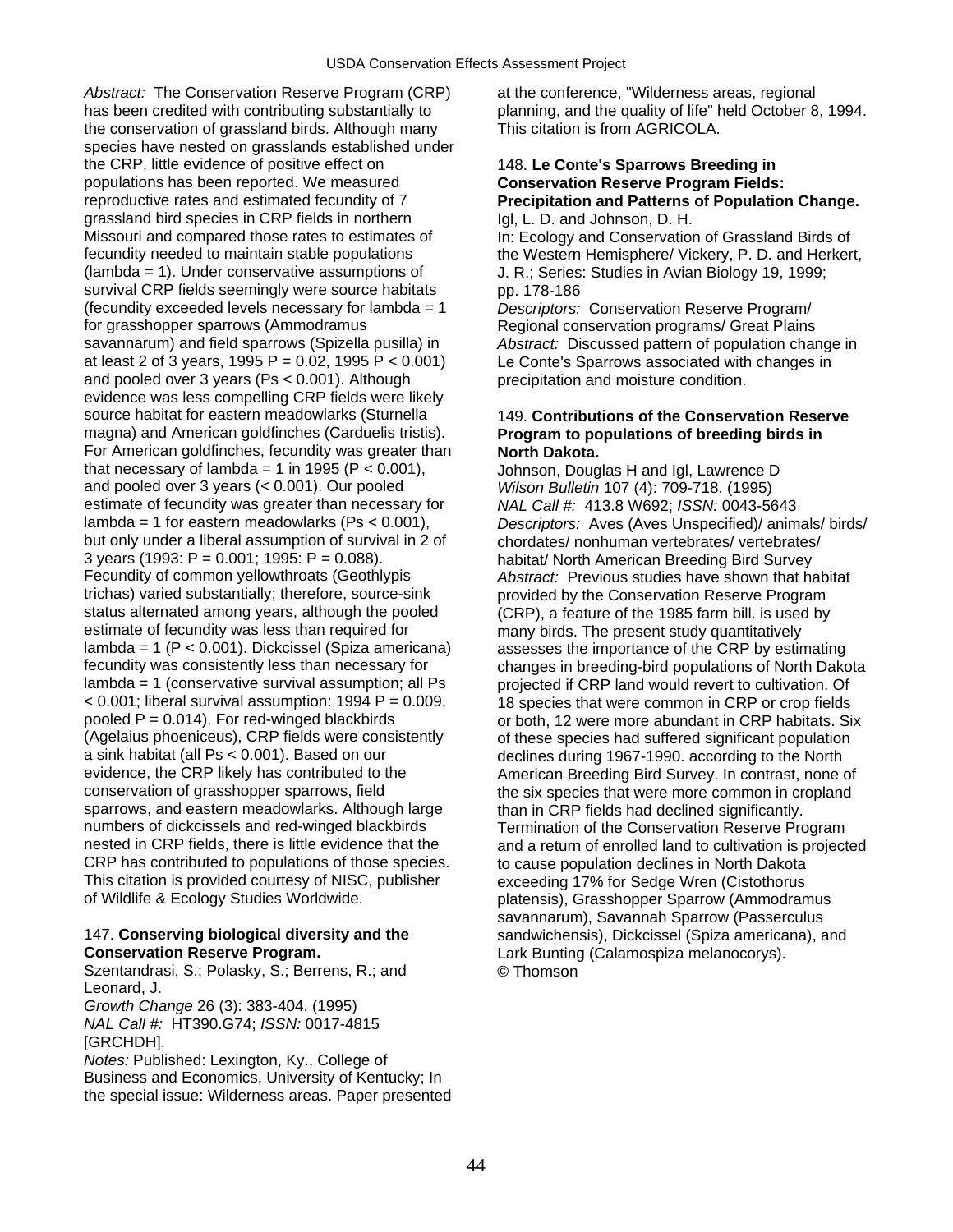## 150. **Cooperative Upland Wildlife Research.** fields. Farmers seeded mixtures of smooth brome **Impacts of Farm Programs on Bobwhites: ACR** and alfalfa on 49% (106,609 acres) in the Illinois **and CRP Seedings as Bobwhite Nesting and** range of the ring-necked pheasant. We judge

In: Illinois Department of Conservation 1992. 29 pp.; operators planted mixtures containing Korean Final Report, 1992. lespedeza on 138,944 acres (30%) of CP-1 in the

*Notes:* Project Number: IL W-106-R/Job 4.1A/Study 4 range of the northern bobwhite; bobwhite range *Descriptors:* Colinus virginianus/ bobwhite/ seeding/ farmers planted 95,579 acres (21%) with tall fescue. habitat management for wildlife/ farms/ habitat/ nests We judge 240,568 acres (52%) in the quail range to and nesting/ broods and brooding/ utilization/ be suitable bobwhite nest cover for a limited time if cultivated farmland/ policies and programs/ transect unmowed. We provide recommendations for CRP survey/ vegetation/ cover, nesting/ population density/ cover management for pheasant and bobwhite North America/ United States/ Illinois/ Jasper County habitat. This citation is provided courtesy of NISC, publisher of Wildlife & Ecology Studies Worldwide. 153. **CRP land and game bird production in the** 

Haroldson, K.; Kimmel, R.; and Riggs, M. 504-507. (1989) *Gibier Faune Sauvage* 15 (4): 501-516. (1998); *NAL Call #:* 56.8 J822; *ISSN:* 0022-4561

*Descriptors:* Phasianus colchicus (Phasianidae)/ conservation/ Conservation/ Birds/ Management/ Sturnella (Icteridae)/ Farming and agriculture/ United States<br>Conservation measures/ Conservation Reserve *Abstract:* Soil Conservation Reserve Programme fields/ Birds/ of Texas (71 counties, 903,215 ha). Information Chordates/ Vertebrates included type of cover established, land enrolled,

## 152. **Cover Types Planted on Illinois CP-1 CRP** in permanent introduced grasses (CP1) and

David, L. M.; Warner, R. E.; and Roseberry, J. L. of the total CRP land. Establishment costs for the Gibson City, IL: Department of Conservation, Div. Of most common cover types averaged \$142.90/ha Wildlife Resources; PB96138318XSP, 1992. 38 p. (\$57.85/acre). Establishment success was 87%. *Notes:* Administrative Report. Prepared in Ring-necked pheasant and waterfowl production in a cooperation with Illinois Natural History Survey, four-county area was estimated on selected CRP Center for Wildlife Ecology, Champaign, IL and grass combinations (blue grama /side-oats grama Southern Illinois Univ. at Carbondale, Cooperative mixtures, blue grama/Kleingrass mixtures, and blue Wildlife Research Laboratory; Sponsored by Fish and grama/old world bluestem mixtures) using 1988 Wildlife Restoration Program, Washington, DC nesting information and land enrollment figures. *Descriptors:* Illinois / Farmers/ Birds/ Habitats/ Estimated pheasant production was 174,204 Tables Data/ Grasses/ Legumes/ Conservation chicks/year. Water-fowl production was estimated at Reserve Program CRP/ Agriculture and food/ 1,426 ducklings/year. Agricultural equipment facilities and operations/ © Cambridge Scientific Abstracts (CSA) Natural resources and earth sciences/ Natural resource management 154. **CRP, succession, and Brewer's sparrows:** 

*Abstract:* Illinois farmers enrolled in the Conservation **Advantages of a long-term, federal land**  Reserve Program (CRP) entered 87% of CRP acres **retirement program.**  in the introduced grass and legume practice (CP-1). Igl, Lawrence D. and Murphy, Lisa A. We determined vegetative cover planted by farm *South Dakota Bird Notes* 48 (3): 69-70. (1996); operators on fields enrolled in CP-1 by examining *ISSN:* 0038-3252 files at 87 USDA county offices in Illinois. In a sample *Descriptors:* Fringillidae/ Passeriformes/ Spizella periods, orchard grass was the most commonly programs/ Conservation Reserve Program/ planted species; in all, landowners planted 26 distribution/ ecosystems/ grasslands/ habitat use/<br>species of grasses and legumes on Illinois CP-1 home range/ territory/ range extension/ succession

**Brood-rearing Habitat.** 204,820 acres (95% of CP-1) in the pheasant range Roseberry, J. L. to be suitable pheasant nest cover if unmowed. Farm

## **Texas High Plains.**

151. **Cover quality of Conservation Reserve** Berthelsen, P. S.; Smith, L. M.; and Coffman, C. L. **Program grasslands in Minnesota, USA.** *Journal of Soil and Water Conservation* 44 (5):

*ISSN:* 0761-9243. *Descriptors:* agricultural practices/ game management/ Aves/ Texas / government policy/

Abstract: Soil Conservation Service personnel were Programme/ Breeding site/ Grassland, cover quality/ surveyed about the land enrolled in the Conservation<br>South central Minnesota/ Grassland cover quality/ Reserve Program (CRP) in the Southern High Plains Reserve Program (CRP) in the Southern High Plains © Thomson establishment success, and cost of establishment for five conservation practices (CP1, 2, 4, 10, 12). Land **Fields.** permanent native grasses (CP2) accounted for 98%

breweri/ behavior/ birds/ breeding/ conservation home range/ territory/ range extension/ succession/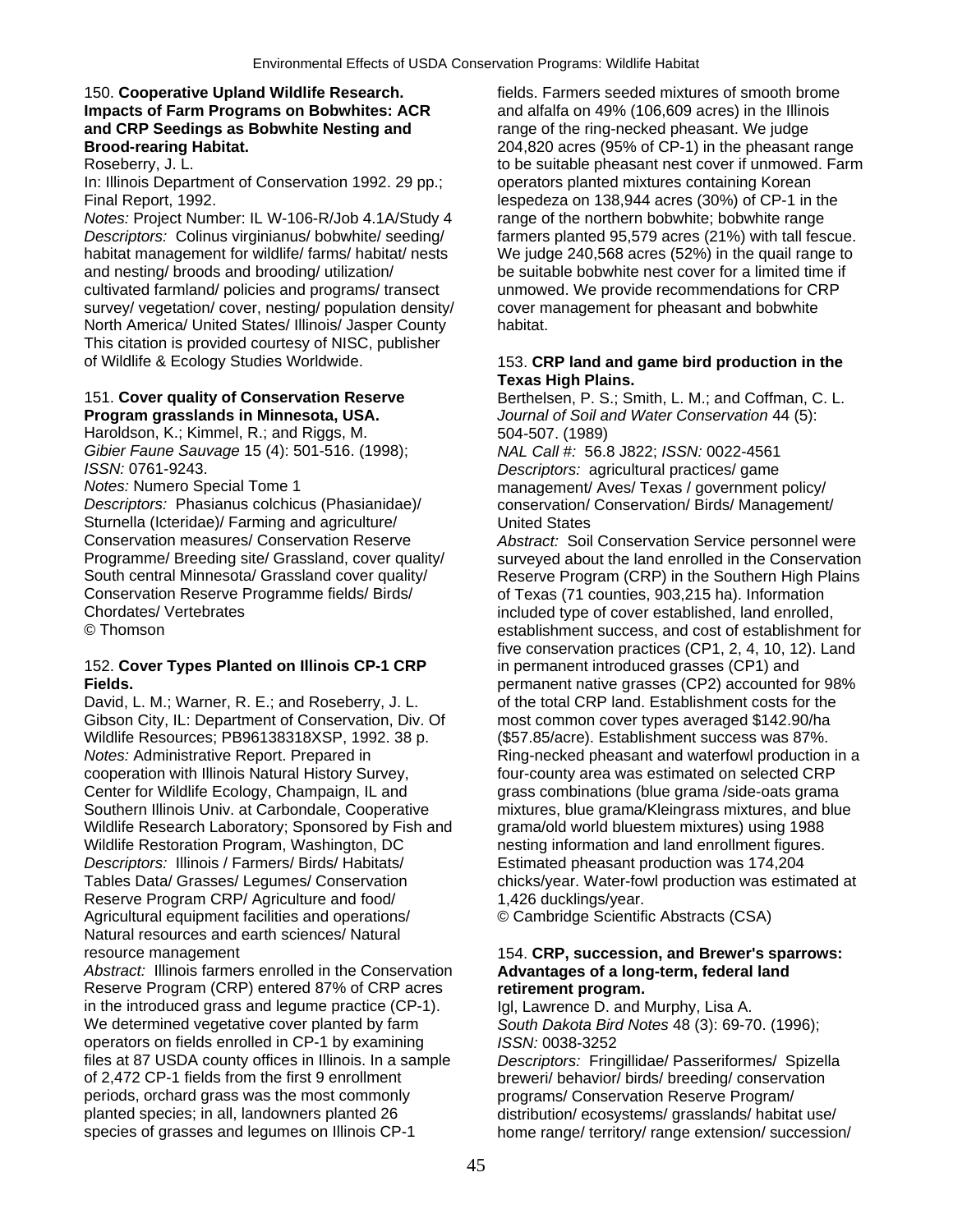vocalization/ Brewer's sparrow/ artemisa/ Artemisia broods along transect road routes on the Sibley spp/ North America/ United States/ South Dakota: Study Area (SSA) in eastcentral Illinois, and 964

Abstract: Brewer's sparrows have extended their Illinois. In spite of the increase in potential brood breeding range to the grasslands created by the habitat on set-aside farmland, chick survival South Dakota. These grasslands provide habitat for was a 5-fold increase in the amount of forage sagebrush nesting and other shrubland bird species. legumes and small grains on the SSA from 1987-91 This citation is provided courtesy of NISC, publisher compared to 1975-81, with the average number of

*Descriptors:* wildlife/ habitats/ land management/ of improvement in chick survival in recent decades Conservation Reserve Program/ farm costs and Illinois pheasant range. Moreover, most of the set-

## 156. **Declining survival of ring-necked pheasant** chicks.

Warner, Richard E.; Mankin, Philip C.; David, Larry M.; and Etter, Stanley L.

*NAL Call #:* 410 J827; *ISSN:* 0022-541X. **North Dakota and west-central Minnesota.**  *Notes:* Project Number: IL W-103-R Koford, R. R. *Descriptors:* Galliformes/ Phasianidae/ Phasianus *Studies in Avian Biology 19: 187-195.* (1999) colchicus/ agricultural practices/ behavior/ birds/ *Descriptors:* Conservation Reserve Program/ State broods/ brooding/ census/ survey methods/ conservation programs/ Minnesota/ North Dakota Conservation Reserve Program/ ecosystems/ *Abstract:* Studied how CRP field habitat influences fledglings/ habitat alterations/ habitat management/ grassland bird density and fledgling success. land use/ management/ physiology/ survival/ transect farmland/ broods and brooding/ transect survey/ **of predation in Kansas grasslands?**  statistics/ wildlife habitat relationships/ changes Robel, R. J.; Hughes, J. P.; Keane, T. D.; and detrimental to wildlife/ common pheasant/ juvenile/ Kemp, K. E. conservation/ mortality/ agriculture/ ring necked *Southwestern Naturalist* 48 (3): 460-464. (2003) pheasant/ North America/ United States/ Ford *NAL Call #:* 409.6 So8; *ISSN:* 0038-4909. County/ Illinois *Notes:* Number of References: 37; Publisher:

Abstract: Previous studies indicated that survival of Southwestern Assn Naturalists ring-necked pheasant (Phasianus colchicus) chicks *Descriptors:* Environment/ Ecology/ duck nests/ during the first 6 weeks of life declined from the early success/ prairie/ fragmentation/ dickcissels/ habitats/ 1950s through early 1980s in Illinois with the cropland/ density/ birds/ Iowa expansion of corn and soybean production and *Abstract:* We determined the fates of artificial and associated clean farming practices. From the early natural bird nests in Conservation Reserve Program 1980s through mid-1990s intensive row-crop (CRP) fields in northeastern Kansas from mid May production was moderated by farm programs such as through early August 1994. The CRP fields had been the Conservation Reserve Program (CRP) and planted to native grasses in 1988 or 1989. Artificial annual set-aside, which diverted millions of hectares nests contained Japanese quail (Coturnix japonica) of cropland from production. We evaluated the or house sparrow (Passer domesticus) eggs in nest survival of pheasant chicks in Illinois in relation to baskets in bunchgrass clumps to simulate nests of these recent land-use practices. Specifically, our dickcissels (Spiza americana), the most common objectives were to determine if there were changes in avian species nesting in the CRP fields. Natural chick survival during the 1980s and 1990s, and if dickcissel nests were found by rope dragging and there were regional differences in chick survival intensive searches of the CRP fields. Losses among related to land-use practices. We observed 574 562 artificial nests did not differ by egg type;

Butte County broods on routes throughout the pheasant range in Conservation Reserve Program in Butte County, remained low from 1982 to 1996. For example, there of Wildlife & Ecology Studies Worldwide. chicks per brood at 4.3 (1987-91) and 4.2 (1975-81). For survey routes throughout the Illinois pheasant 155. **The CRP & wildlife habitat.** range, the number of grassy fields (primarily narrow, Bucklin, R. linear tracts) in 1990 was positively correlated ( $r - 2 -$  = *Agricultural Outlook [AO]* (162): 30-31. (Apr. 1990) 0.15 P < 0.02, n = 37) with chicks per brood, but this *NAL Call #:* aHD1751.A42; *ISSN:* 0099-1066 relation explained only 15% of the variation. The lack farm surveys/ farm income/ United States/ relates to the pervasive clean farming practices in the returns surveys assume that the Illinois pheasant range was under This citation is from AGRICOLA. **Annual contract and seeded late to monotypic oats**, which is cover of marginal value to foraging pheasant

**chicks in Illinois during the late 1900s.** This citation is provided courtesy of NISC, publisher Warner, Richard E.; Mankin, Philip C.; on the Multiple of Wildlife & Ecology Studies Worldwide.

## *Journal of Wildlife Management* 63 (2): 157. **Density and fledgling success of grassland**  705-710. (1999) **birds in Conservation Reserve Program fields in**

## surveys/ wildlife/ pheasant, ring necked/ cultivated 158. **Do artificial nests reveal meaningful patterns**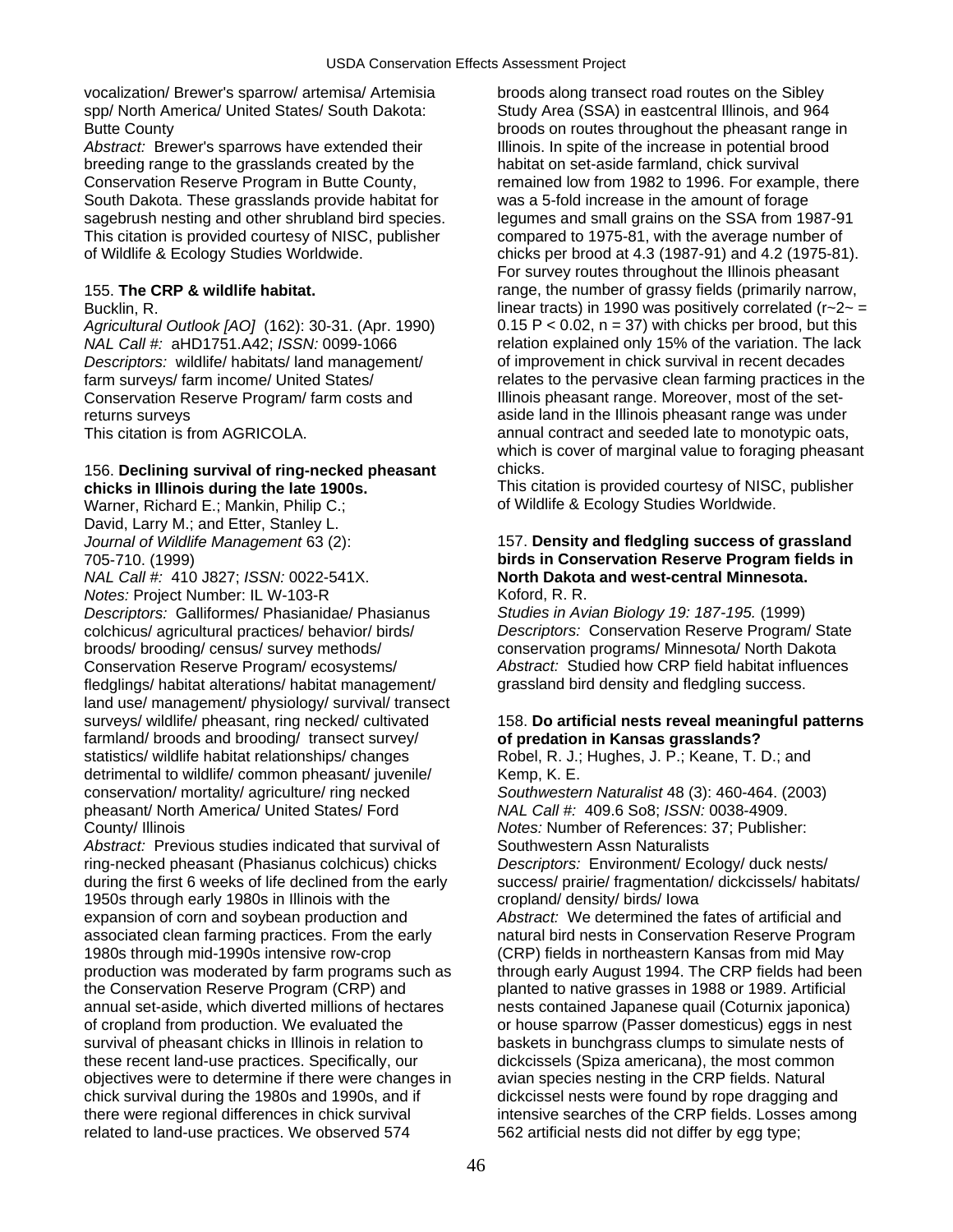however, the 9.8% loss of artificial nests was these tests was low. Predation was the primary 97 natural dickcissel nests in those CRP fields. The and nestling stages; abandonment, trampling, daily survival rate for artificial nests was 0.99. significantly more than the 0.92 for natural dickcissel during incubation. Mowing CRP fields was a source nests. An assessment of nest depredation based on of nest failure and also induced adults to abandon data from artificial nests might not be representative some fields. CRP fields had a significantly higher of depredation on natural nests in grasslands. percent, depth, and density of litter cover; a taller © Thomson ISI herbaceous canopy; less herbaceous cover; and

Howard MN; Skagen SK; and Kennedy PL

## **Reserve Program land in the prairie pothole <b>Eastern Meadowlarks in CRP** fields. **region. Cambridge Scientific Abstracts (CSA)**

Kantrud, H. A. *Journal of Soil and Water Conservation* 48 (3):163. **Ecological impacts of federal Conservation**  238-242. (1993) **and Cropland Reduction Programs.**  *NAL Call #:* 56.8 J822<br> *Descriptors:* Conservation Reserve Program/ **Ames, IA: Council for Agricultural Science** and *Descriptors: Conservation Reserve Program/* Realional conservation programs/ Prairie Pothole region Number 117, 1990. *Abstract:* Studied duck nesting success in Waterfowl *Descriptors:* Conservation Reserve Program/ Production Areas and CRP tracts.

*Notes:* M.S. Thesis the Conservation Reserve Program (CRP), State conservation programs/ Iowa and Acreage Reduction Program (ARP): from Abstract: Nesting, abundance, and density of publisher.] nongame birds in Iowa alfalfa fields were addressed and linked to CRP. 164. **Ecological impacts of federal conservation** 

## 162. **Eastern meadowlarks nesting in rangelands** Council for Agricultural Science and Technology. and Conservation Reserve Program fields in<br>**Kansas**.

Granfors, D. A.; Church, K. E.; and Smith, L. M. *Notes:* Cover title. "September 1990." Includes Journal of Field Ornithology 67 (2): 222-235. (1996) bibliographical references (p. 8). *Journal of Field Ornithology* 67 (2): 222-235. (1996) bibliographical references (p. 8). *NAL Call #:* 413.8 B534; *ISSN:* 0273-8570 *NAL Call #:* S441.C771-1990 *Descriptors:* Sturnella magna/ nests/ site selection/ *Descriptors:* Agricultural ecology---United State<br>1994 rangelands / old fields/ ecosystem management/ **Agriculture** and state---Environmental aspects-rangelands / old fields/ ecosystem management/ Kansas/ Birds/ United States United States/ Agricultural conservation---

*Abstract:* Eastern Meadowlark (Sturnella magna) Government policy---Environmental aspects-- nesting habitat was studied to make management United States/ Environmental policy---United States recommendations for fields enrolled in a federal land retirement program. We compared available microhabitat, nest-site selection, and nest success on rangelands and Conservation Reserve Program (CRP) fields in eastern Kansas. Daily nest survival rates and numbers fledged per female did not differ significantly between land-use types, but the power of

significantly lower than the 70.1% loss-level among source of nest failure throughout incubation, hatching, inviability, and unknown causes also were important more standing dead cover than rangelands. 159. **Does habitat fragmentation influence nest** Differences in habitat structure indicate that CRP has **predation in the shortgrass prairie? increased the diversity of available nesting habitats.**<br>Howard MN: Skagen SK: and Kennedy PL **business Example 20** Eastern Meadowlarks selected nest sites with *Condor* 103 (3): 530-536; 41 ref. (2001) significantly greater litter cover, higher proportion of This citation is provided courtesy of CAB grass, more uncompacted litter, and more structural International/CABI Publishing. https://www.margeneity.com/plots/margeneity than available on random plots. Delay of mowing and prescribed burning are recommended 160. **Duck nesting success on Conservation** to enhance and maintain habitat suitability for nesting

Technology (CAST); Task Force Report

*Abstract:* Summarized history of agricultural 161. **The dynamics of nongame bird breeding** overproduction in the U.S. and recommended CRP **ecology in lowa alfalfa fields.** Componently changes related to overproduction. [Addresses the changes related to overproduction. [Addresses the Frawley, B. J. ecological implications of several programs Ames, IA: Iowa State University, 1989. established in the 1985 Food Security Act, including *Descriptors:* Conservation Reserve Program/ Sodbuster, Swampbuster, Conservation Compliance,

## **and cropland reduction programs: Summary.**

**Kansas.** Technology; 8 p.: ill.: 1990.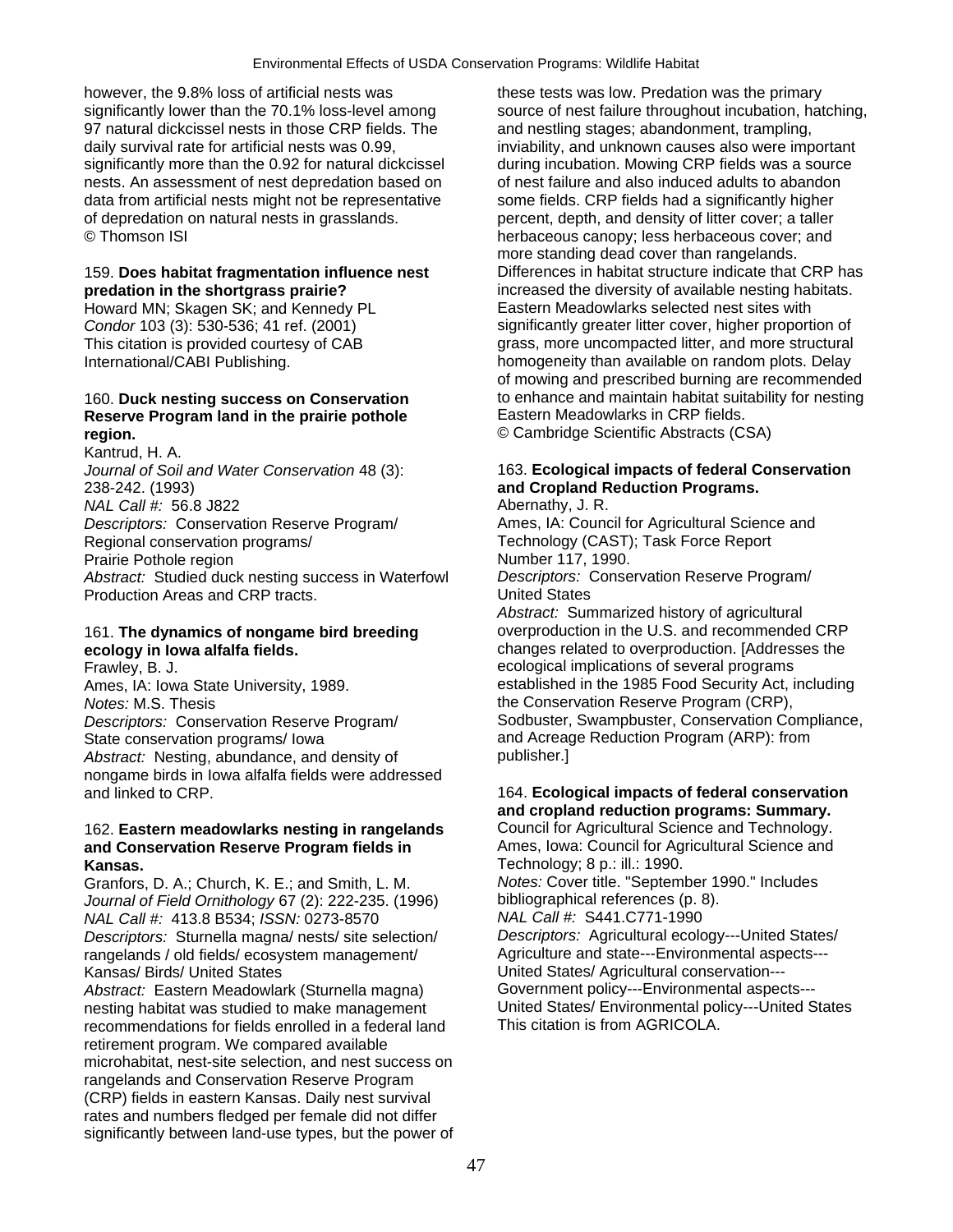In: Proceedings of the Western Raptor Management erosion provisions of CRP. Symposium and Workshop. (Held 26 Oct 1987-28 © Thomson ISI Oct 1987 at Boise, Idaho, USA.)

pp. 209-218; 1989. **in the United States.** 

*Notes:* ISSN: 1044-4971; Institute for Wildlife Strassmann, B. I. Research, National Wildlife Federation, Scientific and *Environmental Management* 11 (1): 35-44. *(*1987) Technical Series No. 12; XI+317P *NAL Call #:* HC79.E5E5

*Descriptors:* prey density/ foraging/ environmental *Descriptors:* Domestic livestock/ environmental disturbances/ habitat preservation/ enhancement/ impact/ wildlife conservation<br>conservation programs/ education/ Farm Bill/ *Abstract:* Examined the effe conservation programs/ education/ Farm Bill/ *Abstract:* Examined the effects of cattle grazing and Vertebrates/ Conservation Resource Management/ wildlife conservation efforts. Agronomy

### 166. **Effects of Burning and Discing Conservation and productivity.**<br> **Reserve Program Fields to Improve Habitat Millenbah, K. F.: Willenbah, K. F.: W Quality for Northern Bobwhite (Colinus Furrow, L. T.; and Minnis, R. B. Virginianus).** *Wilson Bulletin* 108 (4): 760-770. (1996)

Greenfield, KC; Chamberlain, MJ; Burger, LW; *NAL Call #: 413.8 W692; <i>ISSN:* 0043-5643<br>and Kurzejeski, EW *inferential pescriptors: Aves/ species richness/ abund* 

*American Midland Naturalist* 149 (2): 344-353. productivity/ fields/ age/ Michigan/ Birds/

(Apr. 2003) United States

Abstract: Since 1985 considerable expanses of summer 1992 in Gratiot County, Michigan, to highly erodible cropland have been enrolled in the determine the relationship between field age and<br>Conservation Reserve Program (CRP). Areas and avian relative abundance, diversity, and productive Conservation Reserve Program (CRP). Areas avian relative abundance, diversity, and productivity.<br>
enrolled in CRP provide wildlife habitat; however, <br>
Younger CRP fields (1-2 years old), best described habitat quality and specific resources on these sites as a combination of forbs and bare ground, had the vary in relation to seasonal biological processes of greatest diversity and relative abundance of avian target wildlife species, planted cover and vegetation species. Older CRP fields (3-5/6 years old) were a<br>succession. Throughout the southeastern United succession of grasses and deep litter cover and has States habitat quality for early successional species, the greatest avian productivity. We recommend that decline as CRP grasslands age. Although to provide a variety of successional stages to disturbance may enhance and maintain habitat maintain simultaneously high avian relative quality for bobwhite, concerns regarding perceived abundance, diversity, and productivity. conflicts between wildlife habitat and soil erosion © Cambridge Scientific Abstracts (CSA) objectives of the CRP persist. During 1995 and 1996 we evaluated effects of strip- discing or prescribed 169. **Effects of Conservation Reserve Program**  burning on vegetation structure and composition and **seeding regime on harvester ants**  soil erosion in fescue (Festuca arundiacea) **(Pogonomyrmex), with implications for the**  generally increased percentage bare ground and **cornutum).**  plant diversity and decreased percentage litter cover McIntyre, N. E. and litter depth. Fall discing enhanced bobwhite *Southwestern Naturalist* 48 (2): 274-277. (2003) habitat quality, but responses diminished by the *NAL Call #:* 409.6 So8; *ISSN:* 0038-4909. increased plant diversity and improved quality of **Number of References: 25**<br>habitat for bobwhite Soil loss for all treatments was **Descriptors: Environment**/

165. **Effects of agriculture on raptors in the** within United States Department of Agriculture **western USA: An overview.** The same of the state of the state of the state of the state of CRP state of CRP state of CRP Young, L S. fields could be increased without compromising soil

## Pendleton, B. G. (ed.) 167. **Effects of cattle grazing and haying on**  Washington, D.C.: National Wildlife Federation; **wildlife conservation at National Wildlife Refuges**

haying on vegetative ecology and its correlation with

## © Thomson 168. **Effects of Conservation Reserve Program field age on avian relative abundance, diversity,**

**Millenbah, K. F.; Winterstein, S. R.; Campa, H.;** Descriptors: Aves/ species richness/ abundance/

Abstract: Introduced grass dominated Conservation **Descriptors: Vegetation/ Wildlife Reserve Program (CRP) fields were monitored in** Younger CRP fields (1-2 years old), best described combination of grasses and deep litter cover and had such as northern bobwhite (Colinus virginianus), may after 3-5 growing seasons CRP fields be manipulated

# threatened Texas horned lizard (Phrynosoma

Notes: Publisher: Southwestern Assn Naturalists: **Descriptors: Environment/ Ecology/ fire ants/** hymenoptera/ formicidae/ grassland/ birds

*Abstract:* I compared the presence and abundance of nest-sites made by harvester ants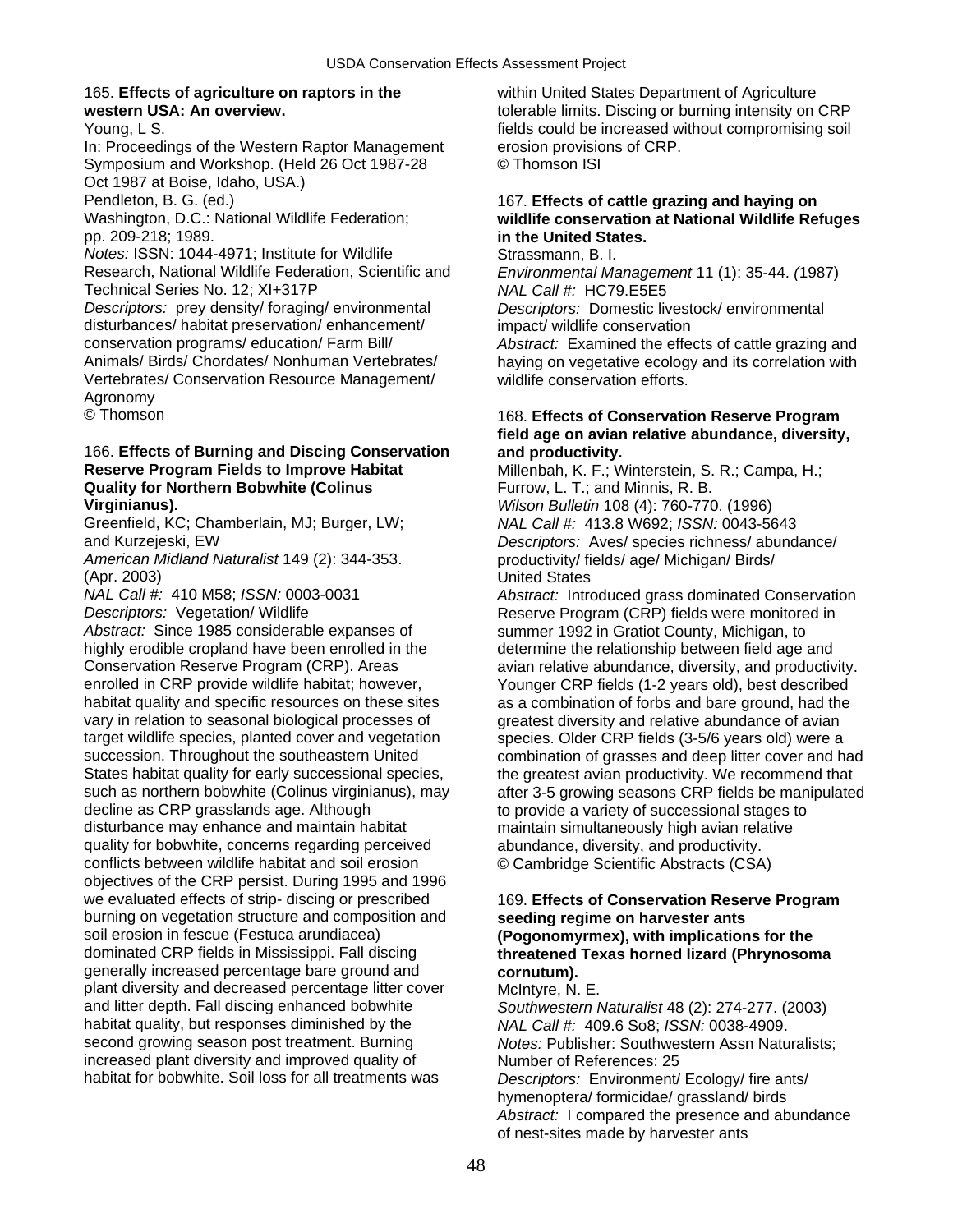(Pogonomyrmex), the primary prey for the CRP contracts another 5-10 years would provide the endangered Texas horned lizard (Phrynosoma time necessary for new fields to acquire the cornutum), among restored grassland plots planted in vegetative structure used most by pheasants without different grass species and indigenous prairie. The a gap in habitat availability. Cool-season grassrestored plots had been seeded as part of the legume mixtures (CP1) that support higher pheasant<br>Conservation Reserve Program (CRP) as exotic conservativity should be given equal or higher ratings Conservation Reserve Program (CRP) as exotic productivity should be given equal or higher ratings<br>monocultures of either Old World bluestem than warm-season (CP2) grass stands. We also (Bothriochloa ischaemum) or weeping lovegrass recommend that United States Department of (Eragrostis curvula), or as mixtures of native grasses Agriculture administrators and field staff provide (both with and without buffalograss, Buchloe broader and more flexible guidelines on what seed dactyloides). On average, the fewest ant mounds mixtures can be used in CRP grassland plantings in<br>were found on Old World bluestem plots, whereas the the northern Great Plains. This would allow were found on Old World bluestem plots, whereas the indigenous grassland had the highest density of landowners and natural resource professionals who harvester ant mounds. However, there were no manage pheasant habitat to plant a mosaic of coolsignificant differences between native and exotic and warm-season CRP grassland habitats. CRP plantings. Results obtained from a simultaneous © Thomson ISI visual survey for Texas horned lizards corroborate these findings. Thus, there is no evidence that CRP 171. **Effects of Different Age Classes of Fields**  plots planted in exotic grasses are significantly poorer **Enrolled in The Conservation Reserve Program in**  habitat for Texas horned lizards in terms of ant **Michigan On Avian Diversity, Density, and**  abundance than native grass plantings. **Productivity.** © Thomson ISI Millenbah, Kelly Francine

### 170. **Effects of CRP field age and cover type on** *Notes:* Degree: MS; Advisor: Winterstein, Scott R.; **ring-necked pheasants in eastern South Dakota.** ISSN: 0898-9095

*Wildlife Society Bulletin* 31 (3): 779-785. (2003) agricultural conservation/ landowners

*Descriptors:* Environment/ Ecology/ Conservation and vegetative characteristics were examined on 6 Reserve Program/ cool season/ cover/ CRP/ habitat/ age classes (1-6 growing seasons) of CRP fields in<br>Phasianus colchicus/ ring necked pheasant/ South Gratiot County, Michigan in 1991 and 1992 to Phasianus colchicus/ ring necked pheasant/ South Dakota/ warm season/ Conservation Reserve entity determine the relationships between field age and Program/ grassland bird conservation/ vegetation/ characteristics of avian communities. Younger CRP populations/ abundance/ models fields (1-3 growing seasons), characterized by forbs

*Abstract:* Loss of native grasslands to tillage has and bare ground, supported greater avian densities increased the importance of Conservation Reserve and diversities than older fields (4-6 growing Program (CRP) grasslands to maintain ring-necked seasons). Older CRP fields, characterized by grasses pheasant (Phasianus colchicus) populations. Despite and high litter cover, supported greater avian the importance of CRP to pheasants, little is known productivity. Results indicate that grassland birds in about the effects of CRP field age and cover type on Michigan may require a diversity of age classes of pheasant abundance and productivity in the northern CRP fields in agricultural landscapes to meet their Great Plains. Therefore, we assessed effects of these habitat requirements. Continued enrollment of lands characteristics on pheasant use of CRP fields. We into the program and periodic manipulation of these stratified CRP grasslands (n=42) by CRP stand age lands, will create a mosaic of grassland successional (old [10-13 yrs] vs. new [1-3 yrs] grasslands) and stages important to a diversity of avian species. cover type (CP1 [cool-season grasslands] vs. CP2 This citation is provided courtesy of NISC, publisher [warm-season grasslands]) in eastern South Dakota of Wildlife & Ecology Studies Worldwide. and used crowing counts and roadside brood counts to index ring-necked pheasant abundance and productivity. Field-age and cover-type effects on pheasant abundance and productivity were largely the result of differences in vegetation structure among fields. More crowing pheasants were recorded in old cool-season CRP fields than any other age or cover type, and more broods were recorded in coolthan warm-season CRP fields. Extending existing

than warm-season (CP2) grass stands. We also

East Lansing, MI: Michigan State University, 1994.

Eggebo, S. L.; Higgins, K. F.; Naugle, D. E.; and *Descriptors:* Agriculture, Forestry and Wildlife/ Quamen, F. R. Biology/ Ecology/ Biology/ Broom unities/ wildlife density/ *NAL Call #:* SK357.A1W5; *ISSN:* 0091-7648. *Abstract:* Agricultural landowners have enrolled *Notes:* Number of References: 32; lands in the Conservation Reserve Program (CRP) Publisher: Wildlife Society for wildlife and economic benefits. Avian communities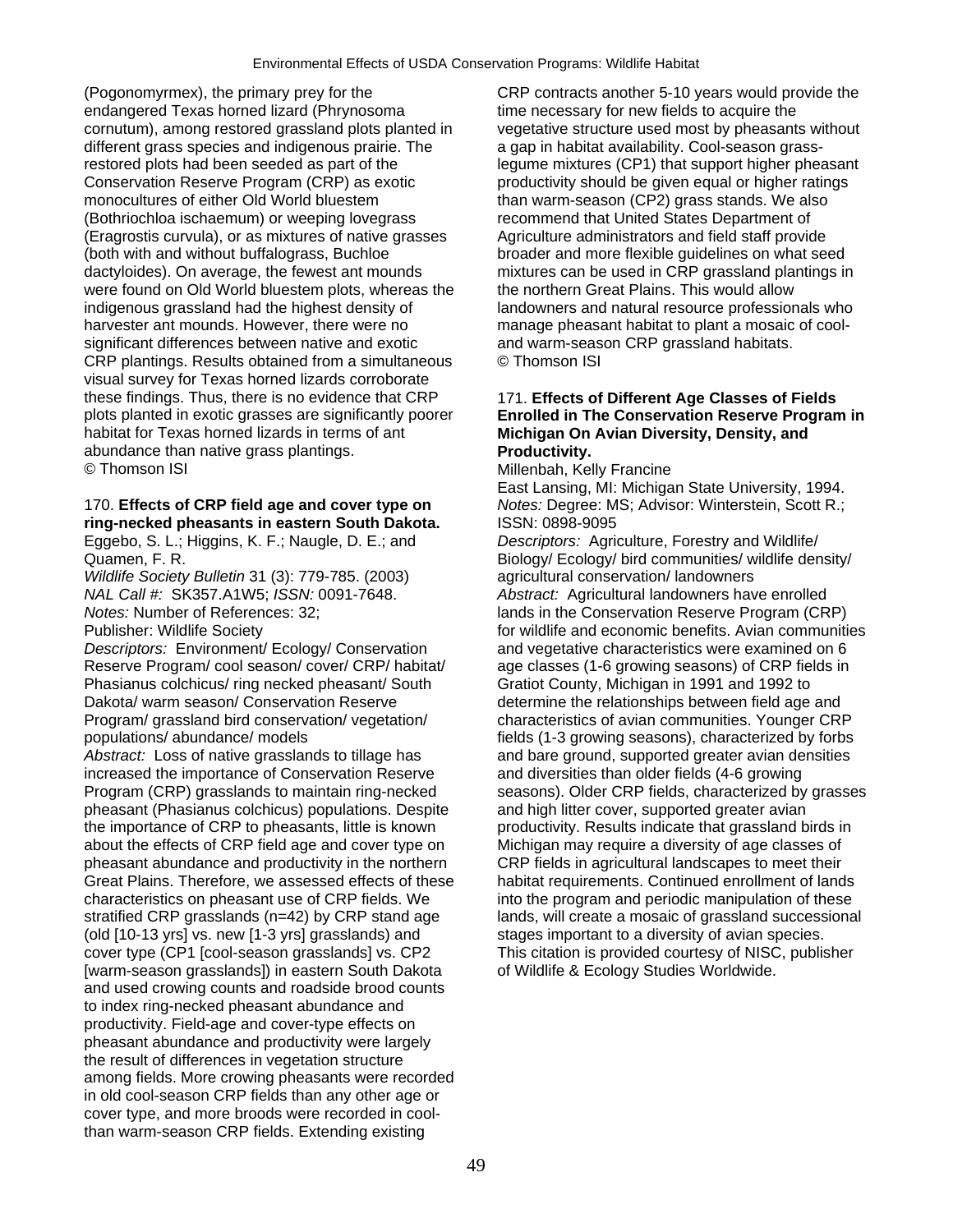### 172. **Effects of emergency haying on duck nesting** 174. **Effects of habitat on dickcissel abundance in Conservation Reserve Program fields, South and nest success in Conservation Reserve Dakota. Program fields in Kansas.**

Luttschwager, K. A.; Higgins, K. F.; and Jenks, J. A. Hughes, John P.; Robel, Robert J.; *Wildlife Society Bulletin* 22 (3): 403-408. (Fall 1994) Kemp, Kenneth E.; and Zimmerman, John L. *NAL Call #:* SK357.A1W5; *ISSN:* 0091-7648 *Journal of Wildlife Management* 63 (2): [WLSBA6] 523-529. (1999)

*Descriptors:* Anas/ nesting/ reproduction/ population *NAL Call #:* 410 J827; *ISSN:* 0022-541X density/ habitats/ grasslands/ federal programs/ *Descriptors:* Fringillidae/ Passeriformes/ Spiza private ownership/ South Dakota/ nesting success/ americana/ behavior/ birds/ Conservation Reserve

## **horned lizards and their prey. programs/ wildlife conservation/ Kansas/ spiza**

*NAL Call #:* 410 J827; *ISSN:* 0022-541X United States/ Kansas: Riley County *Descriptors:* Phrynosoma cornutum/ amphibians/ *Abstract:* Declining avian populations in the Midwest reptiles/ ants/ Conservation Reserve Program/ fires/ have increased interest in various aspects of burns/ foods/ feeding/ habitat alterations/ habitat use/ grassland habitats and their effects on grassland livestock/ Texas horned lizard/ North America/ United birds. We studied the effects of vegetation livestock/ Texas horned lizard/ North America/ United

*Abstract:* The effects of habitat manipulations on land use on abundance and daily nest survival Texas horned lizards (Phrynosoma cornutum) and dickcissel (Spiza americana) in Conservation Texas horned lizards (Phrynosoma cornutum) and their main prey, harvester ants (Pogonomyrmex spp.) Reserve Program (CRP) fields in the northeastern were studied in South Texas. The relative abundance Kansas. We observed 873 dickcissels during surveys of lizards, their scat, and active harvester ant mounds on 11 CRP fields during the summers of 1994 and was assessed on 1-ha plots that were manipulated 1995. In those fields, we located 186 dickcissel nests<br>
with either prescribed burning, disking, burning and for which 13.2% were successful in 1994 and 14.9% with either prescribed burning, disking, burning and disking combination, grazing, or land in the were successful in 1995. The vertical density of Conservation Reserve Program (CRP). We vegetation in CRP fields, wooded area surrounding determined differential habitat use or avoidance using the fields, and amount of woody edge bordering fields Chi-square analysis and Bonferroni Z-statistics to were associated with dickcissel abundance ( $P =$ control the experiment-wise error probability at 10%. 0.001). Live and dead canopy cover and litter cover Lizards used burned plots disproportionately more, were associated with daily nest survival ( $P = 0.005$ ). were neutral in their use of the disked and grazed Therefore, the habitat quality of CRP fields for plots, and under-utilized the burned and disked dickcissels might be enhanced by modifying<br>combination and CRP plots. Analysis of scat led to express vegetation characteristics. The outcome of any combination and CRP plots. Analysis of scat led to similar conclusions in relation to burned, grazed, and modifications of CRP habitat for dickcissels should be<br>CRP plots, but scats were distributed on combination judged on changes in the number and success of CRP plots, but scats were distributed on combination plots pro rata to availability and were the their nests rather than on the abundance of birds. underrepresented on the disked plots. No difference This citation is provided courtesy of NISC, publisher was detected in the relative abundance of active ant of Wildlife & Ecology Studies Worldwide. mounds among the 5 land management practices. Even though Texas horned lizards preferentially used 175. **Effects of Landscape Composition and Multi**areas that were recently burned, the process of **Scale Habitat Characteristics on the Grassland** 

burning may harm them due to the shallow depths in **Bird Community.**  which they hibernate. McCoy, T. D.

of Wildlife & Ecology Studies Worldwide. *Notes:* Ph.D. Dissert.; Project Number:

private land Program/ ecosystems/ edge habitat/ farmland/ habitat This citation is from AGRICOLA. management/ habitat use/ management/ nesting sites/ nests/ nesting/ productivity/ wildlife/ wildlife/ 173. **Effects of habitat manipulations on Texas** habitat relationships/ wild birds/ reproduction/ federal Fair, W. Scott and Henke, Scott E. and americana/ species abundance/ Natural Resources/ *Journal of Wildlife Management* 61 (4):Land Development, Land Reform, and Utilization 1366-1370*. (*1997) (Macroeconomics)/ dickcissel/ North America/ States/ Texas/ Duval County<br>
Abstract: The effects of habitat manipulations on land use on abundance and daily nest survival of the

This citation is provided courtesy of NISC, publisher Columbia, MO: Univ. of Missouri-Columbia, 2000. MO W0-013-R-54/Job 1/Study 43 *Descriptors:* habitat/ modeling/ grassland/ birds/ communities/ wildlife habitat relationships/ species diversity/ conservation programs/ nests and nesting/ abundance/ sparrows/ reproduction/ statistics/ meadowlarks, blackbirds and orioles/ population density/ vegetation/ North America/ United States/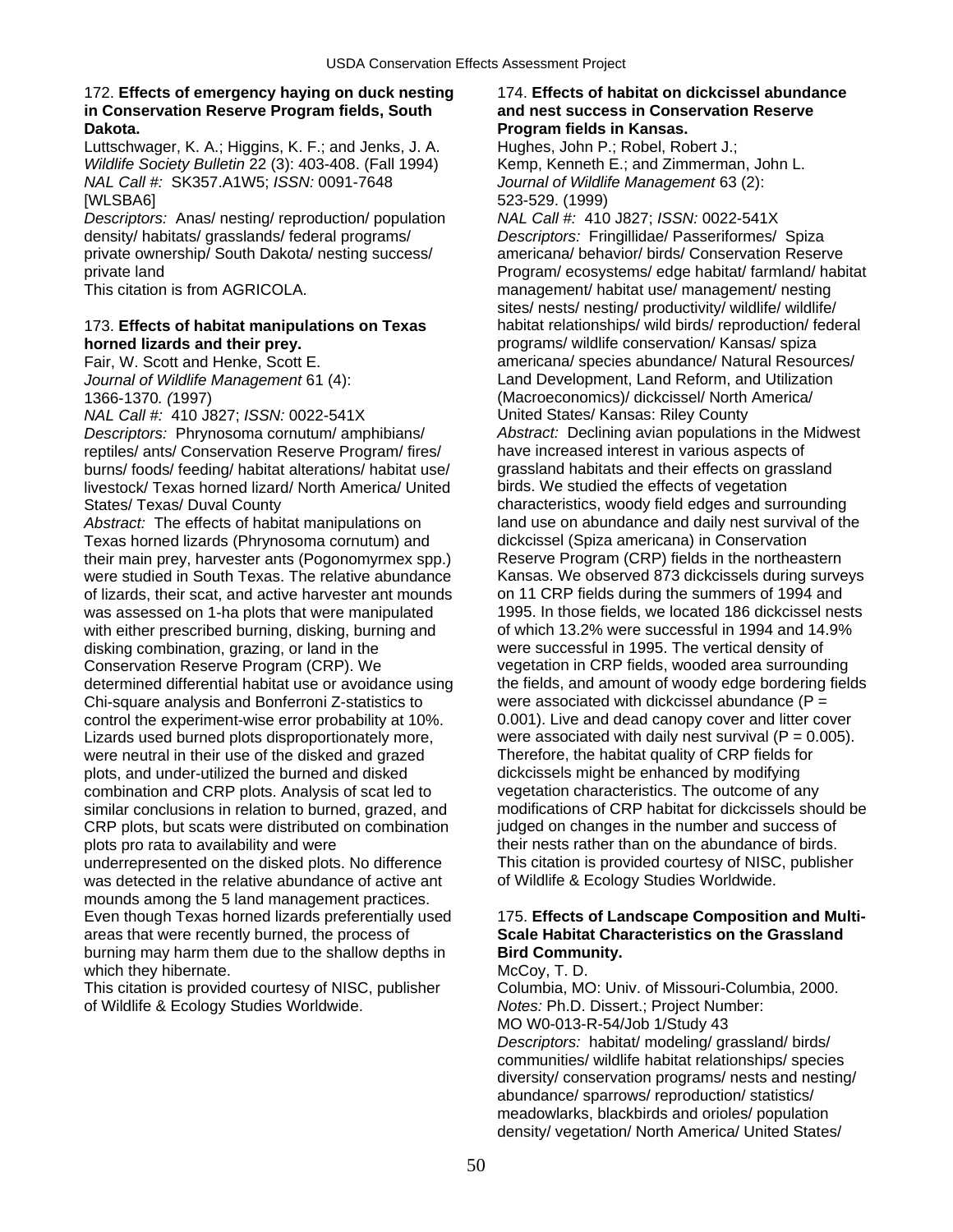Missouri/ North central region/ Adair County/ Know linear regression of success versus year shows that County/ Linn County/ Macon County/ Shelby County hatching rates dropped from 33 percent in 1935 to Abstract: Measures of grassland bird demography on only 10-percent nest success in 1992. Low nest Conservation Reserve Program (CRP) fields were success, which reflects high nest predation, is viewed compared and modeled at several spatial scales to as the most significant limitation on waterfowl identify habitat factors associated with increased productivity in the prairies. Most of the management conservation value for grassland birds. Grassland effort under the North American Waterfowl conservation value for grassland birds. Grassland bird populations and species richness were Management Plan (NAWMP) in the prairie region of compared between fields located in landscapes with the United States and Canada is an attempt to different amounts of CRP habitat and total grassland. elevate nest success for upland-nesting ducks. Multi-scale habitat models were developed from and Compounding habitat degradation is a major shift in validated on two independent data sets to identify the numbers types of nest predator on the prairies. primary habitat features that could predict the Extirpation of wolves (Canis lupus) and reduction of potential value of CRP and other idle grasslands for coyotes (Canis latrans) has allowed medium-sized grassland bird conservation. predators, such as red fox (Vulpes vulpes), skunk

This citation is provided courtesy of NISC, publisher (Mephitis mephitis) and raccoon (Procyon lotor); to

# 176. **Effects of livestock grazing on neotropical** dominant nest predator for many prairie ducks.

In: Status and management of neotropical migratory birds. (Held 21 Sep 1992-25 Sep 1992 at Estes Park, bother the make nests less accessible to predators. Dense<br>Colorado.) Finch. D. M. and Stangel. P. W. (eds.) enterting cover has been the dominant management Colorado.) Finch, D. M. and Stangel, P. W. (eds.) Fort Collins, Colo.: Rocky Mountain Forest and on United States Waterfowl Production Areas (WPA) Range Experiment Station, U.S. Dept. of Agriculture; and on NAWMP areas in Canada, yet this strategy pp. 263-309; 1993. typically has improved nest success by only a few

*Descriptors:* Conservation Reserve Program/ Improved nest success associated with the Abstract: Examined the idea that moderate landscape-level additions of nesting cover improve haying/grazing of CRP coupled with livestock<br>
enclosures on public land could enhance the value of not economically feasible for wildlife groups. Intensive

## 177. **Effects of mammalian predator removal on** fences, can increase nest success, but costs are **waterfowl and non-game birds in North Dakota.** high.<br>Garrettson, P. R.: Rohwer, F. C.: Zimmer, J. M.: © Cambridge Scientific Abstracts (CSA)

Garrettson, P. R.; Rohwer, F. C.; Zimmer, J. M.; Mense, B. J.; and Dion, N.

*Natural Resource Conference* 61: 94-101. (1996); **time on success of artificial nests.** 

*Notes:* Conference: 61st North American Wildlife and Natural Resources Conference: Facing Realities in *Journal of Wildlife Management* 63 (4): Resource Management, Tulsa, OK, 22-27 Mar 1996 1299-1305. (1999)<br>Descriptors: Aquatic birds/ Predator control/ **1200 NAL Call #: 410 J827**; ISSN: 0022-541X. *Descriptors: Aquatic birds/ Predator control/* Environmental impact/ Nesting/ Bird eggs/ Nature *Notes:* methods and equipment: artificial-nests; conservation/ Habitat improvement (physical)/ predation-; supplemental-prey; vegetation-density; Breeding sites/ Environment management/ Aves/ Conservation-Reserve-Program North America/ Species interactions: general/ *Abstract:* Despite intensive management on many Conservation, wildlife management and recreation/ grassland areas, nest loss to predators continues to Freshwater/ Brackish water/ Marine environment result in low nest-survival rates. Management efforts Abstract: Waterfowl managers have long been are complicated by complex relationships among American prairies. A review of duck nesting success the fates of artificial nests (908 in 1993, 827 in 1994) shows that, despite great variation between studies, on Conservation Reserve Program (CRP) plots from there is a dramatic pattern of decline in nest success and pril to July to test effects of prey supplementation,<br>
in the past 50 years (Beauchamp et al. 1996). The vegetation density, and time (month) on nest survival in the past 50 years (Beauchamp et al. 1996). The

of Wildlife & Ecology Studies Worldwide. **Figure 1** flourish. Raccoons are a recent arrival to much of the prairies, though they now are abundant and the **migratory landbirds in western North America.** Abundance of medium-sized mammals and scarcity Bock, C. E.; Sabb, V. A.; Rich, T. D.; and of nesting cover has been a very detrimental Dobkin, D. S.<br>
In: Status and management of neotropical migratory entity combination for breeding success have focused on ways *NAL Call #:* aSD11.A42 percentage points, with highly variable results. Regional conservation programs Conservation Reserve Program (CRP) suggests that not economically feasible for wildlife groups. Intensive public rangelands for wildlife. management efforts to make nests inaccessible, such as construction of islands and predator barrier

## *Transactions of the North American Wildlife and* 178. **Effects of supplemental prey, vegetation, and**

*ISSN:* 0078-1355.<br>*Notes:* Conference: 61st North American Wildlife and **Notes: And Mathematic Mathews**, Nancy E

concerned about low nest success on the North habitat, predators, and prey resources. We monitored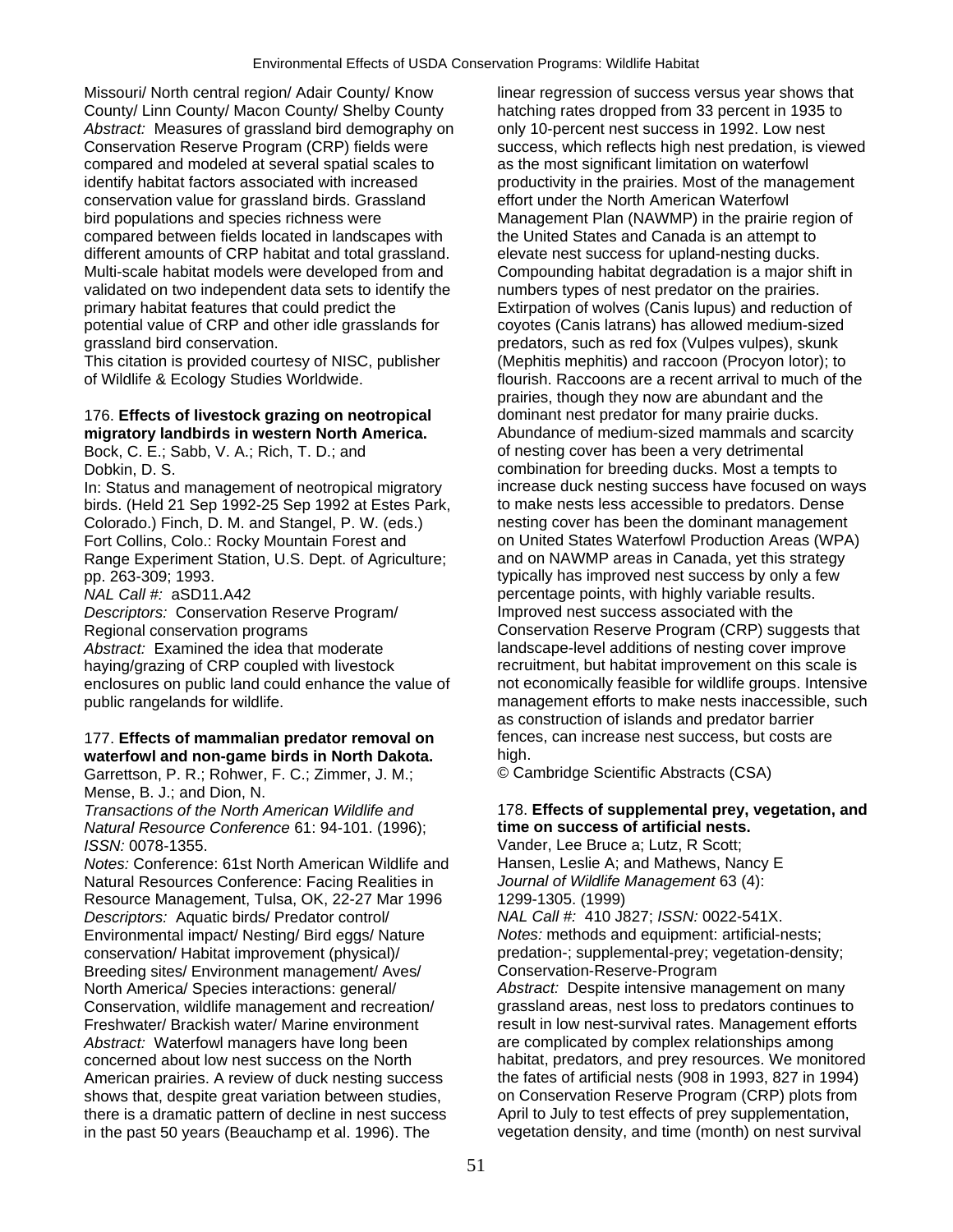in agricultural and range landscapes in northwest habitat, mainly for nesting. Nine-section study areas Texas. Supplemental prey had the greatest effect on in six Plains counties detailed land cover changes both sparse and dense vegetation. Prey increase in cropland since the late 1960s despite the supplementation may be useful when used in CRP retirements. In some counties, especially far conjunction with habitat management for dense western ones, CRP land is in larger blocks, isolated nesting cover or in areas that already have dense from woodland and shrubs. These areas favor small vegetation. Nest survival was highest early in the to medium sized grassland birds and mammals. CRP nesting season, emphasizing the importance of parcels in other counties, especially to the east, are available nesting cover during this period. Although well-interspersed with other cover. Mosaic species least important, dense vegetation increased artificial using grassland, cropland and woodland should nest survival. When evaluating management options, benefit there. These include bobwhite quail, whitemanagers should consider logistical and economic tailed deer, and some predators. A dynamic costs of using supplemental prey, as well as potential programming model was developed to help © Thomson behavior and survival. A preliminary version

### 179. **Effects of the Conservation Reserve Program** demonstration areas selected from the study areas **on selected wildlife populations in southeast** suggested that the configuration of CRP fields could **Nebraska.** be improved to maximize wildlife benefits. Many of

Lincoln, NE: University of Nebraska, 1991. **program expires if farmers return CRP fields to** Includes bibliographical references. land may be feasible, especially in expansion of *NAL Call #:* NBU LD3656-1991-K564 National Grassland. Easements, purchase of Wildlife management---Nebraska/ Conservation of natural resources---Nebraska and in the Great Plains.

## 180. **Effects of the Conservation Reserve Program**

Baker, Bryan Douglas University of Minnesota, 1992. **on wildlife in southeast Neb**ration Nebrashing Metal A.<br>*Notes:* Degree: PhD: Advisor: Gersmehl. Philip J.: King, J. W. and Savidge, J. A. *Notes: Degree: PhD; Advisor: Gersmehl, Philip J.;* Cited in: DAI-A 52(08): p. 3026, February 1992; *Wildlife Society Bulletin* 23 (3): 377-385. (Fall 1995) Volumes I and II. *NAL Call #:* SK357.A1W5; *ISSN:* 0091-7648

*Descriptors:* Geography/ Agriculture, Forestry & [WLSBA6] agricultural practices/ South Dakota/ Nebraska/ programs/ wildlife conservation Kansas/ Texas This citation is from AGRICOLA.

*Abstract:* The Conservation Reserve Program (CRP), a ten-year federal agricultural land retirement 182. **The effects of the Conservation Reserve**  program, returned several million acres of the Great **Program on wildlife in southeastern Wyoming.**  Plains to grass by 1989. Improvement of wildlife Wachob, Douglas Glenn. habitat was a secondary but important rationale for **University of Wyoming, 1997.** the program. Enrollments are concentrated in the *Notes:* Degree: PhD; October 1997; Cited: DAI-B southern High Plains and the northern glaciated 58(04): p. 1651, October 1997; ISBN: 0-591-39611-4 with many counties exceeding 320 acres for mean Wildlife/ Urban & Regional Planning/ alfalfa/ aves contract size. A study of Plains land use, soils, *Abstract:* The primary objective of this study was to geology, and climate helped construct a list of identify the vegetation and spatial characteristics of expected effects of the CRP on the mammals and CRP that influence habitat use by non-game birds, breeding birds. The list was revised based on small rodents, sharp-tailed grouse (Tympanuchus comments from Plains biologists. Most of the species phasianellus), raptors, carnivores, and big game in a on the Plains depend on woodlands, wetlands, or CRP/agricultural landscape. The study was that use grassland or agricultural land will gain southeastern Wyoming, during 1993-5. The study

artificial nest survival and increased nest survival in associated with the CRP. Most areas have seen a net effects on predator population dynamics. investigate the effects of landscape pattern on animal calculated winter survival of bobwhite quail. Small King, Justin W. the wildlife benefits of the CRP could vanish after the *Notes:* Thesis (M.S.)--University of Nebraska, cropland. Other long-term alternatives could prove Lincoln--Forestry, Fisheries, and Wildlife, 1991. less costly. Limited federal buy-outs of erosion-prone *Descriptors:* Wildlife conservation---Nebraska/ cultivation rights, and subsidies for alternative<br>
Wildlife management---Nebraska/ Conservation of agricultural practices are other tools for encouraging This citation is from AGRICOLA. This citation is provided courtesy of NISC, publisher of Wildlife & Ecology Studies Worldwide.

## **On Wildlife Habitat in The Great Plains.** 181. **Effects of the Conservation Reserve Program**

Wildlife/ birds/ climate/ behavior conservation/ *Descriptors:* wild birds/ species diversity/ population predators/ erosion/ wildlife/ conservation practices/ density/ seasonal variation/ agricultural land/ federal

Plains. CRP fields increase in size from east to west, *Descriptors:* Biology, Ecology/ Agriculture, Forestry & other cover the CRP does not provide. Some species conducted in Laramie, Platte, and Goshen counties in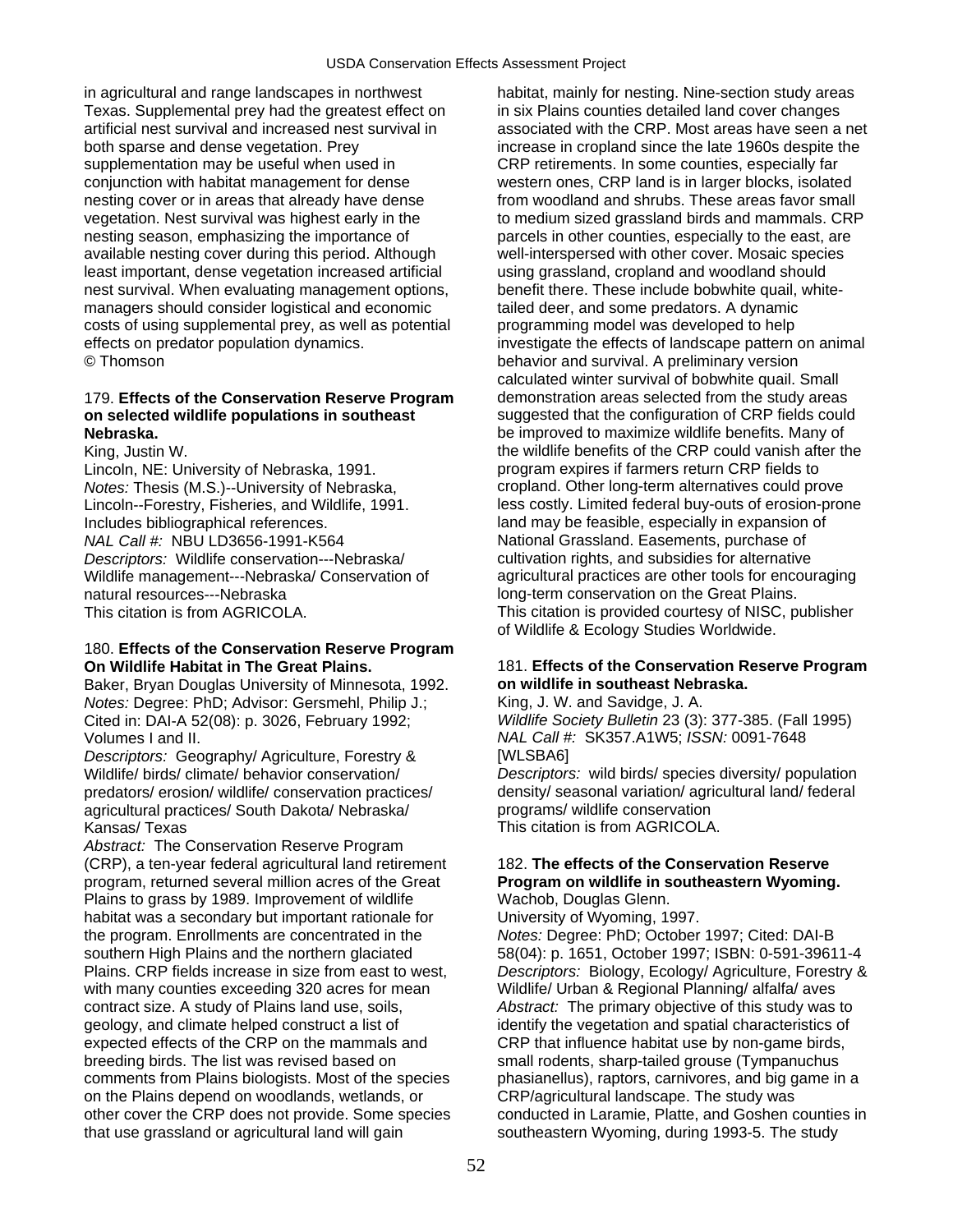area was dominated by intensively grazed native 184. **Effects of the U.S. Conservation Reserve**  range land and winter wheat (Triticum sp.); CRP **Program on Landscape Structure in Southwest**  comprised 15% of the study area. Non-game bird use **Kansas.** was higher in CRP with an alfalfa component, Egbert, S. L.; Park, S.; Peterson, D.; Stewart, A. M.; compared to CRP without alfalfa in 1994, but not in and Price, K. P. 1993. Fine scale selection by birds for specific In: 133rd Annual Meeting of the Kansas Academy of vegetation structure was detected in 1994 but not in Science. (Held 6 Apr 2001-7 Apr 2001 at Lawrence. 1993. Bird use of CRP was independent of the spatial KS (USA).); 2001. characteristics of CRP patches. Small mammal use *Notes:* Conference Sponsor: Kansas Academy of of CRP and range lands was higher than winter Science; World Meeting Number 000-5622 wheat lands. Vegetation species richness, vegetation *Descriptors:* Multidisciplinary height, standard deviation of vegetation cover, and  $\qquad \qquad \odot$  Cambridge Scientific Abstracts (CSA) patch area were significant predictors of small mammal use of CRP patches. This small mammal 185. **Effects of Thinning CRP Pine Stands on** community selected habitat at the landscape and **Nesting Songbirds in Georgia.** patch scale but not at the intrapatch scale. I Schaefbauer, M. K. and Schweitzer, S. H. investigated use of CRP lands by sharp-tailed grouse In: 7th Annual Conference of the Wildlife Society. during nesting and brood-rearing seasons. All nests (Held 12 Sep 2000-16 Sep 2000 at Nashville, TN were located in CRP. Hens selected nest sites in (USA).); 2000. larger CRP patches. Hens with broods used CRP and *Notes:* Conference Sponsor: The Wildlife Society; irrigated alfalfa patches more often and wheat and World Meeting Number 003 0833<br>
rangeland patches less often than they were Descriptors: Biology rangeland patches less often than they were *Descriptors:* Biology available. Hens with broods used CRP patches with high coverage of broad leafed weeds and annual grasses more often and patches without alfalfa less 186. Effects of two haying provisions on duck<br>
often than these patch types were available. I found<br> **nesting in Conservation Reserve Program (CR** that CRP was the vital reproduction habitat for sharp- **fields in South Dakota.**  tailed grouse in southeastern Wyoming. Sharp-tailed<br>grouse dancing grounds (leks) were located closer to CRP and had greater coverage of CRP within 1 km, *Notes:* M.S. Thesis compared with the entire study area. I also found that *Descriptors:* Conservation Reserve Program/ State CRP patch size, percent cover of CRP, and CRP conservation programs/ South Dakota<br>
patch number predicted the number of leks and the *Abstract:* Evaluated the effects of eme number of males at leks, at a scale of 100 km\$/sp2\$. on duck nesting success in CRP fields. I investigated the spatial relationship of CRP fields to bird and mammal species richness using computer 187. **Environmental Quality Incentives Program:**<br>
simulations. I used observations of 28 common<br> **Program summary and potential for wildlife** species as model input data. Computer simulations of **benefits.**<br>a hypothetical landscape showed that species **F** F SSer A a hypothetical landscape showed that species Esser, A.; Molleur, R.; Buck, P.; and Rewa, C.<br>Fichness increased rapidly as CRP coverage The A comprehensive review of Farm Bill contril richness increased rapidly as CRP coverage In: A comprehensive review of Farm Bill contributions<br>
increased from 0-15%, and less rapidly as CRP wildlife conservation, 1985-2000/Heard T. P: increased from 0-15%, and less rapidly as CRP wildlife conservation, 1985-2000/ Heard, L. P;<br>Coverage increased from 15-50%. Whohman W. L.: Halloum D. L.: and Wildlife Ha coverage increased from 15-50%.<br>This citation is provided courtesy of NISC, publisher Management Institute (U.S.): Series: Technical of Wildlife & Ecology Studies Worldwide. Report USDA/NRCS/WHMI.

## 183. **Effects of the CRP on wildlife habitat:** pp. 125-134 **Emergency haying in the Midwest and pine** *NAL Call #:* aS604.6 .C66 2000<br>**plantings in the Southeast.** *Descriptors:* Environmental Qua

*Transactions of the North American Wildlife and* systems/ nutrient management/ erosion control / *Natural Resource Conference* (55th): 30-39. wildlife management maps. (1990)

*NAL Call #:* 412.9-N814; *ISSN:* 0078-1355 [NAWTA] *Descriptors:* afforestation/ farmland/ forest plantations/ haymaking/ nature reserves/ pinus/ planting/ remuneration/ colinus virginianus/ southeastern states of USA/ Conservation Reserve Program (CRP) This citation is from AGRICOLA.

# nesting in Conservation Reserve Program (CRP)

Brookings, SD: South Dakota State University, 1991.

Abstract: Evaluated the effects of emergency haying

# **Program summary and potential for wildlife**

Management Institute (U.S.); Series: Technical

Madison, MS: U.S. Department of Agriculture, 2000;

*Descriptors: Environmental Quality Incentives* Hays, R. L. and Farmer, A. H. Program/ conservation/ conservation buffers/ farming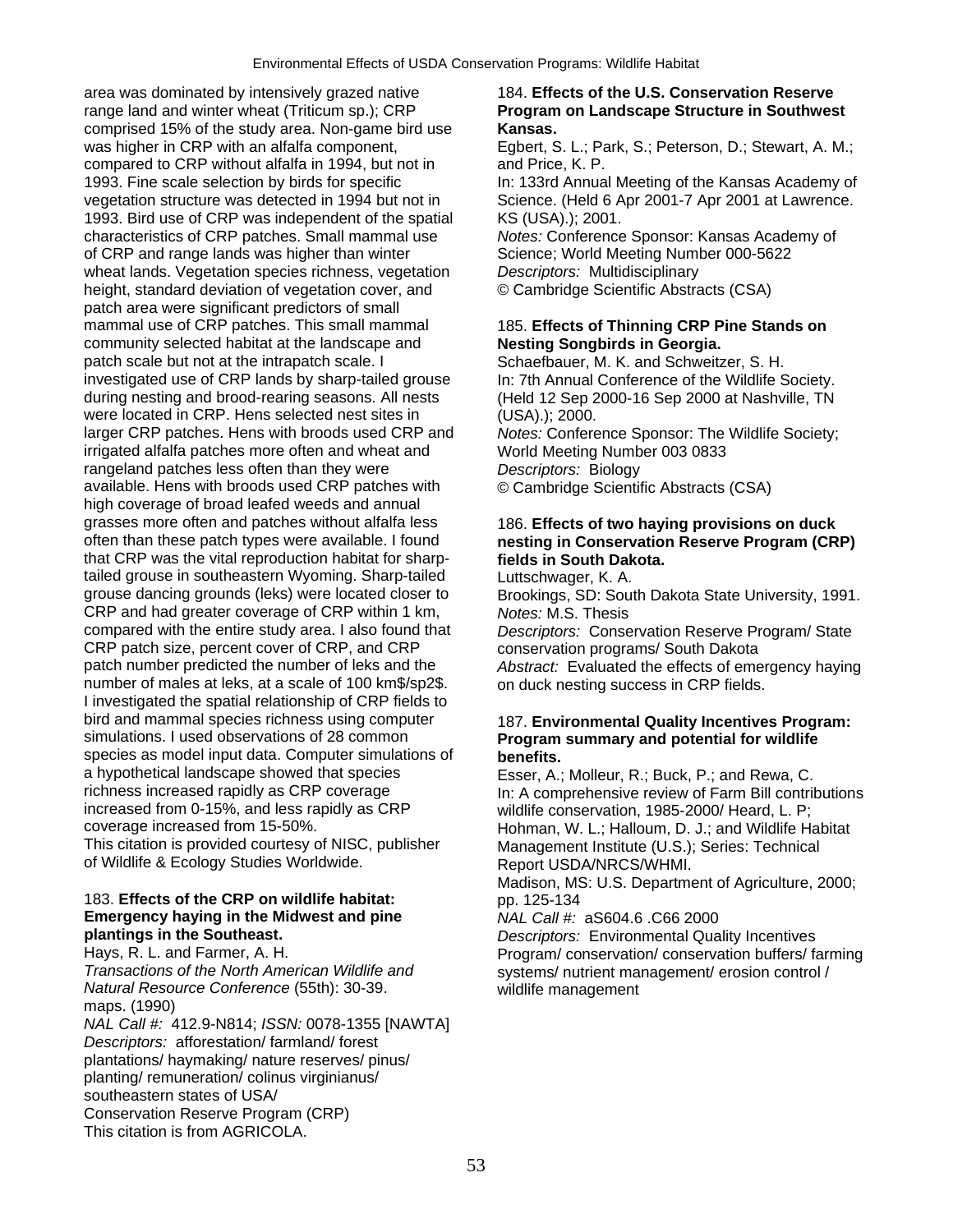## 188. **Evaluating potential effects of CRP on** primarily in trees. However, ground nesting is

virginianus/ Conservation reserve programs/ habitat survival rates in CRP fields were associated classification/ habitat management/ management/  $\qquad \qquad$  positively with height of live vegetation (P = 0.011) modeling/ wildlife/ bobwhite/ habitat/ dispersion/ and negatively with percent grass cover ( $P = 0.001$ ) North America/ United States/ Virginia  $\qquad \qquad \qquad$  and percent live vegetation cover (P = 0.005).

## **quail habitat.** of Wildlife & Ecology Studies Worldwide.

Burger, L. W.; Kurzejeski, E. W.; Dailey, T. V.; and Ryan, M. R. 192. **Field evaluation of the northern bobwhite** 

*Conference*: 27-30. (1991) **for the Conservation Reserve Program.** 

*NAL Call #:* SB193.F59; *ISSN:* 0886-6899. Tonkovich, Michael Joseph Missouri. Includes references. The State University, 1995. conservation areas/ Missouri/ Conservation *NAL Call #:* ViBlbV LD5655.V856-1995.T665 Reserve Program This citation is from AGRICOLA.

This citation is from AGRICOLA.

### **recruitment in the prairie pothole joint venture** Mock OB; Sells GD; Ellis LS; and Easterla DA **area of Fish & Wildlife Service Region 6.** *Transactions of the Missouri Academy of Science*  Reynolds, R. 35: 7-11. (2001)

Bismark, ND: U.S. Fish & Wildlife Service, 1992. This citation is provided courtesy of CAB U.S. Fish & Wildlife Service Progress Report. International/CABI Publishing. *Descriptors:* Conservation Reserve Program/ Regional conservation programs/ State conservation 194. **GIS analysis of the effects of habitat**  Dakota/ North Dakota **Program (CRP) on the abundance of ringnecked** 

*Abstract:* Reported the 1992 results of a pilot effort to **pheasants, gray partridge, and meadowlarks.**  evaluate waterfowl production in CRP grasslands Lockman, Drake J. and Kimmel, R. O.<br>
compared to Waterfowl Production Areas. 
Lockman, Drake J. and Kimmel, R. O.

## 191. **Factors influencing mourning dove nest** *Descriptors:* Phasianus colchicus/ Aves/ Perdix

Kemp, Kenneth E. information systems 1004-1008. (2000) of Wildlife & Ecology Studies Worldwide.

*NAL Call #:* 410 J827; *ISSN:* 0022-541X *Descriptors:* Zenaida macroura/ dove, mourning/ zenaida macroura/ nests and nesting/ conservation programs/ grassland/ land use/ mating grounds/ survival/ cultivated farmland/ cover/ vegetation/ reproduction/ habitat management for wildlife/ mourning dove/ nest/ habitat/ agriculture/ ecological requirements/ Riley County/ Kansas/ United States *Abstract:* Mourning doves (Zenaida macroura) nest

**bobwhite quail in Piedmont Virginia. bobwhite quail in Piedmont Virginia. prevalent in the Great Plains region where mourning Stauffer, Dean F.; Cline, Gerald A.; and development of dove numbers have increased since t** Stauffer, Dean F.; Cline, Gerald A.; and dove numbers have increased since the mid 1980s<br>Tonkovich, Michael J. dove numbers have increased since the mid 1980s when the Conservation Reserve Program (CRP) was *North American Wildlife and Natural Resources* initiated. We monitored mourning dove nest success *Conference, Transactions* 55: 57-67. (1990); in CRP fields in Kansas during 1994 and 1995 to *ISSN:* 0078-1355. *Notes:* WR 222 increased numbers. Mourning dove nest success *Descriptors:* Galliformes/ Odontophoridae/ Colinus averaged 56% (n = 90) in our CRP fields. Daily nest This citation is provided courtesy of NISC, publisher Management practices that produce sparse overall<br>of Wildlife & Ecology Studies Worldwide.<br>cover but tall vegetation height may increase cover but tall vegetation height may increase mourning dove nest success in CRP fields. 189. **Evaluation of select CRP lands as bobwhite** This citation is provided courtesy of NISC, publisher

# *Proceedings of the Forage and Grassland* **habitat suitability index model with implications**

*Notes:* Meeting held April 1-4, 1991, Columbia, Blacksburg, Va.: Virginia Polytechnic Institute and *Descriptors:* quails/ colinus virginianus/ habitats/ *Notes:* Thesis (Ph. D.); Bibliography: leaves 182-203.

## 193. **The first distributional record of the least**  190. **Evaluation of the effect of CRP on duck weasel, Mustela nivalis, in Northeastern Missouri.**

configuration and the Conservation Reserve In: MN DNR Farmland Wildlife Population and Research Unit Report, 1994; pp. 33-39 **success in CRP fields.**<br> **perdix/ common pheasant/ birds/ partridge/**<br> **perdix/ common pheasant/ birds/ partridge/**<br> **dispersion/ prairie/ GIS/ United States/ geo** dispersion/ prairie/ GIS/ United States/ geographic

*Journal of Wildlife Management* 64 (4): This citation is provided courtesy of NISC, publisher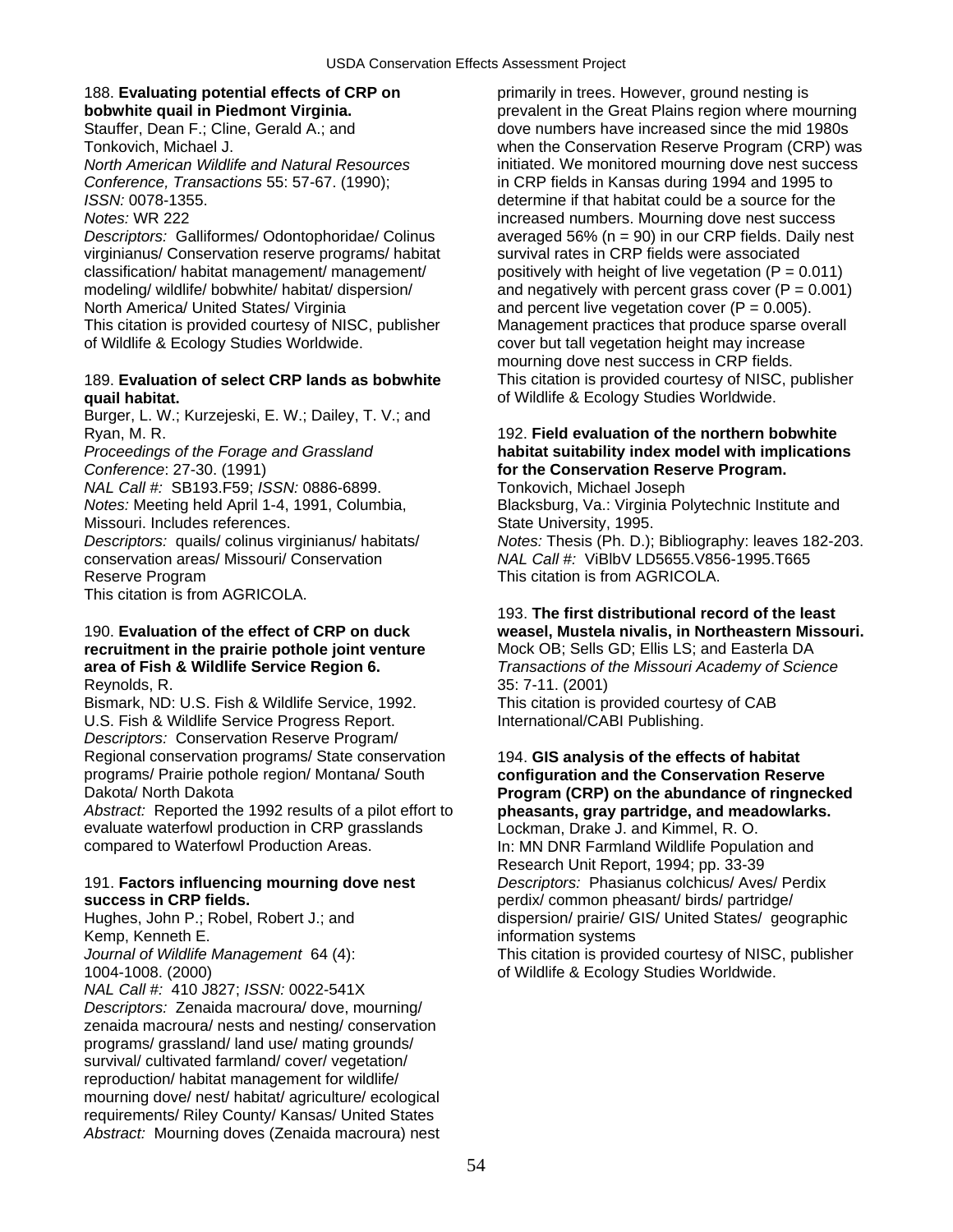### 195. **Grassland bird conservation: CP1 vs. CP2** 196. **Grassland bird use of Conservation Reserve plantings in Conservation Reserve Program fields Program fields in the Great Plains. in Missouri.** Johnson, D. H.

*NAL Call #:* 410 M58; *ISSN:* 0003-0031 Report USDA/NRCS/WHMI. *Descriptors:* Conservation/ Conservation measures/ Madison, MS: USDA, NRCS, Wildlife Habitat Reproduction/ Reproductive productivity/ Ecology/ Management Institute, 2000; pp. 19-33 Population dynamics/ Habitat/ Terrestrial habitat / *NAL Call #:* aS604.6 .C66 2000 America/ United States/ Aves/ Habitat management/ habitats/ wildlife management/ birds Reproductive productivity/ Nesting success/ Fecundity/ Community structure/ Population density/ 197. **Grassland Birds: Development and Testing**  Nests/ Grassland/ Cool season and warm season **of Models to Predict Species Richness,**  grass fields/ nesting success and fecundity/ **Abundance, and Reproductive Success at Local**  conservation implications/ Missouri/ Knox County/ **and Landscape Levels.**  Macon County/ Linn County/ Conservation biology/ Schultz, J. Birds/ Chordates/ Vertebrates Columbia, MO: Missouri Dept. Of Conservation,

*Abstract:* To determine the relative value of different Wildlife and Research Div.; PB2001104751XSP, Conservation Reserve Program (CRP) plantings for 2000. 180 p.<br>breeding grassland and winter birds we measured Notes: Study vegetation structure, avian abundance and Survey Projects as Required by Federal Aid in<br>
reproductive success, and estimated fecundity during Wildlife Restoration Act, Missouri, Federal Aid I 1993-1995 on CP1 (cool-season grass) and CP2 no. W-13-R-54. (2000). Contains Dissertation of Missouri. CP1 fields had been planted to cool-season and Multi-Scale Habitat Characteristics on the grasses or cool-season grass-legume mixtures and Grassland Bird Community; Prepared in cooperation CP2 fields had been seeded with switchgrass with Missouri Univ.-Columbia. Graduate School.;<br>(Panicum virgatum). Species richness, abundance Sponsored by Fish and Wildlife Restoration Progress and nesting success of grassland birds during the Washington, DC breeding season and total bird use in the winter did *Descriptors:* Endangered species/ Models/ CP1 fields had higher abundances of grasshopper Habitats/ Landscapes/ Birds/ Wildlife management/ sparrow (Ammodramus savannarum), eastern Conservation Reserve Program/ Grassland birds/<br>meadowlark (Sturnella magna), Henslow's sparrow Natural resources and earth sciences/ Natural meadowlark (Sturnella magna), Henslow's sparrow (Ammodramus henslowii) and American goldfinches resource management/ Medicine and (Carduelis tristis), whereas common yellowthroats biology/ Ecology<br>(Geothlypis trichas) were more abundant in CP2 Abstract: Measu fields. Fecundity of dickcissels (Spiza americana) and Conservation Reserve Program (CRP) fields were nesting success and fecundity of red-winged compared and modeled at several spatial scales to blackbirds (Agelaius phoeniceus) were higher on CP2 identify habitat factors associated with increased than on CP1 habitat, but both CPs were likely sinks conservation value for grassland birds. Grassland ([lambda] < 1) for these species. Both CPs were likely bird populations and species richness were sparrows, whereas only CP1 habitat was likely a different amounts of CRP habitat and total grassland. source for eastern meadowlarks and American Multi-scale habitat models were developed from and<br>soldfinches. In winter American goldfinches were validated on two independent data sets to identify the more abundant in CP1 fields than CP2 fields. The primary habitat features that could predict the shorter, more diverse, cool-season grass fields were potential value of CRP and other idle grasslands for equal or better habitat than taller, more vertically grassland bird conservation. dense, switchgrass-dominated fields for grassland birds, including several species of high conservation concern. Single-species plantings of warm- or coolseason grasses should be avoided to increase the potential wildlife benefits of CRP and other grassland habitats.

McCoy, Timothy D; Ryan, Mark R; and In: A comprehensive review of Farm Bill contributions Burger, Loren W Jr **Burger, Loren W Jr** wildlife conservation, 1985-2000/ Heard, L. P; *American Midland Naturalist* 145 (1): 1-17. Hohman, W. L.; Halloum, D. J.; and Wildlife Habitat (Jan. 2001) Management Institute (U.S.); Series: Technical Land and freshwater zones/ Nearctic region/ North *Descriptors:* Conservation Reserve Program/ wildlife

**Notes: Study No. 43; Final Report to Research and** Wildlife Restoration Act, Missouri, Federal Aid Project (warm-season grass) plantings in 16 fields in northern Timothy McCoy on Effects of Landscape Composition Sponsored by Fish and Wildlife Restoration Program,

Abundance/ Reproduction Biology/ Conservation/

Abstract: Measures of grassland bird demography on compared between fields located in landscapes with validated on two independent data sets to identify the

© Thomson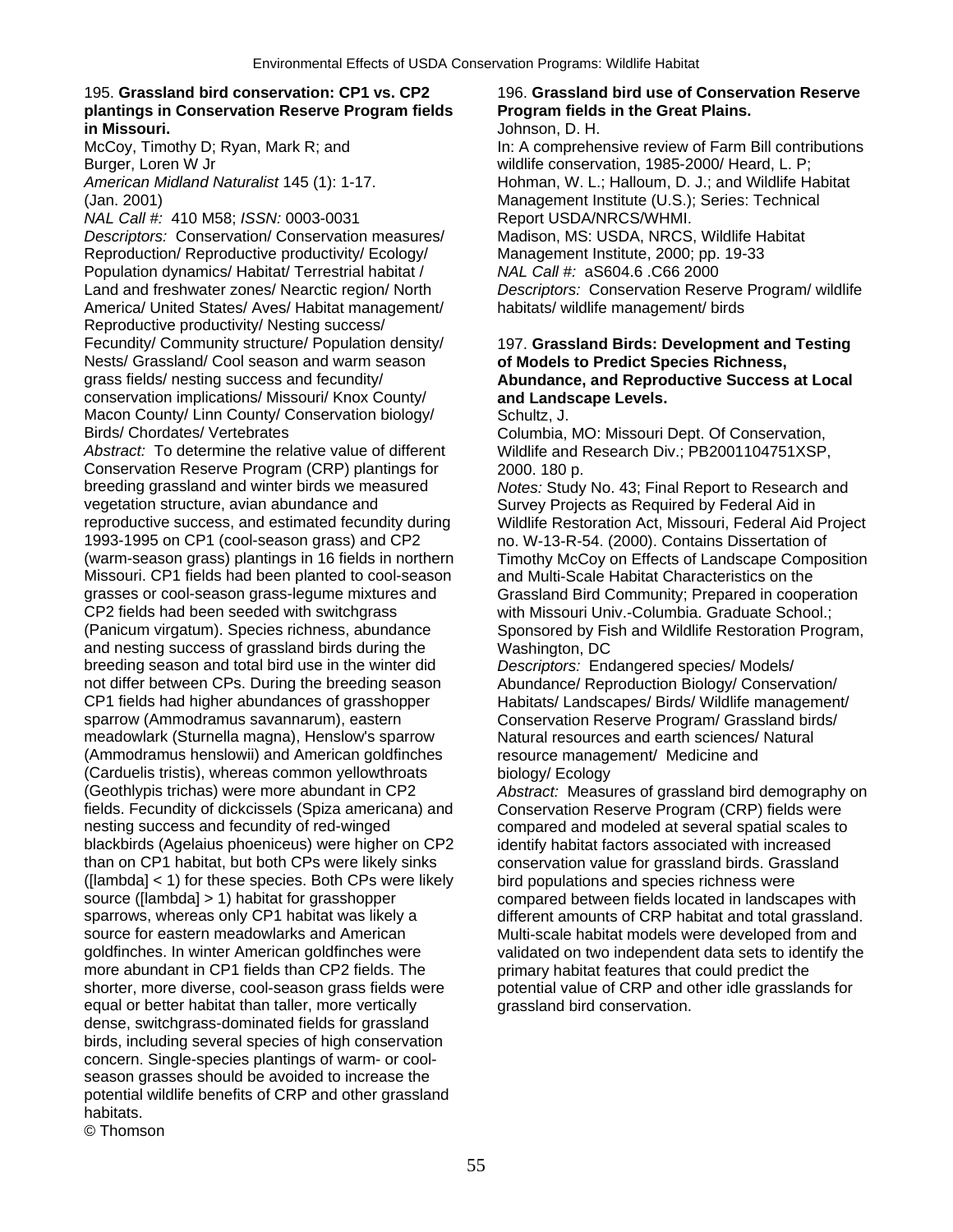### 198. **Habitat associations of grasshopper species** fields, and dryland agricultural fields. Survival **(Orthoptera : Acrididae) in winter wheat (Triticum** estimates ranged from 0.52 to 0.66 for both adults **aestivum L.) and adjacent rangeland. and interest and juveniles, and the primary causes of death were**

*Descriptors:* Acrididae/ Triticum aestivum/ km(2), respectively). Within the study area, swift rangelands/ species composition/ population density/ foxes selected only short-grass prairies and had ecology/ Insects other habitat types. Our results indicate swift foxes

Abstract: Thirty-one species of grasshoppers were are more specialized in habitat selection than other collected in either winter wheat or adjacent North American canids; thus, protection of native rangeland/CRP, at ten study sites for three years. short-grass prairies might be necessary for their long-Eighteen species were collected in winter wheat term existence. fields while 29 species were collected in adjacent © Thomson ISI reseeded native rangeland or newly seeded Conservation Reserve Program (CRP) land, seeded 200. **History and economics of farm bill**  to crested wheatgrass (Agropyron cristatum (L.) **legislation and the impacts on wildlife**  Gaertn. and alfalfa Medicago sativa L.). In native **management and policies.**  rangeland these two species were reseeded into Harmon, K. W. Stipa comata Trin. and Rupr., Bouteloua gracilis In: General Technical Report RM. (H.B.K). habitat. Melanoplus sanguinipes, M. Fort Collins, Colo.: Rocky Mountain Forest and bivittatus, and M. packardii, pest species of crops and Range Experiment Station, 1988; pp. 105-108. rangeland in the Northern Great Plains, were the *Notes:* Report Series ISSN: 0277-5786; Proceedings with Aulocara elliotti were the predominant species in Reserve Program in the Great Plains," held Sept 16adjacent rangeland or CRP. The number of M. 18, 1987, Denver, Colorado. Includes references. sanguinipes collected per unit of effort in CRP was *NAL Call #:* aSD11.A42 the same as the number collected in "established" *Descriptors:* land diversion/ wildlife/ legislation/ reseeded rangeland. Fewer A. elliotti were collected revegetation/ habitats/ pheasants/ resource<br>per unit effort in CRP when compared to conservation/ soil conservation/ erosion con "established" reseeded rangeland. The results Conservation Reserve Program/ food security suggest that CRP supports a lower population of A. act of 1985<br>
elliotti than "established" reseeded rangeland or there This citation is from AGRICOLA. elliotti than "established" reseeded rangeland or there has been an insufficient span of time for A. elliotti to

Kamler, J. F.; Ballard, W. B.; Fish, E. B.; Due Douglas H; Pederson, Roger L; Reynolds, Ronald E; Lemons, P. R.; Mote, K.; and Perchellet, C. C.<br>
Journal of Mammalogy 84 (3): 989-995. (2003) Transactions of the North Americal *Journal of Mammalogy* 84 (3): 989-995. (2003) *Transactions of the North American Wildlife and Notes:* Number of References: 33; Publisher: Alliance *NAL Call #:* 412.9 N814; *ISSN:* 0078-1355. Communications Group Division Allen Press *Notes:* From: Sixty-sixth North American Wildlife and range/ survival/ swift fox/ Texas/ Vulpes velox/ [ISA, March 16-20, 2001]<br>Joaquin kit foxes/ arid land foxes/ vulpes velox/ [ISB Descriptors: 1985 Food \] western Kansas/ North America/ mortality/ macrotis/ Conservation Reserve Program [CRP]/ rates/ size Environmental Quality Incentive Program [EQIP]/

Abstract: Habitat loss might be one of the primary Wetland Reserve Program [WRP]/ Wildlife Habitat reasons for the decline of the swift fox (Vulpes velox) lncentives Program [WHIP]/ agricultural programs/ in the western Great Plains of North America. From compliance provisions/ highly erodable land/ land<br>1998 to 2001, we monitored 42 swift foxes in a retirement programs/ private land management/ landscape interspersed with native short-grass wildlife conservation/ wildlife management: future prairies, nonnative grasslands enrolled in the needs, history, status/ wildlife responses<br>Conservation Reserve Program, irrigated agricultural © Thomson Conservation Reserve Program, irrigated agricultural

Gillespie, R. L. and Kemp, W. P. vehicle collisions (42% deaths) and coyote (Canis *Journal of the Kansas Entomological Society* 68 (4): latrans) predation (33%). Annual home-range size 415-424. (1995); *ISSN:* 0022-8567 was similar for males and females (10.8 and 10.5 United States/ Orthoptera/ Populations & general lower-than-expected use or complete avoidance of all

of a Symposium on "Impacts of the Conservation

conservation/ soil conservation/ erosion control/

### disperse into these areas. 201. **The history, status and future needs of fish**  © Cambridge Scientific Abstracts (CSA) **and wildlife management on private lands as related to USDA agricultural programs.**

199. **Habitat use, home ranges, and survival of** Heard, L Pete; Allen, Arthur W; Best, Louis B; Brady, **swift foxes in a fragmented landscape:** Stephen J; Burger, Wes: Esser, Anthony J; Hackett, **Conservation implications.** Ed; Helinski, Ronald R; Hohman, William L; Johnson,

*Natural Resources Conference* 66: 54-67. (2001) **Natural Resources Conference, Washington, DC,** 

Descriptors: 1985 Food Security Act [Farm Bill]/ retirement programs/ private land management/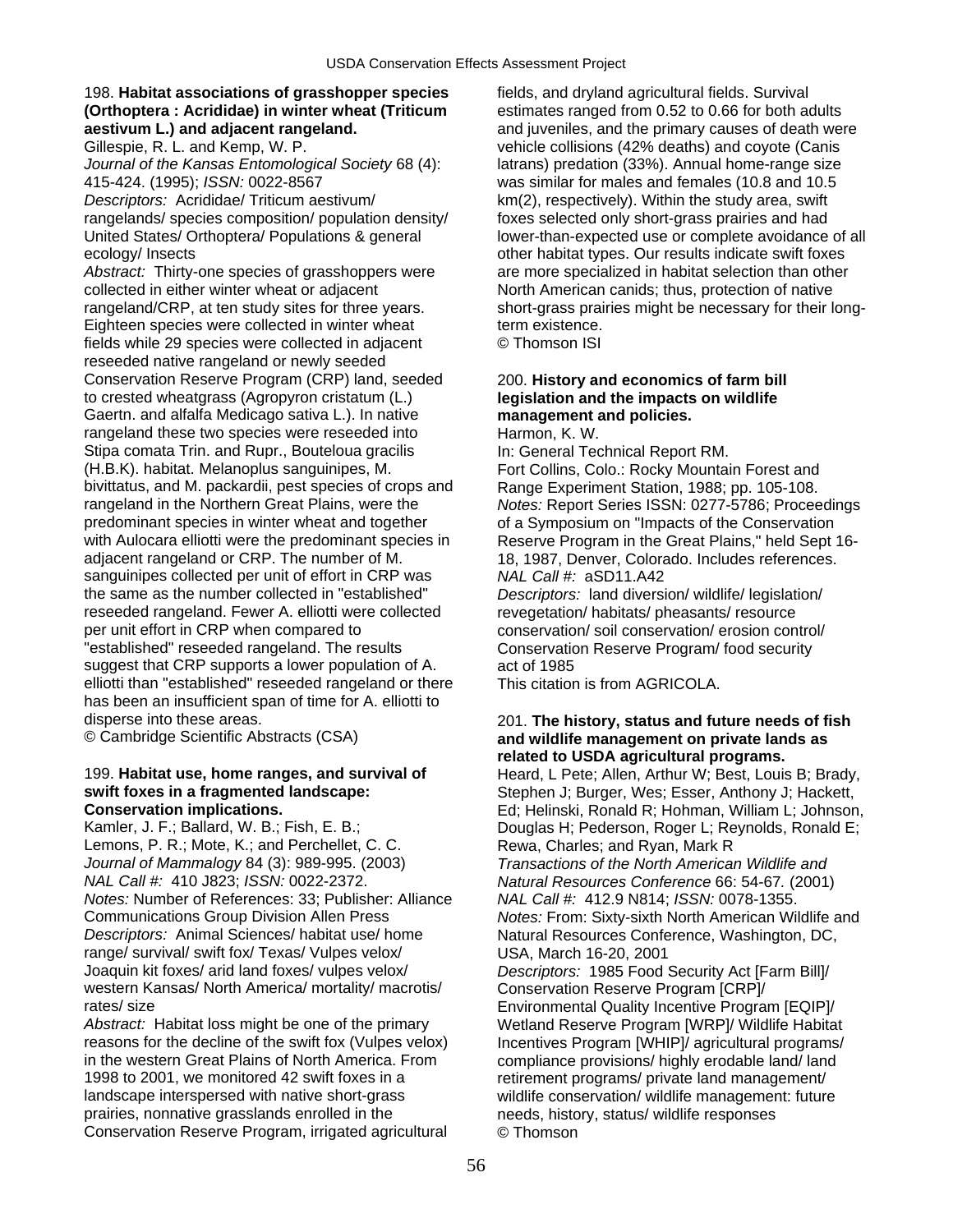## 202. **Home ranges of ring-necked pheasants in** Mail surveys following the Total Design Method

Applegate, Roger D; Flock, Brian E; Gipson, Philip S; Mccoy, Matthew W; and Kemp, Kenneth E Conservation Service (NRCS) professional's *Prairie Naturalist* 34 (1-2): 21-29. (2002) perceptions regarding IWEBP efficacy in improving *NAL Call #:* QH540 .P7; *ISSN:* 0091-0376 wildlife habitat, administrative costs of IWEBP, and *Descriptors:* Conservation Reserve Program [CRP]/ characteristics of enrolled participants. Proportional adaptive kernels/ brooding behavior/ habitat density/ response histograms and higher order analyses home range size/ minimum convex polygons/ nesting revealed IWEBP participants place a high intrinsic behavior/ travel distance/ Animals/ Birds/ Chordates/ value on both habitat and the presence of wildlife on Nonhuman Vertebrates/ Vertebrates/ Phasianus their land, and the financial incentive is most colchicus [ring necked pheasant] (Galliformes): important to offset the high cost of re-establishing female, male native grasses and forbs. NRCS personnel generally

*Abstract:* We studied the home ranges of 29 female believe, compared to other state conservation and 9 male ring-necked pheasants (Phasianus programs, IWEBP provides similar or better habitat colchicus) in northwestern Kansas during 1994 to benefits for wildlife in general and is particularly 1995. Home ranges for hens varied from an average beneficial to bobwhite quail (Colinus virginianus). of 127 ha in high-density (25%) Conservation Land owners and NRCS personnel alike appreciate Reserve Program (CRP) to 155 ha on low-density (8 the relative simplicity of IWEBP enrollment to 11%) CRP sites. Home ranges for cocks averaged procedures, but further education efforts regarding 179 ha on the high-density CRP site and 105 ha on the singular importance of habitat (Brennan 1991, the low-density CRP site. The amount of CRP in Jenkins 2000) in improving upland wildlife areas where home ranges were located had no populations could further the success of this program. detectable effect on size of home ranges. Our estimates of hen home ranges during nesting and 204. **The impact of CRP on avian wildlife: A**  brooding periods were larger than reported from other **review.**  greater distances in northwestern Kansas in order to *Journal of Production Agriculture* 11 (1): 61-66. obtain adequate food and cover for themselves and (Jan. 1998-Mar. 1998)

### 203. **Illinois Wildlife Enhancement Bonus** nests/ population growth/ literature reviews/ land **Program: Analysis of the Illinois Department of Natural Resources and Illinois Quail Unlimited Reserve Program Conservation Program.** *Abstract:* We reviewed the literature to assess the

*Descriptors:* Natural resources/ Theses/ Population/ species richness in CRP fields was similar to that in Preservation/ Birds/ Agriculture/ Farms/ Land areas/ rowcrop fields, but relative abundance was 1.4 to Illinois/ Silviculture/ Conservation/ Habitats/ Wildlife/ 10.5 times higher in CRP plantings. Nest abundance Bobwhite quails/ IWEBP/ wildlife enhancement bonus was 13.5 times higher in CRP than crop fields, programs/ Natural resources and earth sciences/ although nesting success of songbirds was only Natural resource management/ Medicine and slightly higher in CRP fields (40% vs. 36% in crops). biology/ Botany/ Zoology/ Ecology Limited evidence suggests that the CRP has Abstract: In 1998 the Illinois Department of Natural positively affected the population growth rates of Resources (IDNR), Division of Wildlife Resources, several nongame grassland bird species. Waterfowl Habitat Stamp Fund in conjunction with Illinois Quail enest densities and nesting success in CRP fields Unlimited (QU) initiated the Illinois Wildlife were similar to these occurring in grassland habitats Enhancement Bonus Program (IWEBP) . Financial managed specifically for waterfowl. The presence of incentives are available to property owners for CRP grassland has been postulated to have implementation of wildlife friendly practices on land improved the quality of existing duck nest habitat by enrolled in the United States Department of dispersing nests over a larger area. Ring-necked Agriculture's (USDA) Conservation Reserve Program pheasant (Phasianus colchicus L.) populations (CRP) and non-CRP acres are eligible under a seemingly increased substantially with CRP acres. fescue (Festuca arundinaceae) conversion initiative. Little evidence of positive population response by

**northwestern Kansas. northwestern Kansas.** (Salant and Dillman 1994) were used to gauge both Applegate, Roger D; Flock, Brian E; Gipson, Philip S; land owner I operator and Natural Resources

Ryan, M. R.; Burger, L. W.; and Kurzejeski, E. W.

their broods. *NAL Call #:* S539.5.J68; *ISSN:* 0890-8524 [JPRAEN] Descriptors: wildlife / wild birds/ habitats/ government policy/ populations/ grasslands/ species diversity/

Hasstedt, S. C. impact of the Conservation Reserve Program (CRP)<br>Edwardsville. IL: Southern Illinois University at for the conservations in the central USA. The CRP on bird populations in the central USA. The CRP Edwardsville, 2002. **Replaced production agriculture fields with grassland** replaced production agriculture fields with grassland *Notes:* Report numbers: CI01316, habitat used by more than 90 species of birds. At ADA398508XSP; Thesis least 42 bird species nested in CRP habitats. Bird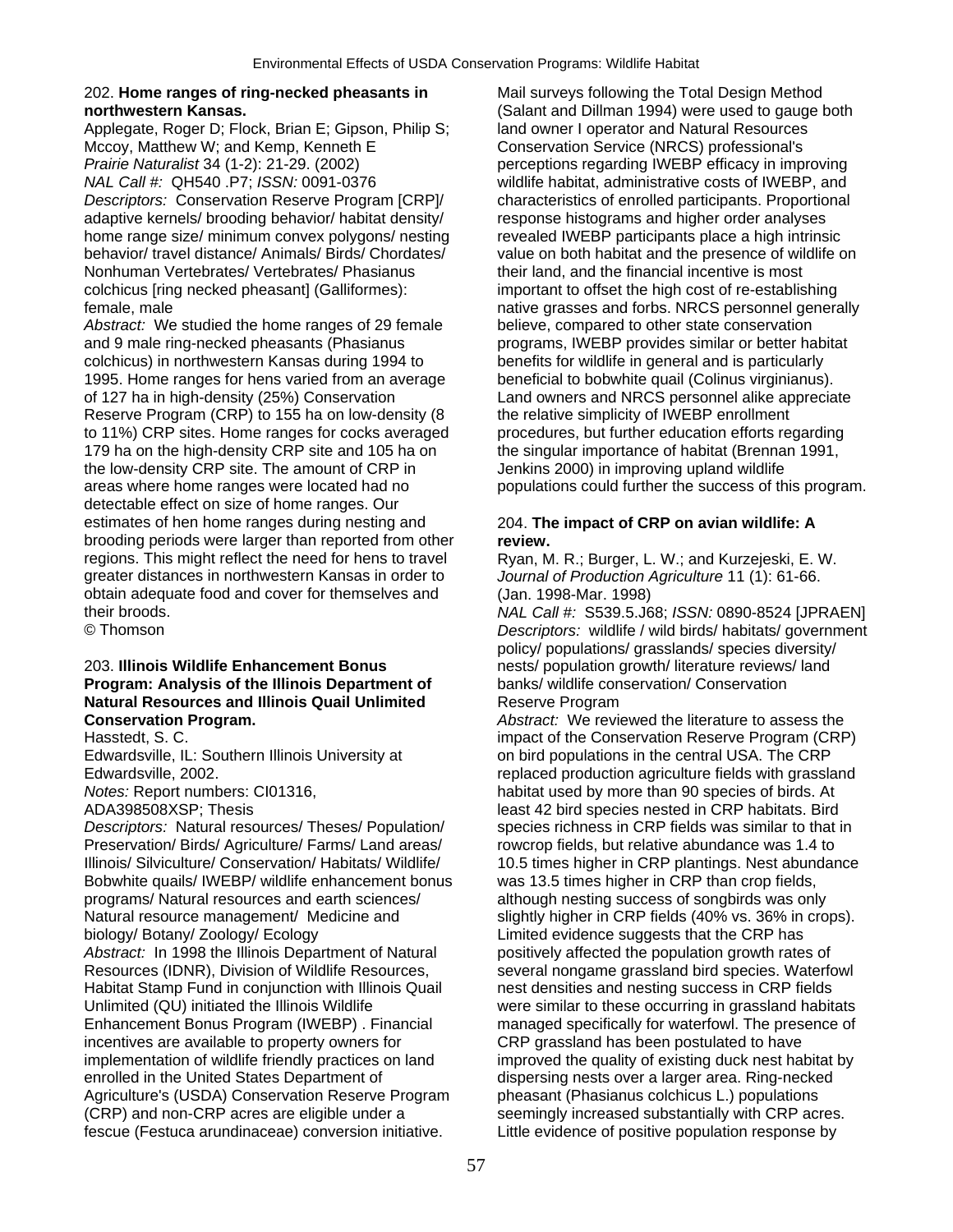northern bobwhites (Colinus virginianus L.) to the 1992-1995, we evaluated success of 5 duck species CRP is available. Overall, grassland birds known to nesting in CRP fields and nearby Waterfowl<br>be declining throughout North America were Production Areas (WPA) throughout the regi This citation is from AGRICOLA. (DSR) of duck nests in CRP cover and landscape-

## 205. **The impact of haying Conservation Reserve** computed DSR of duck nests in other major cover **Program lands on productivity of ducks nesting** types in our study area from data collected during

*Descriptors:* anatidae / prairies/ conservation areas/ each study plot in perennial cover and geographic haymaking/ reproductive performance/ nature location were significant (P< 0.01) for 4 of 5 duck reserves/ land banks/ North Dakota/ South Dakota (Anas spp.) species. Estimated nest success and Abstract: Compared nest success and duck recruitment rates for the 5 species combined during production in hayed and non-hayed CRP fields. 1992-1997 were 46% and 30% higher, respectively,<br>This citation is from AGRICOLA. with CRP cover on the landscape compared to a

In: 60th North American Wildlife and Natural results document benefits to 5 duck species in the 1995 at Minneapolis, MN (USA).); 1995. provided financial incentives to landowners for Institute (Washington, DC); World Meeting Number 951 0315 © Cambridge Scientific Abstracts (CSA)

© Cambridge Scientific Abstracts (CSA)

### 207. Impact of the Conservation Reserve Program on wildlife conservation in the Midwest.<br>
on duck recruitment in the U.S. Prairie Pothole<br>
Ryan, M. R. on duck recruitment in the U.S. Prairie Pothole **Region.** In: A comprehensive review of Farm Bill contributions

765-780. (2001) Report USDA/NRCS/WHMI.

*NAL Call #:* 410 J827; *ISSN:* 0022-541X Madison, MS: USDA, NRCS, Wildlife Habitat Descriptors: Breeding success/ Recruitment/ Land Management Institute, 2000; pp. 45-54 *Descriptors:* Breeding success/ Recruitment/ Land Management Institute, 2000; pp.<br>use/ Wildlife management/ Conservation Reserve MAL Call #: aS604.6 .C66 2000 use/ Wildlife management/ Conservation Reserve *NAL Call #:* aS604.6 .C66 2000 Program/ Habitat improvement/ Breeding sites/ Food *Descriptors:* Conservation Res<br>availability/ Hunting/ Aguaculture/ Anas/ Montana/ habitats/ wildlife management availability/ Hunting/ Aquaculture/ Anas/ Montana/ South Dakota/ North Dakota/ Prairie Pothole Region/ Prairie Pothole Region/ Conservation Reserve 209. **The importance of Conservation Reserve**  Program/ Dabbling ducks/ Management/ Culture of **Program fields to breeding grassland birds at**  other aquatic animals/ United States **Buffalo Ridge, Minnesota.**  Abstract: The U.S. Department of Agriculture Leddy, Krecia L.; Higgins, Kenneth F.; and (USDA)'s Conservation Reserve Program (CRP) <br>
resulted in the conversion of about 1.9 million ha of South Dakota Academy of Science: Proceedings resulted in the conversion of about 1.9 million ha of *South Dakota Academy of Science: Pro*cropland to perennial grass cover in the Prairie 76: 105-111. (1997); *ISSN:* 0096-378X. cropland to perennial grass cover in the Prairie Pothole Region of North Dakota, South Dakota, and *Notes:* Papers presented at The 82nd Annual northeastern Montana by 1992. Many wildlife Meeting of the South Dakota Academy of Science, managers believed this cover would provide benefits April 25-26, 1997, Northern State University, to wildlife, including upland nesting ducks. During Aberdeen, South Dakota. Editor: Higgins, Kenneth F.

Production Areas (WPA) throughout the region. We seemingly the most benefitted by the CRP. examined relationships between daily survival rates level habitat and population parameters. We **in the Prairie Pothole Region of North and South** 1980-1984 (pre-CRP) and 1990-1994 (CRP) periods. **Dakota. Dakota. Dakota. We then applied recruitment models to estimate duck** Renner, R. W.; Reynolds, R. E.; and Batt, B. D. J. production in our study area during peak CRP years *Transactions of the North American Wildlife and* (1992-1997) and compared these results with those *Natural Resource Conference* 60: 221-229. (1995) that simulated the scenario in which cropland was in *NAL Call #:* 412.9-N814; *ISSN:* 0078-1355 place of CRP cover (i.e., the CRP had not occurred). [NAWTA6]. DSR were higher in all habitats combined during the *Notes:* Meeting held March 24-29, 1995, CRP period compared to the pre-CRP period. Minneapolis, Minnesota **Regressions of DSR** in CRP cover on the percent of with CRP cover on the landscape compared to a scenario where we simulated cropland in place of 206. **Impact of Haying CRP Lands on Duck** CRP. Our model estimated an additional 12.4 million **Nesting in the Prairie Pothole Region.** The recruits from our study area to the fall flight as a Renner, R. W. and Reynolds, R. E. Commence of the CRP during 1992-1997. Our Resources Conference. (Held 24 Mar 1995-29 Mar northern plains associated with a farm program that *Notes:* Conference Sponsor: Wildlife Management planting undisturbed grass cover as an alternative to Institute (Washington, DC): World Meeting Number annual crops.

## 208. **Impact of the Conservation Reserve Program**

Reynolds, R. E.; Shaffer, T. L.; Renner, R. W.; wildlife conservation, 1985-2000/ Heard, L. P; Newton, W. E.; and Batt, B. D. J. Hohman, W. L.; Halloum, D. J.; and Wildlife Habitat *Journal of Wildlife Management* 65 (4): Management Institute (U.S.); Series: Technical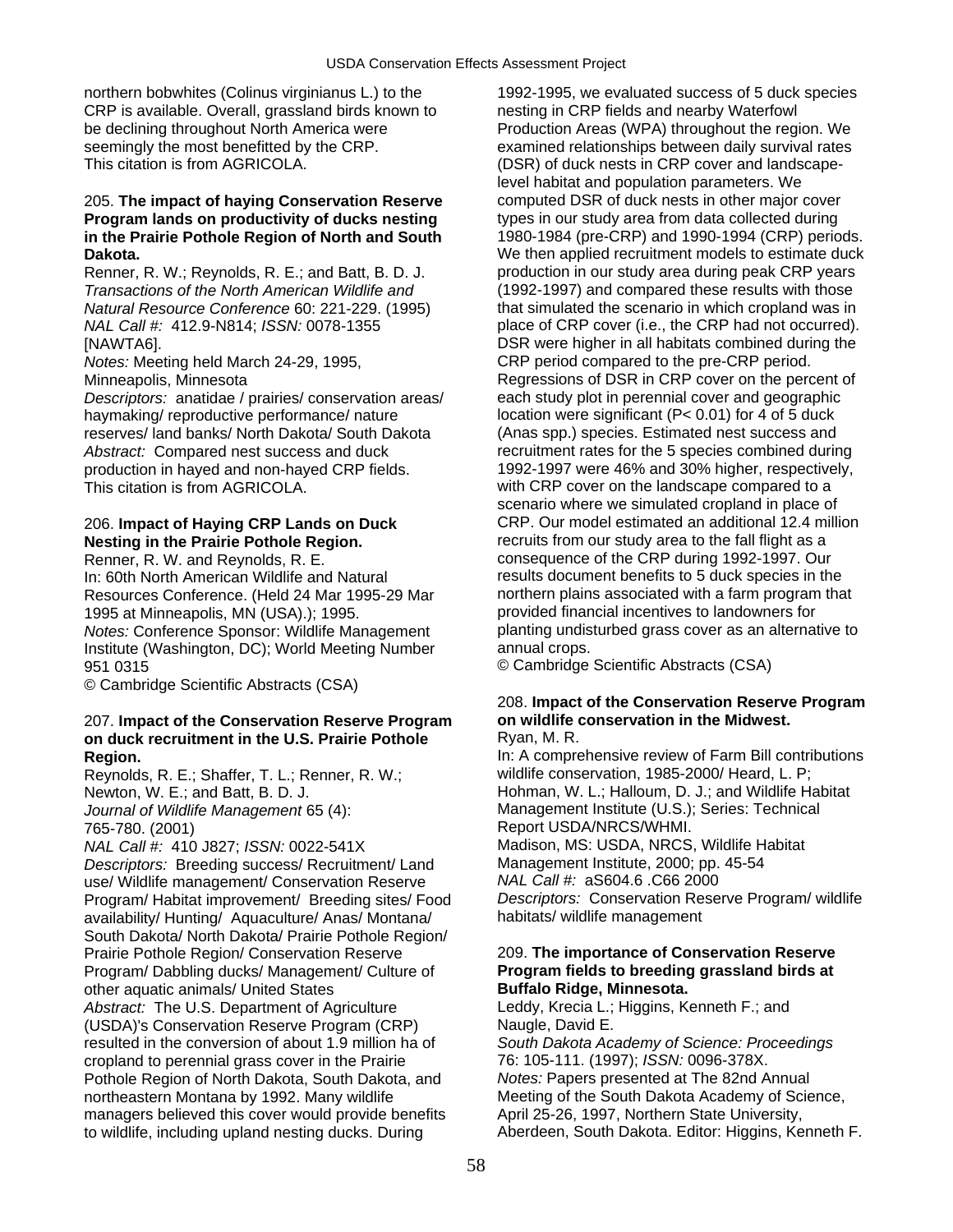*Descriptors:* Passeriformes/ agricultural crops/ agricultural fields in Gratiot County, Michigan in 1992

Abstract: Nongame birds were surveyed during significant impacts on a diversity of mammal species summer 1995 at Buffalo Ridge in southwestern that depend on habitat conditions provided by these Minnesota, to evaluate the importance of grasslands. Conservation Reserve Program (CRP) grasslands to This citation is provided courtesy of NISC, publisher local avifauna. Bird abundance and composition were of Wildlife & Ecology Studies Worldwide. compared among three habitat types (CRP grasslands, pasturelands, and croplands) using an 211. **Influence of the Conservation Reserve**  index to breeding bird density (i.e., number of singing **Program on landscape structure and potential**  males/transect area), percent species composition, **upland wildlife habitat.**  and total species richness. Vertical height and density Weber, Whitney L; Roseberry, John L; and of vegetation were measured early in the growing Woolf, Alan season (mid-May) and during the peak of the growing *Wildlife Society Bulletin* 30 (3): 888-898. (Fall 2002) season (mid-June) to determine whether vegetative *NAL Call #:* SK357.A1W5; *ISSN:* 0091-7648 structure was related to bird use of vegetation. *Descriptors:* Conservation/ Conservation measures/ Conservation Reserve Program fields had higher Land and freshwater zones/ Nearctic region/ North vegetation measurements and supported higher bird America/ United States/ Comprehensive Zoology/ densities and species richness than pasturelands and Habitat management/ Illinois: South and west central/<br>croplands. Mean bird density (birds/100 ha) in CRP Conservation Reserve Program/ landscape structure/ croplands. Mean bird density (birds/100 ha) in CRP Conservation Reserve Program/ landscape structure/<br>grasslands was 312.5 compared to 166.7 in example and wildlife habitat/ Phasianidae: Galliformes, pasturelands and only 75.0 in croplands. Ten bird Aves/ Birds/ Chordates/ Vertebrates species were present in CRP grasslands compared  $\heartsuit$  Thomson to eight in pasturelands and nine in croplands. The presence of three native bird species (sedge wren, 212. **The influence of the CRP on grasshopper**  grasslands that were not found in pasturelands or **United States.**  croplands indicated that CRP grasslands were an Herkert, James R. important habitat type for maintaining avian diversity *Wildlife Society Bulletin* 26 (2): 227-231. (1998)

This citation is provided courtesy of NISC, publisher *Descriptors:* Fringillidae/ Passeriformes/

## 210. **The Influence of Field Age On Mammalian** land use/ land, private/ management/ population **Relative Abundance, Diversity, and Distribution** ecology/ techniques/ wildlife/ wildlife/ habitat **On Conservation Reserve Program Lands in** relationships/ conservation programs/ sparrows/

East Lansing, MI: Michigan State University, 1995. *Notes:* Masters Thesis; Cited: Masters Abstracts *Abstract:* Data suggest that a balance of both International 33 (05): p. 1442<br>
Descriptors: Agriculture, Forestry & Wildlife/<br>
Program lands in the northcentral United States *Descriptors:* Agriculture, Forestry & Wildlife/ Program lands in the northcentral United States<br>
conservation/ wildlife distribution/ prairies/ would be most beneficial to a wide variety of meadows/ agricultural conservation programs grassland birds, including the grasshopper sparrow.<br>Abstract: Past research evaluating wildlife use of This citation is provided courtesy of NISC, publisher Conservation Reserve Program (CRP) lands have of Wildlife & Ecology Studies Worldwide. focused primarily on avian populations as indicators of wildlife habitat quality. In addition to avian species, mammals may also serve as indicators of wildlife habitat quality and have not been adequately evaluated on CRP lands. Relative small mammal abundance, species composition, diversity, and vegetative characteristics were examined on replicated CP1 fields of 6 age classes and on

habits/ behavior/ birds/ breeding/ Conservation and 1993. Additionally, predator scent stations were<br>Reserve Program/ density/ ecosystems/ farmland/ and sused to monitor medium sized mammals associated Reserve Program/ density/ ecosystems/ farmland/ used to monitor medium sized mammals associated<br>
grasslands/ habitat management/ habitat use/ with CRP fields. Results suggest that the structure with CRP fields. Results suggest that the structure management/ pastures/ species diversity/ wildlife/ and composition of various age classes of CRP fields<br>North America/ United States/ Minnesota/ entity of the influenced mammal abundance, richness, and influenced mammal abundance, richness, and Minnesota, Southwestern diversity. Reverting CRP lands to cropland may have

upland wildlife habitat/ Phasianidae: Galliformes,

# sparrow population trends in the mid-continental

at Buffalo Ridge. *NAL Call #:* SK357.A1W5; *ISSN:* 0091-7648 Ammodramus savannarum/ birds/ Conservation Reserve Program/ ecosystems/ habitat management/ **Michigan.** abundance/ evaluation/ habitat changes/ grasshopper Furrow, Ly Thi<br>
East Lansing, MI: Michigan State University, 1995. <br>
Northcentral States

would be most beneficial to a wide variety of This citation is provided courtesy of NISC, publisher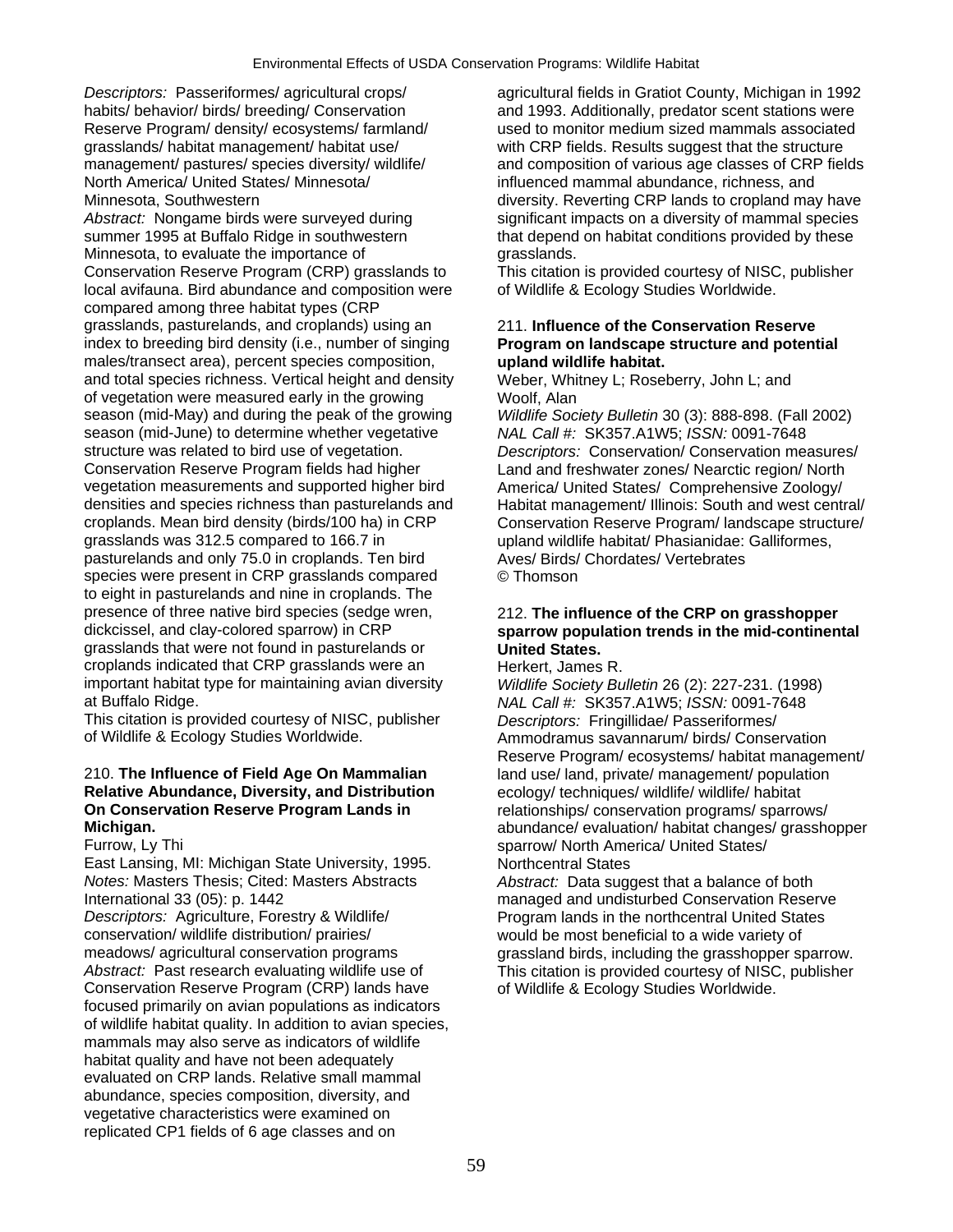### 213. **Land-use changes and hunter participation:** around traditional leks by completing prairie **The case of the Conservation Reserve Program.** restorations and CRP plantings, while local-scale Langner, L. L. Strategies should seek to improve the quality of

*Transactions of the North American Wildlife and* habitat in existing and new grassland areas. *Natural Resource Conference* (54th): 382-390. (1989) © Cambridge Scientific Abstracts (CSA) *NAL Call #:* 412.9-N814; *ISSN:* 0078-1355 [NAWTA] *Descriptors:* erosion control/ land use/ soil 215. **Male dickcissels feed nestlings in east**conservation/ wildlife management/ United States **central Illinois.**  This citation is from AGRICOLA. Maddox, J. D. and Bollinger, E. K.

## 214. **Land-use patterns surrounding greater** *NAL Call #:* 413.8 W692; *ISSN:* 0043-5643 **prairie-chicken leks in northwestern Minnesota.** *Descriptors:* Feeding behavior/ Paternal behavior/

Winter, B. Dickcissel/ Birds/ United States

(Jan. 1999) **americana**) commonly feeding nestlings in the same of the same americana) commonly feeding nestlings in

Tympanuchus cupido / United States, Minnesota/ at six of the eight nests we observed, accounting for Greater prairie chicken/ Management 37% of the total nest visits. Overall, females made Abstract: To better manage wildlife populations, significantly more nest visits than males. However, at managers must know which combination of land uses the six male-assisted nests, the number of male and creates optimal habitat. We used spatial analysis at a female nest visits did not differ significantly. Male landscape scale to describe land-use patterns and Dickcissel feeding behavior may have been prompted patch characteristics surrounding leks of greater by low food abundance. Males were not observed prairie-chicken (Tympanuchus cupido pinnatus L.) in feeding nestlings in 1998, when overall nest success the Agassiz Beach Ridges (ABR) landscape (2,467 was higher and nestling starvation was less than in km super $(2)$ ) in northwest Minnesota. We 1997. hypothesized that types and patterns of land use © Cambridge Scientific Abstracts (CSA) favorable to greater prairie-chickens would be associated positively with lek versus non-lek points, 216. **Mammalian species composition, diversity,**  and particularly more stable (traditional) leks. Using a **and succession in Conservation Reserve**  Geographic Information System (GIS), we analyzed **Program grasslands.**  land-use proportions and patch characteristics within Hall, D. L. and Willig, M. R. an 810-ha area (1.6-km radius) surrounding *Southwestern Naturalist* 39: 11-10. (1994) traditional leks, temporary leks, and randomly located *NAL Call #:* 409.6 So8; *ISSN:* 0038-4909 non-lek points. We found locations of greater prairie- *Descriptors:* Mammalia / species composition/ chicken leks were strongly dependent on land use as species diversity/ succession/ nature reserves/ revealed by a multivariate analysis of variance Texas/ Conservation/ United States (MANOVA; P < 0.001). A discriminant function *Abstract:* Species diversity and composition of small analysis and univariate analysis of variance (ANOVA) mammals were each compared between showed that several land-use characteristics were Conservation Reserve Program (CRP) grasslands associated most strongly with leks: smaller amounts and native shortgrass prairie on the Southern High<br>of residential-farmstead, smaller amounts and smaller Plains of Texas. Small mammals were livetrapped i patches of forest, and greater amounts of all four seasons during a one-year interval at six CRP Conservation Reserve Program (CRP) lands. sites (1, 2, and 3 years of age) and two control sites. Comparisons between traditional and temporary leks Two factors (vegetational heterogeneity and age of revealed that traditional leks were surrounded by a habitat) known to affect species diversity were lesser proportion of forest and cropland than were analyzed by a variety of quantitative methods. No temporary leks (P < 0.001). Univariate ANOVAs significant differences in mammalian diversity showed that traditional leks also were associated with (Fisher's log series alpha) were found among sites, larger patches of grassland  $(P < 0.001)$ , and and diversity was not significantly correlated with grassland ( $P = 0.016$ ) and forest patches ( $P = 0.017$ ) vegetational heterogeneity or site age. Species having more irregular shapes. Our study suggests composition (proportional density of species) was efforts to manage and conserve greater prairie- significantly different among all sites in each season. chicken populations in the Tallgrass Prairie Region Regardless of season, a priori hierarchical should focus on landscape-scale land-use patterns in comparisons revealed significant differences in the addition to local habitat characteristics. Landscape-<br>scale efforts could include enlarging grasslands<br>sites as a group and in the control sites. The CRP

*Wilson Bulletin* 112 (1): 153-155. (Mar. 2000) Merrill, M. D.; Chapman, K. A.; Poiani, K. A.; and Nests/ Food availability/ Illinois/ Spiza americana/ *Journal of Wildlife Management* 63 (1): 189-198. *Abstract:* We observed male Dickcissels (Spiza *NAL Call #:* 410 J827; *ISSN:* 0022-541X Conservation Reserve Program (CRP) fields in 1997 *Descriptors:* Land use / Lek/ Wildlife management/ in east-central Illinois. Male Dickcissels fed nestlings

Plains of Texas. Small mammals were livetrapped in sites as a group and in the control sites. The CRP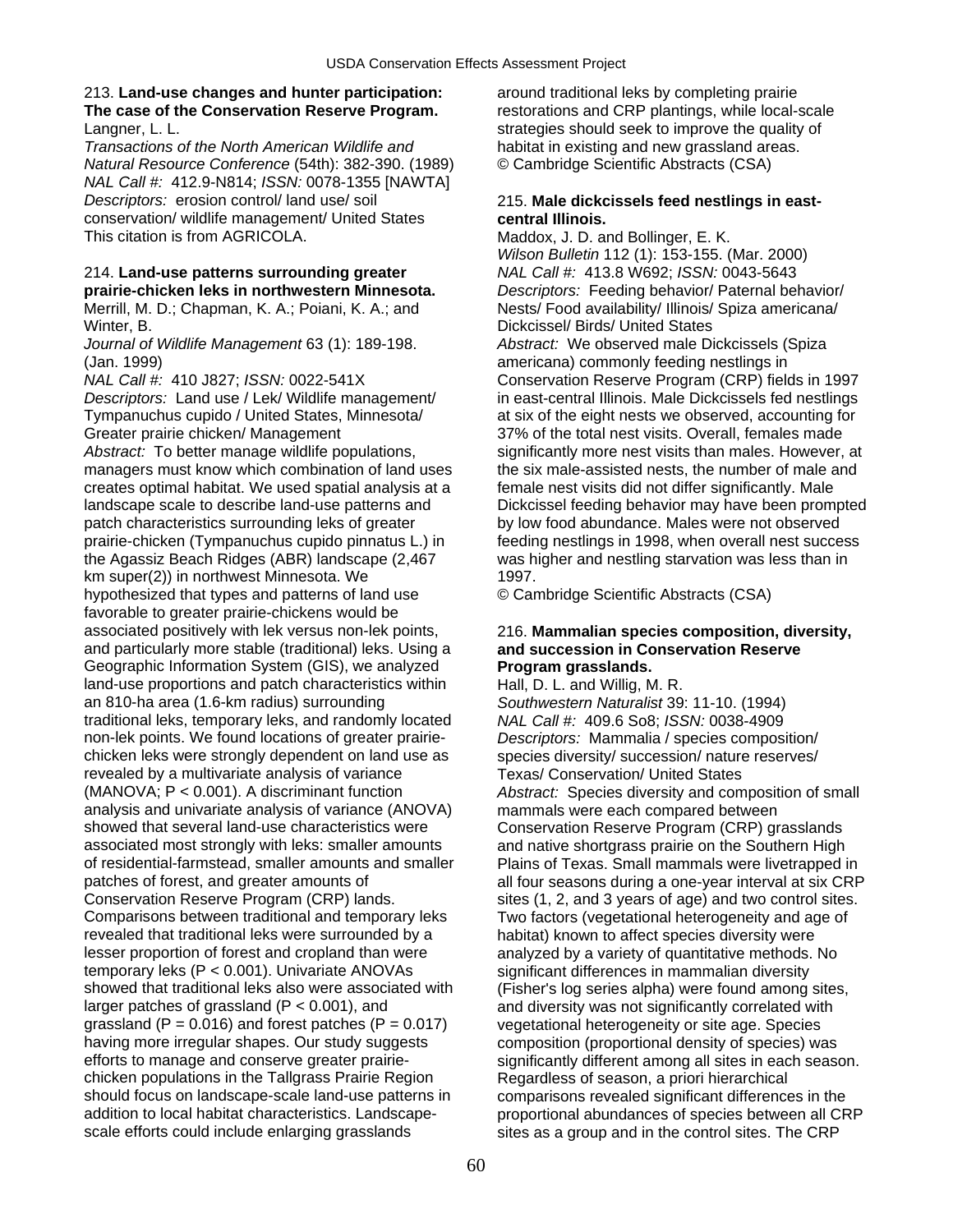grasslands simulate shortgrass prairies in species 219. **New Mexico's CRP and wildlife habitat**  diversity, but not in species composition. Differences **improvement.**<br>
in species composition between CRP grasslands and Schmidt, Robert J. Jr.; Mullins, Charles J.; in species composition between CRP grasslands and shortgrass prairie may be a result of the lack of Woody, Monty; and Knight, Jim natural disturbances (i.e., grazing, fire) on the CRP *North American Wildlife and Natural Resources*  grasslands. *Conference, Transactions 55: 68-73*. (1990);

© Cambridge Scientific Abstracts (CSA) *ISSN:* 0078-1355.

Resource Conservation Service NRCS, 2002 America/ United States/ New Mexico [http://www.greatplains.org/resource/1999/mancrp/ma](http://www.greatplains.org/resource/1999/mancrp/mancrp.htm) This citation is provided courtesy of NISC, publisher [ncrp.htm](http://www.greatplains.org/resource/1999/mancrp/mancrp.htm) of Wildlife & Ecology Studies Worldwide.

*Descriptors:* Conservation Reserve Program/

*Abstract:* Addressed the issue of wildlife habitat **Texas Southern High Plains.**  management and enhancement practices to better **Berthelsen, Peter S. and Smith, Loren M.** target CRP objectives. *Journal of Soil and Water Conservation 50 (6):* 

## 218. **Modeling the Effects of Conservation** *NAL Call #:* 56.8 J822; *ISSN:* 0022-4561. **Reserve Program Lands On the Diversity and** *Notes:* **Special issue on wetlands.<br><b>Abundance of Wildlife and Plant Species in A** *Includes references.* **Abundance of Wildlife and Plant Species in A**

East Lansing, MI: Michigan State University, 1996. savannarum/ Sturnella neglecta/ agricultural International 34(05): p. 1842, October 1996 **programs/ Conservation Reserve Program**/ *Descriptors:* Agriculture, Forestry & Wildlife/ distribution/ecosystems/grasslands/habitat<br>
Environmental Sciences/conservation/forest fauna/ management/ land use/ management/ nesting sites/ Environmental Sciences/ conservation/ forest fauna/ land use nests/ nesting/ nongame wildlife/ productivity/

*Abstract:* The Conservation Reserve Program (CRP) species diversity/ Texas/ Texas, Southern/ wildlife/<br>provides the opportunity to model changes in wildlife agricultural land/ land diversion/ environmental provides the opportunity to model changes in wildlife and plant species composition in agricultural impact/ permanent grasslands/ wild birds/ species/<br>landscapes when land use practices are altered. diversity/ density/ habitats/ federal programs/ nest landscapes when land use practices are altered. diversity/ density/ habitats/ federal programs/ networkshill b<br>Avian, mammalian, invertebrate, and vegetation density/ agricultural economics (general)/ land Avian, mammalian, invertebrate, and vegetation characteristics were examined in 5 age classes (1-5 development, land reform, and utilization growing seasons) of CRP fields in Gratiot County, (macroeconomics) natural resources land resources meatures in Michigan in 1992. Models developed from the data Michigan in 1992. Models developed from the data indicate that both field specific and landscape grasshopper sparrow/ Cassin's sparrow/ North variables are important in predicting wildlife **America** America United States abundance and diversity. Field specific variables that This citation is provided courtesy of NISC, publisher describe the successional changes in vegetation of Wildlife & Ecology Studies Worldwide. composition and structure of CRP fields were important in predicting the relative abundance and 221. **Northern Prairie Science Center**  diversity of invertebrate and avian species. **Conservation Reserve Biblilography.**  Landscape variables such as the proportion and Allen, A. W., 2002 landscape also significantly ( $P$  \$  $\lt$  \$ 0.10) affected [bib.htm](http://www.npwrc.usgs.gov/resource/literatr/crpbib/crpbib.htm) wildlife diversity and abundance. Maintaining a *Descriptors:* Conservation Reserve Program/ diversity of CRP age classes within a landscape, United States through enrollment or periodic manipulation of fields, *Abstract:* Bibliography of documents relating to produces the highest and most stable overall wildlife effects of CRP on wildlife. diversity.

This citation is provided courtesy of NISC, publisher of Wildlife & Ecology Studies Worldwide.

*Notes:* WR 222 217. **Managing your CRP for wildlife.** *Descriptors:* Conservation Reserve Programs/ United States Department of Agriculture, Natural habitat management/ management/ wildlife/ North

## United States 220. **Nongame bird nesting on CRP lands in the**

*672-675. 1995. (*1995) **Temperate Agro-ecosystem.** *Descriptors:* Fringillidae/ Passeriformes/ Agelaius Minnis, Richard B. phoeniceus/ Aimophila cassinii/ Ammodramus *Notes:* Degree: MSC; Cited: Masters Abstracts practices/ birds/ clutches/ communities/ conservation

juxtaposition of different cover types within the [http://www.npwrc.usgs.gov/resource/literatr/crpbib/crp](http://www.npwrc.usgs.gov/resource/literatr/crpbib/crpbib.htm)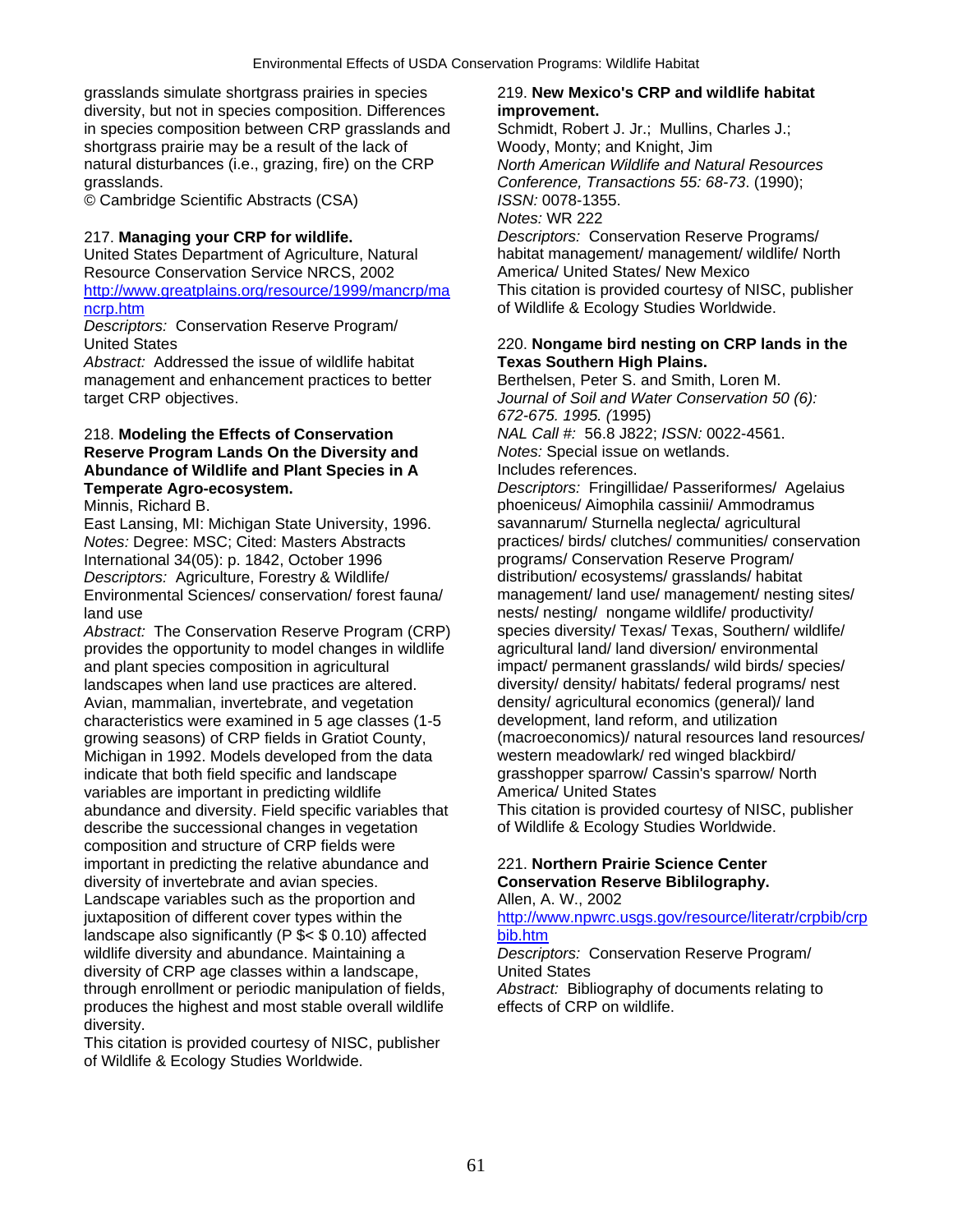### 222. **Observations of avian nesting activity in** conservation/ Illinois/ Birds/ United States **burned and non-burned weeping lovegrass CRP.** *Abstract:* Data from Illinois' Spring Bird Count was

Oberheu, D.; Mitchell, R.; Dabbert, B.; and Davis, S. used to estimate long-term population trends of Texas Journal of Agriculture and Natural Resources Henslow's Sparrows in Illinois and to examine if the **Texas Journal of Agriculture and Natural Resources** 12: 14-17. (1999) Conservation Reserve Program has affected these

*Notes:* Publisher: Agriculture Consortium of Texas / Henslow's Sparrow populations in Illinois have Kingsville, Tx. **Example 3** and the last 21 yr, with an declined significantly over the last 21 yr, with an

*Descriptors:* eragrostis curvula/ wild birds/ habitats/ estimated average rate of decline of 7.1% per year nesting/ nature conservation/ nests/ prescribed between 1975-1995. These data corroborate burning / species/ drought/ ground cover/ endangered analyses of other long-term data sets and provide species/ Texas **and the species/** Texas additional support for the general impression that

### 223. **Opportunities for enhancing wildlife benefits** the Conservation Reserve Program for Henslow's through the Conservation Reserve Program.

*NAL Call #:* 412.9-N814; *ISSN:* 0078-1355 [NAWTA] Conservation Reserve Program may have benefitted *Descriptors:* wildlife conservation/ conservation **Henslow's Sparrows in Illinois, this benefit has been**<br>areas/ farmland/ windbreaks/ woody plants/ **insufficient to offset long-term declines** due to other

## **Conservation Reserve Program contract holders** this species. **in Riley County, Kansas.** © Cambridge Scientific Abstracts (CSA)

Hughes, J. P. and Gipson, P. S. *Proceedings - Vertebrate Pest Conference*: 227. **Potential effects on grassland birds of**  154-157. (1996) **converting marginal cropland to switchgrass**  *NAL Call #:* SB950.A1V4; *ISSN:* 0507-6773 **biomass production.**  [PVPCBM] Murray, L. D.; Best, L. B.; Jacobsen, T. J.; and *Descriptors:* vertebrate pests/ crop damage/ surveys Braster, M. L.<br>This citation is from AGRICOLA. Biomass and

In: 50th Annual Meeting of the Society for Range *Abstract:* Habitat loss is a major reason for the Management. (Held 15 Feb 1997-20 Feb 1997 at

Range Management (Denver, CO); World Meeting Number 971 0113 switchgrass (Panicum virgatum) as a biomass fuel

### 226. **Population trends of the Henslow's sparrow** Iowa and adjacent states and land-use data for the in relation to the Conservation Reserve Program **in Illinois, 1975-1995.** used in a Geographic Information System to model

*Descriptors:* Ammodramus henslowii/ population in both biomass scenarios. Common yellowthroat

*NAL Call #:* S1.T49; *ISSN:* 0891-5466. trends. Spring Bird Count data suggest that This citation is from AGRICOLA. **populations of this species have declined in many** parts of its range. Analyses of the potential benefits of the Conservation Reserve Program for Henslow's Isaacs, B. and Howell, D. (1987-1995) in counties with high enrollment in this *Transactions of the North American Wildlife and* program were significantly greater than trends in *Natural Resource Conference* (53rd): counties with little Conservation Reserve Program 222-231. (1988) enrollment. Although these data suggest that the insufficient to offset long-term declines due to other United States<br>
This citation is from AGRICOLA.<br>
This citation is from AGRICOLA.<br>
This citation is from AGRICOLA. associated with efforts aimed at reauthorizing and improving the Conservation Reserve Program, will 224. **Perceptions of wildlife damage by** likely be needed to achieve adequate protection for

Biomass and Bioenergy 25 (2): 167-175. (2003); *ISSN:* 0961-9534

225. **Plow: Lessons Learned From CRP -** *Descriptors:* Biotechnology & Applied Microbiology/ **Counterpoint, Negative Impacts of the** biomass/ birds/ energy crops/ switchgrass (Panicum **Conservation Reserve Program on Prairie** virgatum)/ watershed/ wildlife/ Conservation Reserve **Wildlife. Program/ habitat selection/ CRP fields/ communities/ Program/ habitat selection/ CRP fields/ communities/** Bidwell, T. G.<br>
In: 50th Annual Meeting of the Society for Range *Abstract:* Habitat loss is a major reason for the

Rapid City, SD (USA).); 1997. habitats (pastures, hayfields, rowcrop fields, small-<br>
Notes: Conference Sponsor: South Dakota Section of grain fields, Conservation Reserve Program fields) *Notes:* Conference Sponsor: South Dakota Section of grain fields, Conservation Reserve Program fields)<br>the Society for Range Management: HQ: Society for compose most of the habitat used by grassland birds the Society for Range Management; HQ: Society for compose most of the habitat used by grassland birds<br>Range Management (Denver, CO): World Meeting in the Midwest United States. Growing and harvesting © Cambridge Scientific Abstracts (CSA) would create another habitat for grassland birds. Bird abundance information from studies conducted in Herkert, J. R. the potential effects on bird abundances of converting Journal of Field Ornithology 68 (2): 235-244. (1997) rowcrop fields to biomass production. Abundances of *NAL Call #:* 413.8 B534; *ISSN:* 0273-8570 bird species that are management priorities increased status/ agricultural practices/ government policy/ (Geothlypis trichas) abundance in the watershed also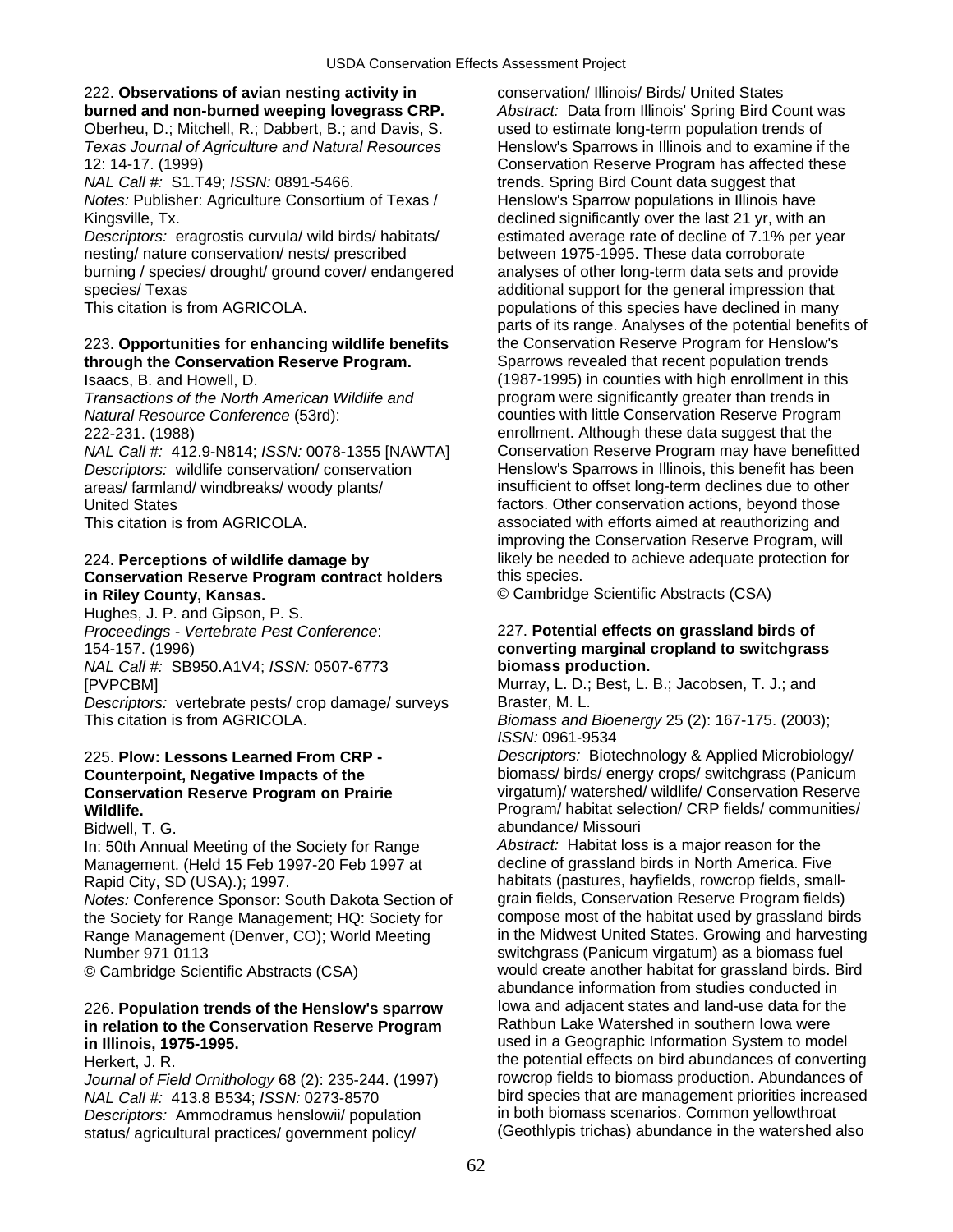increased greatly in both scenarios. Other species 229. **Predicting juniper encroachment and CRP**  (Charadrius vociferous)) were more abundant in the existing land use than in the biomass scenarios, and Coppedge, B. R.; Engle, D. M.; Masters, R. E.; and conversion of fields from rowcrop to biomass Gregory, M. S. production could be detrimental to these species. In *Biological Conservation* 115 (3): 431-441. (2004) general, biomass fields will provide habitat for grassland birds that are management priorities, but *Notes:* Number of References: 66 future monitoring of birds in such fields is needed as *Descriptors:* Environment/ Ecology/ breeding bird conversion of rowcrop fields to biomass production survey/ Conservation Reserve Program/ grassland/ continues. juniper/ logistic regression/ Oklahoma/ conservation

### 228. **Predation rates on real and artificial nests of** North America/ United States/ cover type/ grassland birds. **and in the set of the set of the set of the set of the set of the set of the set of the set of the set of the set of the set of the set of the set of the set of the set of the set of the set of the set of**

*Auk* 117 (1): 147-153. (Jan. 2000) species was modeled as a function of landscape *NAL Call #:* 413.8 AU4; *ISSN:* 0004-8038 covertype in northwestern Oklahoma, USA. This impact/ Grasslands/ Illinois/ Aves/ Birds/ Birds/ and agricultural activity, and remnant grassland patches

artificial nests of grassland birds to test the influence of nest type, nest position, and egg size on predation placed into perennial pasture dominated by exotic rates. We distributed wicker nests and realistic grasses under the Conservation Reserve Program<br>woven-grass nests baited with a clay egg and either a (CRP). Based on temporal patterns of landscape woven-grass nests baited with a clay egg and either a Northern Bobwhite (Colinus virginianus) egg or a change observed between 1965 and 1995, we<br>House Sparrow (Passer domesticus) egg in four estimated the covertype composition of the House Sparrow (Passer domesticus) egg in four grasslands that were part of the Conservation landscapes in the year 2015 under various CRP Reserve Program in east-central Illinois. Nesting administrative and juniper expansion/control success averaged 86.5% for 12 days of exposure for scenarios. We then used logistic regression to predict artificial nests. For real nests, nesting success was bird responses to these landscape composition markedly lower, averaging 39% over the entire estimates. Our estimates suggest that at the current<br>
nesting cycle and 59% during approximately 12 days rate of expansion, juniper will overtake substantial nesting cycle and 59% during approximately 12 days rate of expansion, juniper will overtake substantiant of incubation. Wicker nests were depredated more areas of remnant grassland even with extensive of incubation. Wicker nests were depredated more often than woven-grass artificial nests (18% vs. 8%), control measures. As a result, some obligate and and nests baited with House Sparrow eggs were facultative grassland birds are projected to decline, depredated more often than nests baited with while numerous species tolerant of or partially reliant Northern Bobwhite eggs (22% vs. 9%). Elevated and on woody vegetation will increase. Landscape<br>
on woody vegetation will increase. Landscape<br>
on woody vegetation will increase. Landscape<br>
on woody vegetation will increase. ground nests were depredated at the same rate. Patterns of nest predation on wicker nests were significant and could be designed to benefit declining markedly different from depredation patterns on real grassland birds, but these benefits thus far are nests over time and among fields. In contrast, relatively minor compared to the effects encroaching patterns of nest predation on realistic woven-grass juniper woodlands will have on the landscape and the nests corresponded much more closely with avian community. (C) 2003 Elsevier Ltd. All rights<br>predation rates of real nests over time and among reserved. predation rates of real nests over time and among fields. We suggest that future artificial nest studies © Thomson ISI use nests and eggs that mimic as closely as possible the real nests and eggs of target species. Use of 230. **Pronghorn use of agricultural land in**  unrealistic artificial nests and eggs, at least in **northwestern South Dakota.**  grasslands, may result in patterns of predation that Griffin, S. L. do not accurately reflect those of real nests. Artificial Brookings, SD: South Dakota State University, 1991. nests of any type appear to underestimate predation *Notes:* M.S. thesis rates on nests of grassland birds, possibly because of *Descriptors:* Conservation Reserve Program/ State a lack of snake predation on artificial nests. conservation programs/ South Dakota © Cambridge Scientific Abstracts (CSA) *Abstract:* Studied the seasonal use of CRP

# (e.g., horned lark (Eremophila alpestris), killdeer **eitects on avian community dynamics in southern**<br>(Charadrius vociferous)) were more abundant in the **mixed-grass prairie, USA**.

© Thomson reserve program/ great plains grasslands/ woody plant invasion/ population trends/ breeding birds/

Davison, W. B. and Bollinger, E. *Abstract:* The probability of occurrence of 30 bird *Descriptors:* Nests/ Predation/ Site selection/ Human grassland region has been extensively fragmented by United States are undergoing severe degradation from encroaching *Abstract:* We estimated nesting success at real and juniper (Juniperus virginiana L.). In addition, many artificial nests of grassland birds to test the influence marginal or highly erodable croplands have been

grasslands by pronghorns.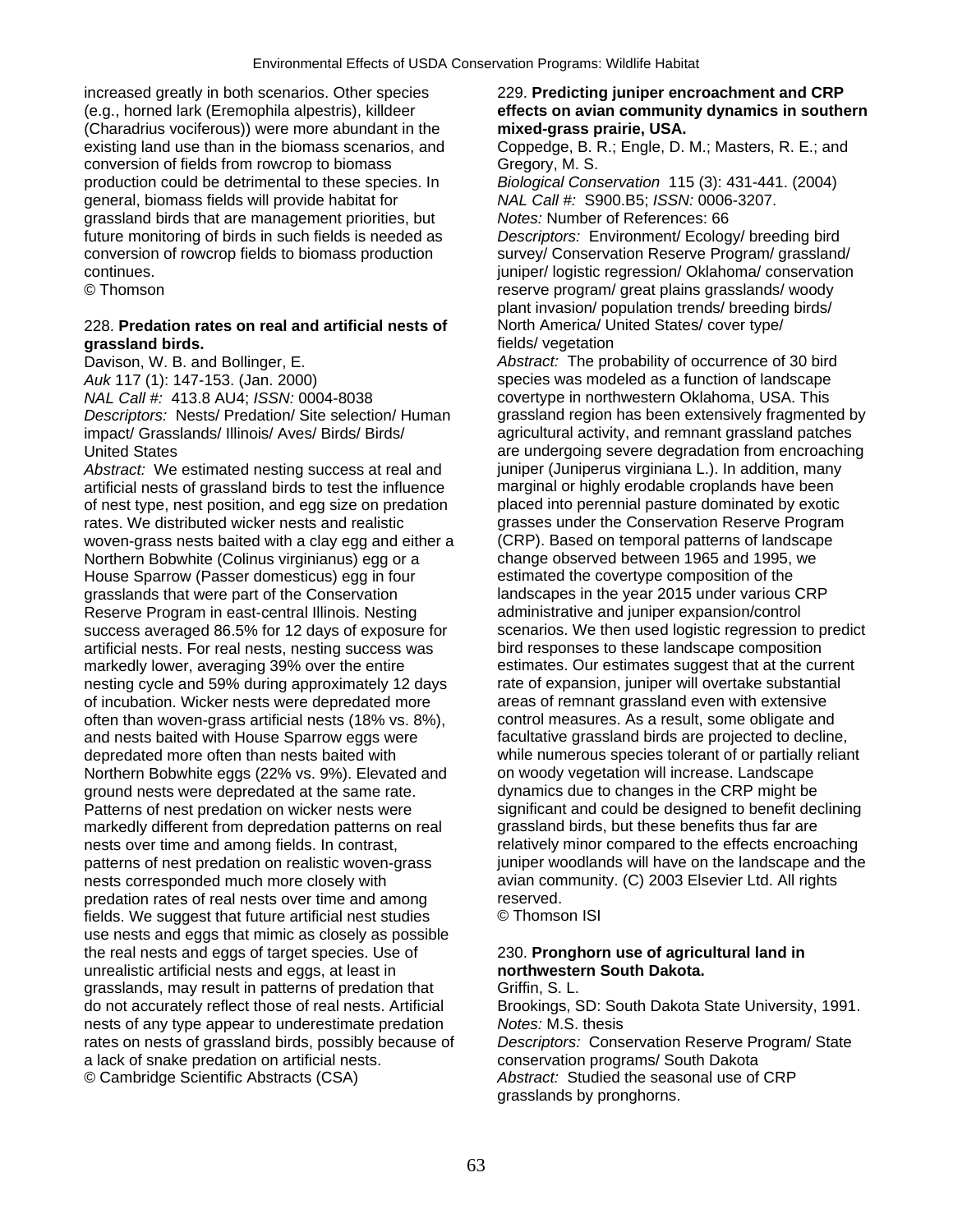### 231. **Recreational opportunities on CRP Lands.** discrete patches of nesting cover in the Prairie

consumptive uses of recreational lands, along with indices of activity for red foxes (Vulpes vulpes),

## 232. **Relation of grassland bird abundance to** Franklin's ground squirrels (Spermophilus franklinii), **in North Dakota.** effect of patch size (small vs. large) on estimated

*Wildlife Society Bulletin* 28 (3): 653-659. (2000) initiation (early vs. late) and year. Examination of *NAL Call #:* SK357.A1W5: *ISSN:* 0091-7648 **Descriptors:** Grasslands/ Mowing/ Conservation/ suggested that DSR was generally greater in larger platensis/ Passerculus sandwichensis/ Sedge wren/ nest predators were influenced differently by year,

declines of several grassland bird species is mowing of grassland fields. We compared the relative striped skunk and American badger varied only<br>
striped skund and mowed portions of among years. Franklin's ground squirrel indices were abundance of birds in idled and mowed portions of grassland fields to investigate the influence of a saffected by study area location, with higher indices in mowing in the previous summer on the grassland bird the southeast than the northwest. Red fox activity community. The study occurred in central North was weakly correlated with that of the striped skunk Dakota in 12 reseeded cropland fields enrolled in the and coyote. Although a positive relationship between Conservation Reserve Program. Sedge wrens habitat patch size and nest success probably exists, portions of grassland fields, whereas savannah will continue to be elusive. sparrows (Passerculus sandwichensis) were more © Cambridge Scientific Abstracts (CSA) abundant in portions of fields that were mowed the previous year. Our findings are similar to other 234. **Reproductive success of grasshopper**  studies indicating that several grassland bird species **sparrows in relation to edge.**  in the central United States and Canada respond Delisle, Jennifer M and Savidge, Julie A consistently to mowing. *Prairie Naturalist 28 (3): 107-114. (*1996)

## 233. **Relationships of habitat patch size to** ecology/ edge relation/ reproductive success/

Sovada, M. A.; Zicus, M. C.; Greenwood, R. J.; birds/ chordates/ nonhuman vertebrates/ ver<br>Rave, D. P.; Newton, W. E.; Woodward, R. O.; animal (Animalia Unspecified)/ grasshopper Rave, D. P.; Newton, W. E.; Woodward, R. O.; and Beiser, J. A. Sparrow (Passeriformes)/ Ammodramus

*Journal of Wildlife Management* 64 (3): savannarum (Passeriformes)

*Descriptors:* Patches/ Habitat/ Predators/ Survival/ success of 31 territorial grasshopper sparrows Nests/ United States, Minnesota/ United States, North Dakota/ United States, South Dakota/ Reserve Program fields in southeast Nebraska. Community composition/ Aquatic birds/ Breeding Reproductive success was 52%, and no difference Minnesota/ United States, North Dakota/ United from the edge) vs. edge territories. However, States, South Dakota/ Ducks/ Mammals/ grasshopper sparrows appeared to avoid nesting<br>
patch size/ Prairie Pothole Region/ Mammals/ within 50 m of edge habitats. Territories ranged from

*Abstract:* We studied duck nest success and successful and unsuccessful males.<br>
predator community composition in relation to size of © Thomson predator community composition in relation to size of

Varnedoe, L. E.<br>Conservation Reserve Program Forest Land Porthole Region (PPR) of the United States in 1993-<br>95. We focused on nests in uplands that were seeder *Conservation Reserve Program Forest Land* 95. We focused on nests in uplands that were seeded to perennial grasses and forbs and enrolled in the *Descriptors:* Conservation Reserve Program/ Conservation Reserve Program (CRP) in Minnesota, North Dakota, and South Dakota. We estimated daily *Abstract:* Compared consumptive and non- survival rates (DSRs) of upland duck nests and wildlife associated recreation. covers in covotes (Canis latrans), American badgers (Taxidea taxus), striped skunks (Mephitis mephitis), and **mowing of Conservation Reserve Program fields** and related these variables to habitat patch size. The Horn, D. J. and Koford, R. R. **Annual mean DSR** was dependent on date of nest within-year comparisons for early and late nests Population decline/ North Dakota/ Cistothorus habitat patches. Activity indices for the 5 mammalian Savannah sparrow/ Conservation/ Birds/ location, and patch size. Activity indices of the red fox United States were greatest in small patches. Coyote indices were *Abstract:* One factor that may be contributing to the most inconsistent, demonstrating a year x<br>declines of several grassland bird species is mowing location x patch size interaction. Activity indices of the (Cistothorus platensis) were more abundant in idled we believe the experiment to fully test this hypothesis

© Cambridge Scientific Abstracts (CSA) *NAL Call #:* QH540 .P7; *ISSN:* 0091-0376 *Descriptors:* Conservation Reserve Program/ **predator community and survival of duck nests.** Southeast Nebraska/ wildlife management/ animals/<br>Sovada, M. A.: Zicus, M. C.: Greenwood, R. J.: birds/ chordates/ nonhuman vertebrates/ vertebrates/

820-831. (2000) *Abstract:* Using an index based on observations of *NAL Call #:* 410 J827; *ISSN:* 0022-541X breeding behaviors, we estimated reproductive success/ Area/ Anatidae/ Mammalia/ United States, was detected between birds holding interior (gt 100 m within 50 m of edge habitats. Territories ranged from Environmental effects 0.36-1.24 ha, and territory size did not differ between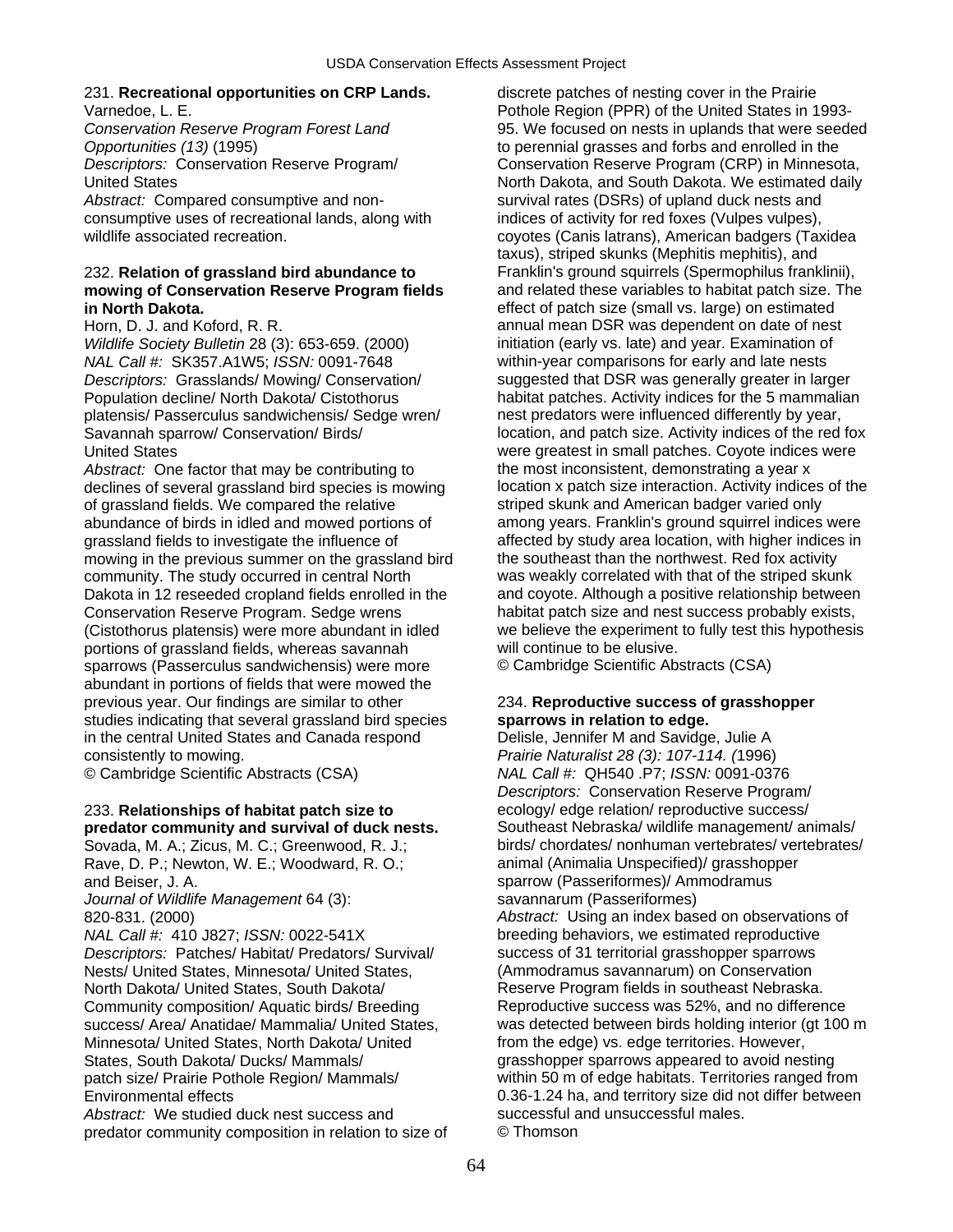## **Implications for wildlife.** *NAL Call #:* aSD11.A42

Frawley, B. J. and Walters, S. *Descriptors:* soil conservation/ resource *NAL Call #: SK357.A1W5; ISSN: 0091-7648* 

[WLSBA6] Reserve Program

*Descriptors:* agricultural land/ land management/ This citation is from AGRICOLA. wildlife/ conservation/ Indiana/ Conservation

## 236. **Ring-necked pheasant nesting ecology and** In: General Technical Report RM.

## **High Plains.** Range Experiment Station, 1988; pp. 95-98.

*ISSN:* 0078-1355. *NAL Call #:* aSD11.A42

*Descriptors:* Galliformes/ Phasianidae/ Phasianus economic impact/ Texas/ Conservation Reserve colchicus/ birds / behavior/ Conservation Reserve Program/ high plains/ rolling plains Programs/ management/ nests/ nesting/ productivity/ This citation is from AGRICOLA. wildlife/ common pheasant/ fertility/ recruitment/ density/ North America/ United States/ Texas/ 240. **Rural economic effects of the Conservation**  Texas, Northwestern **Reserve Program in North Dakota.** 

This citation is provided courtesy of NISC, publisher Bangsund DA; Leistritz FL; and Hodur NM<br>
of Wildlife & Ecology Studies Worldwide. Fargo, N.D.; Department of Agribusiness a

### 237. **The Role of the Conservation Reserve** 117 p. Agribusiness and Applied Economics **Program in Relation to Wildlife Enhancement, Seport (AAER). Wetlands and Adjacent Habitats in the Northern** This citation is provided courtesy of CAB **Great Plains.** International/CABI Publishing.

Higgins, K. F.; Nomsen, D. E.; and Wentz, W. A. In: General Technical Report RM; Vol. 159. 241. **Seasonal use of Conservation Reserve**  Fort Collins, Colo.: Rocky Mountain Forest and **Program fields by white-tailed deer in eastern**  Range Experiment Station, 1987. **South Dakota.** 

*Notes:* Report Series ISSN: 0277-5786; Proceedings Gould, J. of a Symposium on "Impacts of the Conservation Brookings, SD: South Dakota State University, 1991. Reserve Program in the Great Plains," held Sept 16- *Notes:* M.S. Thesis 18, 1987, Denver, Colorado. *Descriptors:* Conservation Reserve Program/

*Descriptors:* Conservation Reserve Program/ State conservation programs/ South Dakota<br>
Regional conservation programs/ **State State CRP** land cover and maintenance

*Abstract:* Focused on the value of CRP grasslands in eastern South Dakota, were examined. directly related to wetlands and their associated wildlife (primary migratory birds). 242. **Seasonal use of Conservation Reserve** 

## 238. **The role of trees and shrubs as economic Central South Dakota. enterprises and wildlife habitat development in Francish Gould, Jeffrey H. and Jenkins, Kurt J.**

In: General Technical Report RM. *Notes:* WR 240; Project Number: Fort Collins, Colo.: Rocky Mountain Forest and SD W-075-R/Study 7541 Range Experiment Station, 1988; pp. 109-112. *Descriptors:* Odocoileus virginianus/ behavior/ *Notes:* Report Series ISSN: 0277-5786; Proceedings Conservation Reserve Programs/ habitat use/<br>
of a Symposium on "Impacts of the Conservation management/ mammals/ season/ wildlife/ odor Reserve Program in the Great Plains," virginianus/ habitat selection/ seasonal variation/

235. **Reuse of annual set-aside lands:** held Sept 16-18, 1987, Denver, Colorado. *Wildlife Society Bulletin* 24 (4): 655-659. conservation/ revegetation/ erosion control/ shrubs/ (Winter 1996)<br>
MAL Call #: SK357.A1W5; ISSN: 0091-7648 southern plains states of USA/ Conservation<br>
southern plains states of USA/ Conservation

### Reserve Program **Reserve Program** 239. **The role of wildlife as an economic input into**<br>This citation is from AGRICOLA. **A summer contained a farming or ranching operation.** a farming or ranching operation.

Bryant, F. C. and Smith, L. M. **production on CRP lands in the Texas Southern** Fort Collins, Colo.: Rocky Mountain Forest and Berthelsen, Peter S.; Smith, Loren M.; and *Notes:* Report Series ISSN: 0277-5786; Proceedings George, Ronnie R. **Conservation** of a Symposium on "Impacts of the Conservation" *North American Wildlife and Natural Resources* Reserve Program in the Great Plains," held Sept 16-*Conference, Transactions* 55: 46-56. (1990); 18, 1987, Denver, Colorado. Includes references. *Notes:* WR 222 *Descriptors:* farming/ wildlife/ wildlife management/

Fargo, N.D.: Department of Agribusiness and Applied. Economics, North Dakota State University, 2002. viii;

Regional conservation programs/ *Abstract:* CRP land cover and maintenance<br>Northern Great Plains<br>practices. where white-tailed deer population practices, where white-tailed deer populations nested

# **Program lands by white-tailed deer in East-**

**the Great Plains.** *Wildlife Society Bulletin* 21 (3): 250-255. (1993) NAL Call #: SK357.A1W5; *ISSN:* 0091-7648.

management/ mammals/ season/ wildlife/ odocoileus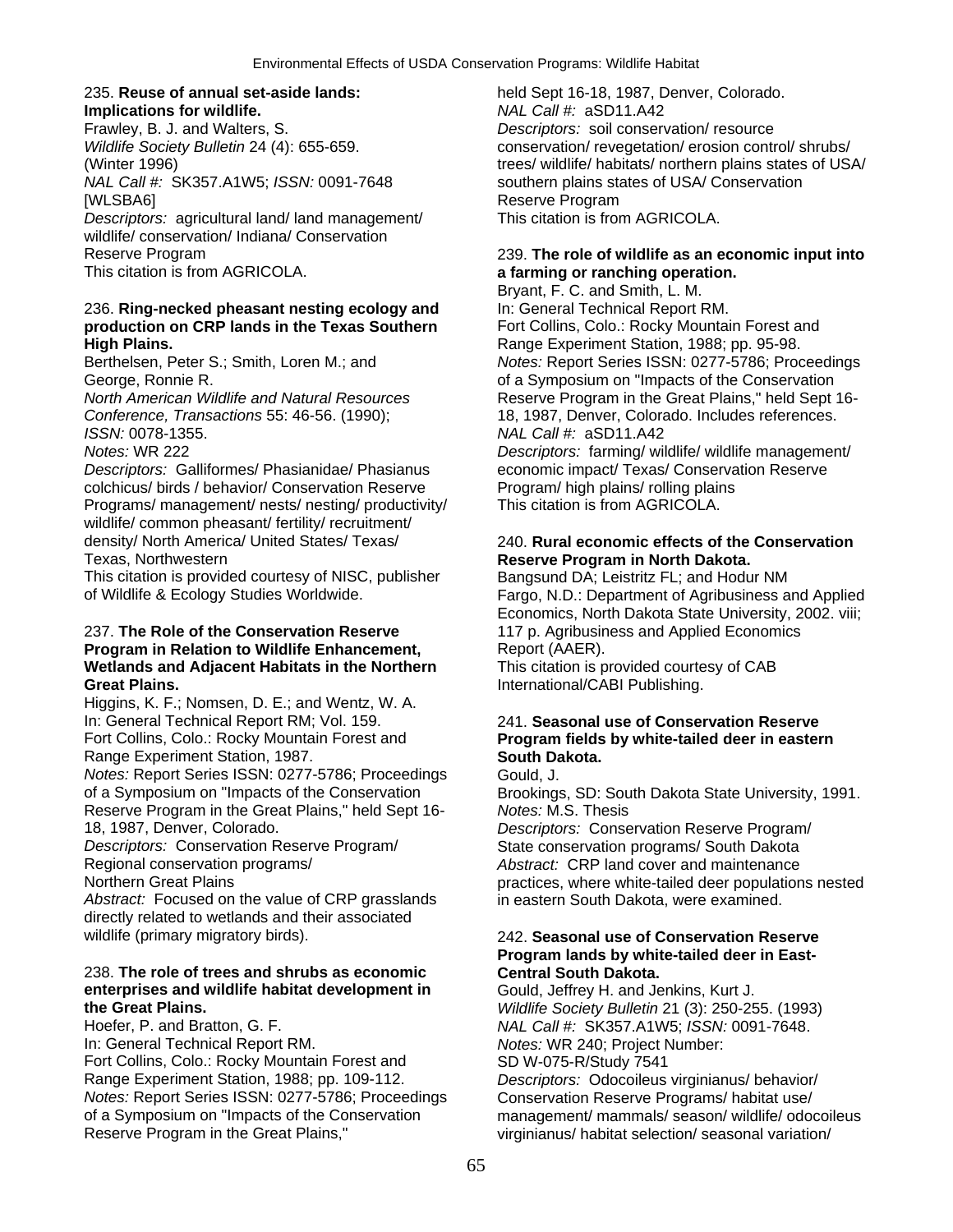diurnal variation/ conservation areas/ telemetry/ relative importance of habitats to wildlife and natural resources/ agriculture (general)/ deer, white necessary information for effective wildlife tailed/ land, private/ cultivated farmland/ policies and conservation. To measure the relative importance of programs/ habitat/ utilization/ seasons/ seasonal flooded agricultural fields and other landscapes to activities/ white tailed deer/ North America/ United northern pintails (Anas acuta) wintering in Tulare County/ Kingsbury County/ Lake County/ during late August-early October, 1991-1993 in TB

*Abstract:* Objectives were to describe variation in use and selection of these TB landscapes through deer use of Conservation Reserve Program (CRP) March each year. Availability of landscape and field lands by season, diel period, and deer activity class types in TB changed within and among years. Pintail as a means of assessing seasonal importance of use and selection (based upon use-to-availability log CRP fields to white-tailed deer in the agricultural ratios) of landscape and field types differed among midwest. Use of CRP fields was determined by seasons, years, and diel periods. Fields flooded after locating radiomarked female deer from 15 September harvest and before planting (i.e., pre-irrigated) were 1989 to 31 December 1990. the most available, used, and selected landscape

of Wildlife & Ecology Studies Worldwide. was the most available, used, and-except in 1993,

# 243. **Seed availability in grazed pastures and** irrigated field type during Prehunt. Pre-irrigated

Klute, D. S.; Robel, R. J.; and Kemp, K. E. diel periods. During and after hunting season, *Journal of Field Ornithology* 68 (2): 253-258. (1997) managed marsh was the most available, used, and, agricultural practices/ government policy/ Kansas/ field types and accounted for less than or equal Management/ United States to the total to tonagement/ United States to the total to the tonagement/ United States

Abstract: Studies have documented the importance evaporation ponds, sewage treatment ponds, and of Conservation Reserve Program (CRP) fields to reservoirs accounted for 42-48% of flooded<br>breeding birds, but few have examined them as food landscape available but were little used and least breeding birds, but few have examined them as food sources for wintering birds. We compared the selected. Exodus of pintails from TB coincided with biomass of seeds in CRP fields to that in grazed drying of pre-irrigated fallow, safflower, and barley-<br>native grass pastures in northeastern Kansas during wheat fields early in winter, indicating that preferred native grass pastures in northeastern Kansas during two winters. Log transformed total seed biomass was habitats were lacking in TB during late winter. fields during the first winter but not the second. Total important food items of wintering grassland birds. In flooded as pre-irrigated grain fields dry. If pintails conclusion, CRP fields are superior to grazed native were provided with adequate preferred field and<br>
grass pastures in northeastern Kansas as winter marsh habitats, including hunt-day sanctuaries, grass pastures in northeastern Kansas as winter foraging habitat for birds. contaminant risks associated with exposure to

### 244. **Selection of flooded agricultural fields and** abundance in TB increased.<br> **other landscapes by female northern pintails** © Thomson ISI other landscapes by female northern pintails **wintering in Tulare Basin, California.**

Fleskes, J. P.; Jarvis, R. L.; and Gilmer, D. S. 245. **Short-Term Bird Response to Harvesting**  *Wildlife Society Bulletin* 31 (3): 793-803. (2003) **Switchgrass for Biomass in Iowa.**  *NAL Call #:* SK357.A1W5: *ISSN:* 0091-7648. Murray, LD and Best, LB *Notes:* Number of References: 49 *Journal of Wildlife Management* 67 (3): 611-621. *Descriptors:* Environment/ Ecology/ Anas acuta/ (July 2003) California/ habitat selection/ northern pintail/ San *NAL Call #:* 410 J827; *ISSN:* 0022-541X Joaquin Valley/ Tulare Basin/ San Joaquin Valley/

*Abstract:* Habitat selection and use are measures of

States/ South Dakota/ East central region/ Brookings Basin (TB), California, we radiotagged female pintails United States and other San Joaquin Valley areas and determined This citation is provided courtesy of NISC, publisher type before the hunting season (Prehunt). Safflower when pre-irrigated fallow was available-selected pre-**Conservation Reserve Program fields during** barley-wheat received 19-22% of use before hunting **winter in Kansas. season**, but selection varied greatly among years and **winter** *NAL Call #:* 413.8 B534; *ISSN:* 0273-8570 along with floodwater areas, selected landscape type; *Descriptors:* grasslands/ seeds/ abundance/ winter/ pre-irrigated cotton and alfalfa were the least selected significantly lower in grazed pastures than in CRP<br>
fields during the first winter but not the second. Total for pintails by increasing flooding of fallow and seed biomass in CRP fields was highly variable, and harvested safflower and grain fields. Conservation of decreased between November and February. Seeds remaining wetlands should concentrate on increasing that were typically abundant in CRP fields are the amount and productivity of marsh that is shallow-© Cambridge Scientific Abstracts (CSA) drainwater evaporation ponds probably should remain low for these waterfowl even if their

habitat use/ sacramento valley/ feeding ecology/ Grassland/ Iowa/ Nest Success/ Panicum Virgatum/ waterfowl/ ducks/ shorebirds/ movements/ wetlands Switchgrass/ Conservation Reserve Program/<br>
Abstract: Habitat selection and use are measures of Grassland Birds/ Nest Success/ North Dakota/ CRP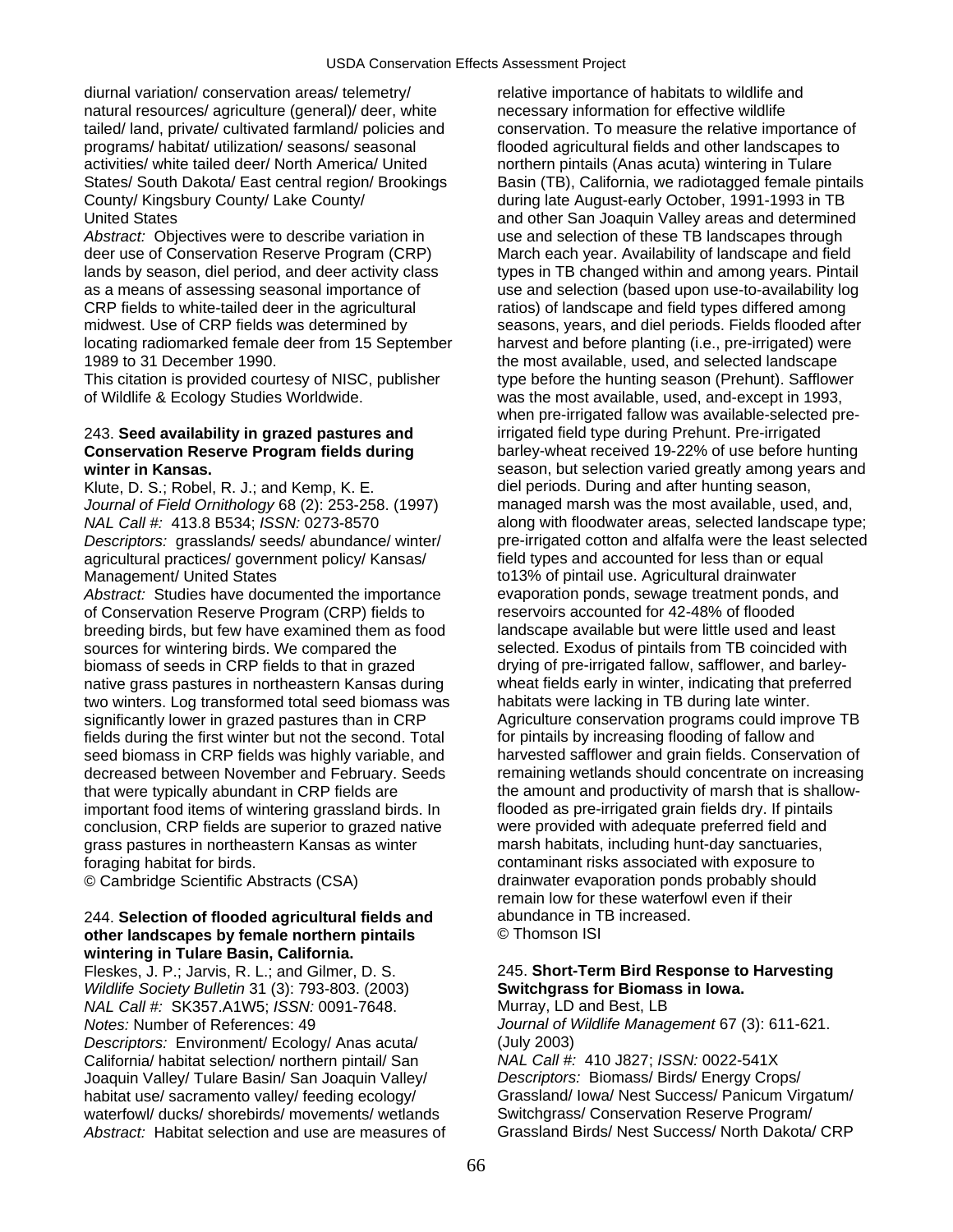provides habitat for grassland birds, but as contracts effects of spring burning of CRP fields on vegetation expire, some CRP fields might be returned to rowcrop structure and avian populations in northeastern production. One alternative to returning CRP fields to Kansas during the summers of 1992 through 1995. rowcrops is to produce switchgrass (Panicum Several vegetation characteristics differed between virgatum) for use as a biomass fuel. Because the burned and unburned CRP fields in May, but few biomass is harvested during the fall and winter, differed in July. Mean avian abundance on burned breeding birds would not be directly affected by CRP fields was 5.6 birds km-1 of survey transect, mowing the fields but might be influenced by changes significantly less ( $P < 0.01$ ) than the 8.6 km-1 on in vegetation structure resulting from the harvest. We unburned fields. The avian-assemblages on burned evaluated bird abundances and nest success in and unburned fields differed more in May/June totally, harvested, partially harvested (alternating cut [Morisita's Index to Similarity (MIS) = 0.86] than in and uncut strips), and nonharvested CRP June/July or July/August ( $MIS = 0.98$  and 0.97, switchgrass fields in southern Iowa, USA, in 1999 respectively). Avian species richness ranged from 12 and 2000. Species richness did not differ among to 21 on burned fields and from 10 to 19 on unburned harvest treatments. Abundances of most species (16 fields. A total of 27 nests was found on burned fields, of 18) were not affected by the harvesting of significantly less ( $P < 0.01$ ) than the 372 found on switchgrass fields, and strip width did not affect bird unburned fields. The 22.2% nesting success on numbers in strip- harvested fields. Grasshopper burned fields was not significantly different ( $P =$ sparrows (Ammodramus savannarum) were more 0.205) than the 34.1% success on unburned fields. abundant in harvested portions of fields, and more Spring burning reduced bird-nest numbers in the sedge wrens (Cistothorus platensis) were recorded in summer of the same year, but did not reduce nonharvested areas. The residual vegetation in  $\qquad \qquad$  significantly (P = 0.235) the number of nests found in nonharvested areas provided nest cover for species those fields the following summers nor the that begin nesting early in the season (e.g., northern abundance of birds or nesting success. Avoidance of harrier [Circus cyaneus] and ring-necked pheasant annual burning would reduce adverse impacts on bird [Phasianus colchicus]). Nest success rates of populations relying on CRP fields for nesting habitat. grasshopper sparrows and common yellowthroats This citation is from AGRICOLA. (Geothlypis trichas) were similar to those reported by other studies in switchgrass fields and might be 248. **Status and management of the greater**  sufficient to maintain stable populations. In general, **prairie-chicken Tympanuchus cupido pinnatus in**  switchgrass biomass fields create breeding habitat for **North America.** some grassland birds, and a Mixture of harvested Svedarsky, W. D.; Westemeier, R. L.; Robel, R. J.; and nonharvested fields would be more beneficial to Gough, S.; and Toepher, J. E. grassland birds than totally harvesting or partially *Wildlife Biology* 6 (4): 277-284. (Dec. 2000); harvesting all switchgrass fields. *ISSN:* 0909-6396 © Thomson ISI *Descriptors:* Management/ Biogeography/

### 246. **Small mammal populations occurring in a** Tympanuchus cupido pinnatus/ Management **diversified winter wheat cropping system.** *Abstract:* Greater prairie-chickens Tympanuchus

## **and nesting in Kansas CRP.** *occurred in 20 states of the United States and four**occurred in 20 states of the United States and four*

and Klute, D. S. 11 states and no longer in Canada. Their current

*NAL Call #:* 60.18-J82; *ISSN:* 0022-409X [JRMGAQ] management capabilities and local land-use *Descriptors:* fire ecology/ prescribed burning/ brush

*Abstract: Spring burning is used to control invasion* 

Fields/ Abundance/ Habitat/ Vegetation/ by woody vegetation of rangelands in eastern Kansas Pheasants/ Survival **and also of Conservation Reserve Program (CRP)**<br>Abstract: Conservation Reserve Program (CRP) fields planted to native grasses. We measured the fields planted to native grasses. We measured the

Grasslands/ Conservation/ North America/ Olson RA and Brewer MJ cupido pinnatus are grouse of the tallgrass prairie of Agriculture, Ecosystems and Environment<br>
95 (1): 311-319; 33 ref. (2003) To all the spread of early European agricu following the spread of early European agriculture *NAL Call #:* S601 .A34 into the grasslands and logging in forested areas. This citation is provided courtesy of CAB When the optimum mix of cropland and grass was International/CABI Publishing. The exceeded, their range generally contracted to the regions where climatic and/or soil factors favoured 247. **Spring burning: Resulting avian abundance** the retention of grassland. Historically they probably Robel, R. J.; Hughes, J. P.; Hull, S. D.; Kemp, K. E.; Canadian provinces, but presently they only occur in *Journal of Range Management* 51 (2): 132-138. status throughout the range varies considerably (Mar. 1998)<br>
MAL Call #: 60.18-J82: ISSN: 0022-409X IJRMGAQI management capabilities and local land-use control/ wild birds/ nests/ Kansas including translocation, are underway in the states<br> *Abstract:* Spring burning is used to control invasion where they occur, the intensity of which is generally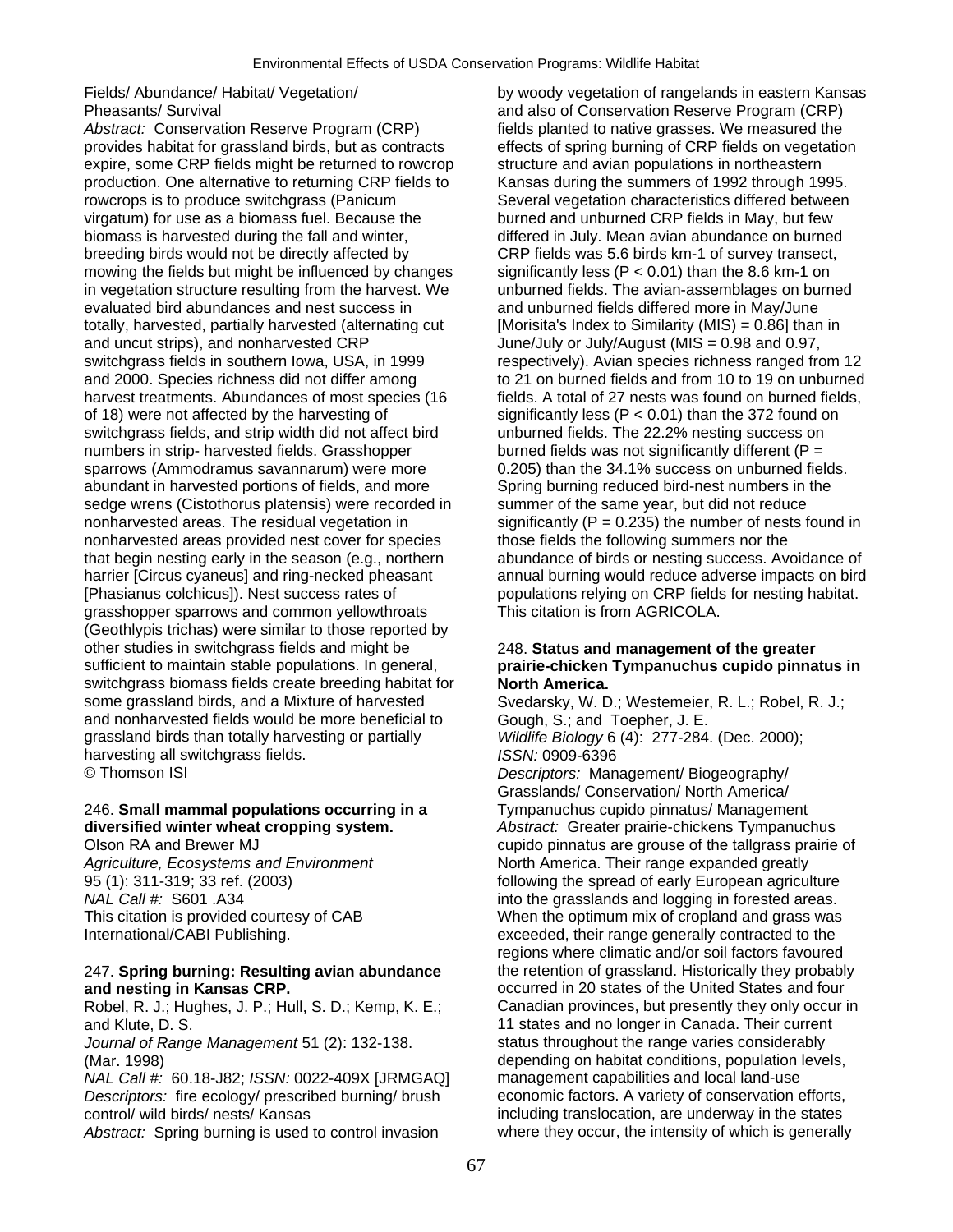inverse to numbers remaining. Noteworthy, is the than nests with less concealing vegetation. Nests increased grassland cover on private land through was greater, survived at higher rates than nests incentive payments. **initiated earlier.** Spatial variables were not strongly

United States/ Stein, Bruce A.; Kutner, Lynn S.; proximity to field borders was not related to nest and Adams, Jonathan S. Success in any grassland type. Our results suggest

*Descriptors: Wetlands Reserve Program/ biodiversity* protection/ conservation interests/ conservation land of grassland birds than the cropfields they replaced, acquisition/ land trusts/ land use/ water use/ wildlife provide secure nesting cover for ground-nesting refuges/ Animals/ Plants/ animal (Animalia)/ species. plant (Plantae) © Cambridge Scientific Abstracts (CSA) © Thomson

# 250. **Structural characteristics of vegetation in biomass, and forbs in Kansas CRP.**

Burger, Loren W.; Kurzejeski, E.; Dailey, Thomas V.; *NAL Call #: P1560 .P* and Ryan, Mark R. *Descriptors:* invertebrate biomass/ Kansas

*Conference, Transactions* 55: 74-83. (1990); species richness/ terrestrial ecology/ bird (Aves

*Descriptors: Galliformes/ Odontophoridae/ Colinus* virginianus/ Conservation Reserve Program/ habitat fields planted to native grasses have the potential to classification/ habitat surveys/ management/ wildlife/ provide summer habitat for grassland bird bobwhite/ cultivated farmland/ habitat/ vegetation/ populations in the Great Plains. Forbs in native conservation programs/ cover/ habitat management grasslands are thought to increase the suitability of for wildlife/ land, private/ agriculture/ North America/ grasslands for birds. We measured invertebrate United States/ Missouri biomass (summer food for birds) and avian

This citation is provided courtesy of NISC, publisher abundance in Kansas CRP fields planted to native

*Journal of Field Ornithology* 69 (2): 180-191. (1998) between forb abundance and invertebrate biomass or between avian abundance and NAL Call #: 413 8 B534: ISSN: 0273-8570 *NAL Call #:* 413.8 B534; *ISSN:* 0273-8570 *Descriptors:* Nests/ Survival/ Site selection/ invertebrate biomass. Avian species richness did not Environment management/ Grasslands/ United vary with forb abundance and the avian community<br>States, Montana/ Aves/ Birds/ Management/ Birds assemblages on CRP fields with low and high forb States, Montana/ Aves/ Birds/ Management/ Birds assemblages on CRP fields and high and high and high and high for *Abstract:* In 1993-1994, we used artificial nests to study relationships between nest success and © Thomson various spatial, temporal, and vegetation variables in three grassland types: Conservation Reserve 253. **Surveys and Investigations Projects as**  Program (CRP) fields, field borders and **Required by Federal Aid in Wildlife Restoration**  watercourses, and native vegetation. Nest success **Act, Missouri.**<br>
was higher and vegetation was structurally more **Kurzejeski, E. W.** was higher and vegetation was structurally more complex in CRP fields than in other grassland types. Columbia, MO: Missouri Dept. Of Conservation; Nest success was 63% in CRP fields but only 24% in PB97170112XSP, 1996. 64 p. native vegetation. Results of univariate and *Notes:* Final Report; Includes Study No. 1, Job No. 1, multivariate analyses indicated that nests surrounded and Job No. 2; Sponsored by Fish and Wildlife by taller, thicker cover were more likely to survive Service, Washington, DC

Conservation Reserve Program (CRP) which has initiated later in the season, when vegetation volume © Cambridge Scientific Abstracts (CSA) related to nest success. Field size was directly related to nest success in CRP fields but not in other 249. **Strategies for biodiversity protection.** grassland types. However, field size not included in Bean, Michael J. the most parsimonious, multivariate model of factors In: Precious heritage: The status of biodiversity in the related to nest success in CRP fields. Similarly, New York: Oxford, 2000; pp. 255-273 that CRP fields, which cover a large area in the<br>
Descriptors: Wetlands Reserve Program/ biodiversity Northern Great Plains and attract a greater diversity

## 252. **Summer avian abundance, invertebrate**

**CRP fields in Northern Missouri and their Hull**, Scott D; Robel, Robert J; and Kemp, Kenneth E **suitability as bobwhite habitat.** *Prairie Naturalist* 28 (1): 1-12. *(*1996) *North American Wildlife and Natural Resources* Conservation Reserve Program/ species abundance/ *ISSN:* 0078-1355. Unspecified)/ Aves (Aves Unspecified)/ animals/ *Notes:* WR 222 birds/ chordates/ nonhuman vertebrates/ vertebrates of Wildlife & Ecology Studies Worldwide. grasses to determine if they were correlated with forb abundance in those fields. Sweep nets were used to 251. **Success of artificial nests in CRP fields,** collect invertebrate samples and avian abundance **native vegetation, and field borders in** was estimated along line transects in six CRP fields **southwestern Montana.** *from May through August 1992. Correlation analysis**from May through August 1992. Correlation analysis* Clawson, M. R. and Rotella, J. J. (Clawson, M. R. and Rotella, J. J. did not detect a statistically significant relationship<br>Claurnal of Field Ornithology 69 (2): 180-191 (1998) between forb abundance and invertebrate biom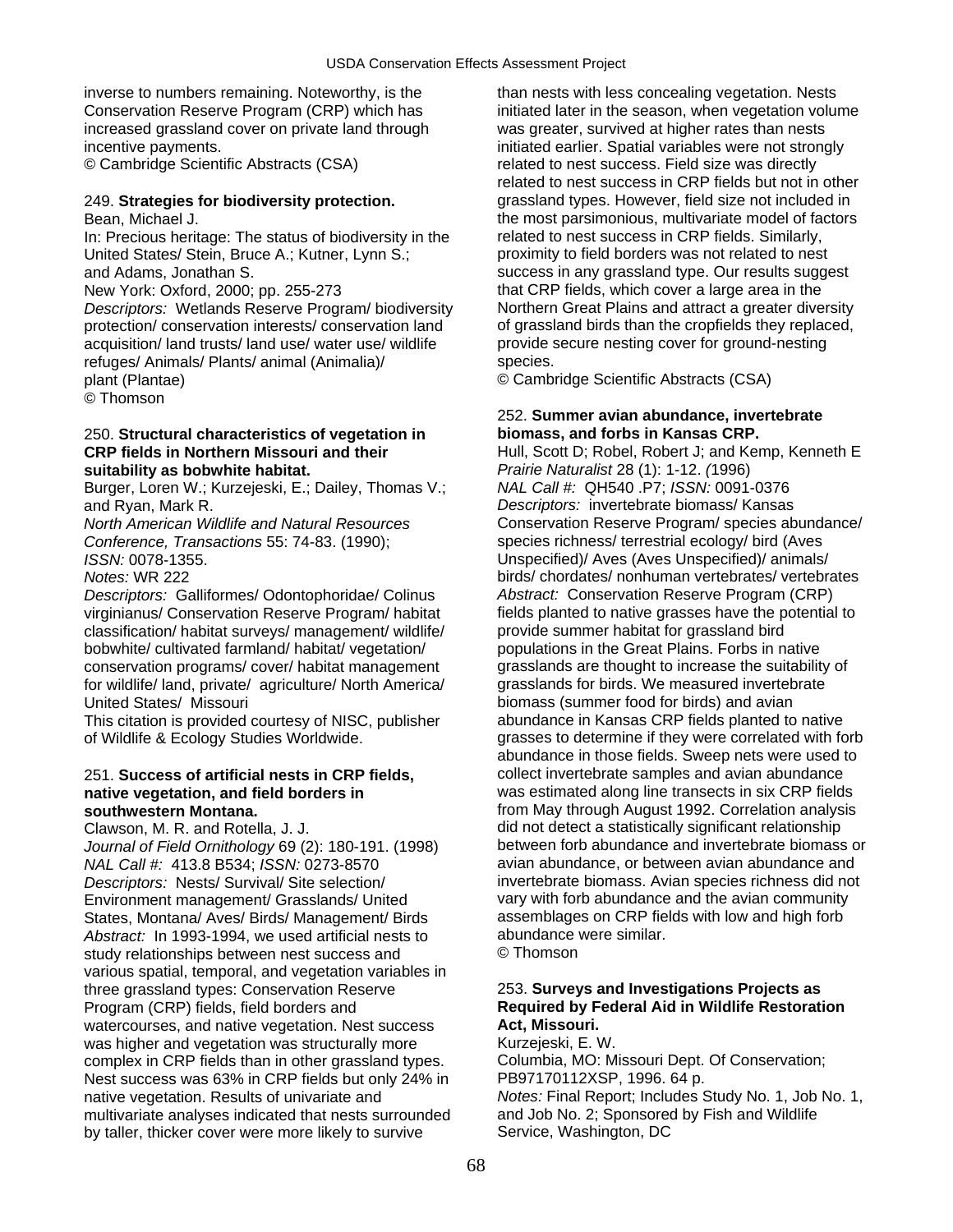### <http://www.monwtf.org/attitudesurvey.pdf> Approximately 14.8 million ha (36.5 million acres) of

Biology/ Birds/ Vegetation/ Missouri/ Conservation other conservation uses between 1986 and 1995. As Reserve Program/ Medicine and biology/ Ecology/ policy makers continue to evaluate the future of the Zoology/ Natural resources and earth sciences/ program and as scientists examine its effects, it is Abstract: During 1993-1995, we monitored beconsidered because of its potential influence on vegetative conditions and avain abundance, wildlife populations. Utilizing multi- seasonal Landsat composition, and productivity on 8 blocked sites in thematic mapper imagery in an unsupervised grass), CP2 (warm-season grass), and rowcrop maps of cropland and grassland for 1987 and 1992 fields. Total bird abundance (P less than 0.0001 in for Finney County, Kansas. Post-classification 1994), grassland bird abundance (P less 0.05 in 1994 differencing identified regions of cropland that had and 1995), nest density (P less than 0.001 each been converted to CRP. We then used the Finney year), and number of nesting species (P less than County CRP map to examine changes in landscape 0.05 each year) were all lower on crop fields than on structure caused by the introduction of CRP. Using CRP fields. The bird community using crop fields the FRAGSTATS spatial pattern analysis program, markedly differed from that of CRP fields, with short- we calculated the number of patches, mean patch grass and open-ground feeding birds predominant on size, patch density, edge density, mean shape index, crop fields. Grassland bird species richness (P equals nearest neighbor distance, and an 0.057 in 1993, P less than 0.0001 each year), interspersion/juxtaposition index. In addition, we Henslow's sparrows (Ammodramus henslowii) (P less calculated total grassland area and percent of area in than 0.001 in 1993 and 1995), meadowlarks grassland for the pre- and post-CRP enrollment (Sturnella spp.) P less than .01 in 1993 and 1995, years. We found that the total grassland area and the than 0.01 in 1994 and 1995) were higher on the due to CRP and that mean grassland patch size also structurally diverse than on CP2 fields. CP2 fields increased. The total number of grassland patches were tall, dense warm-season grass monocultures decreased, however, due to coalescence of smaller having higher abundances of red-winged blackbirds grassland patches. Patch density, edge density, (Agelaius phoeniceus) (P less than 0.05 in 1994) and mean shape index, nearest neighbor distance, and common yellowthroats (Geothylpis trichas) P less the interspersion/juxtaposition index all showed than 0.001 each year than CP1 fields. Difference in relatively small changes. These small changes nesting success and nest densities of species appear to reflect geographic differences in CRP significant, were similar to those of relative the northeast were offset by a number of isolated abundance. The conservation value of CRP fields for patches of CRP in other areas. The implication of declining grassland bird species was higher for CP1 these findings for wildlife managers is that, for fields than for CP2 fields; species of concern were species that require large areas of grassland habitat, either more abundant in both CP types. Monotypic especially habitat that is contiguous, CRP in Finney stands of both warm-season and cool-season County represents a substantial increase in potential grasses should be avoided to increase the potential habitat. This holds for species at all levels of wildlife benefits of CRP and other idle grassland management interest. ranging from economically habitats. valuable species to species that are rare. threatened,

# 254. **Using Conservation Reserve Program Maps** importance of CRP for wildlife conservation and

Egbert, SL; Park, S; Price, KP; Lee, RY; Wu, JP; and Nellis, AD © Thomson ISI

*Computers and Electronics in Agriculture* 37 (1-3): 141-156. (Dec. 2002) 255. **Valuation of agriculture's multi-site** 

*NAL Call #:* S494.5.D3C652; *ISSN:* 0168-1699 **environmental impacts: An application to**  *Descriptors:* Remote Sensing/ Conservation Reserve **pheasant hunting.**  Program/ Landscape Metrics/ Wildlife Habitat/ Great Hansen, L.; Feather, P.; and Shank, D. Geographic Information Systems 199-207. (1999)

*Abstract:* The Conservation Reserve Program (CRP) *NAL Call #:* HD1773.A2N6; *ISSN:* 1068-2805 instituted one of the largest and most rapid land This citation is provided courtesy of CAB use/land cover conversions in US history. International/CABI Publishing.

*Descriptors:* Grasses/ Population/ Reproduction cropland were converted to grassland, woodland, and Natural resource management example and critical that the impact of CRP on landscape structure northern Missouri containing CP1 (cool-season classification technique, we produced highly accurate and American goldfinches (Carduelis tristis) (P less percent area in grassland in Finney County increased between CP1 and CP2 fields, although rarely effects within the county-large aggregating patches in and endangered. These findings emphasize the **Derived From Satellite Imagery to Characterize** should further inform ongoing debate concerning the **Landscape Structure.** importance of the CRP. (C) 2002 Elsevier Science

Plains/ Agriculture/ Patch Size/ Accuracy/ Land/ GIS/ *Agricultural and Resource Economics Review* 28 (2):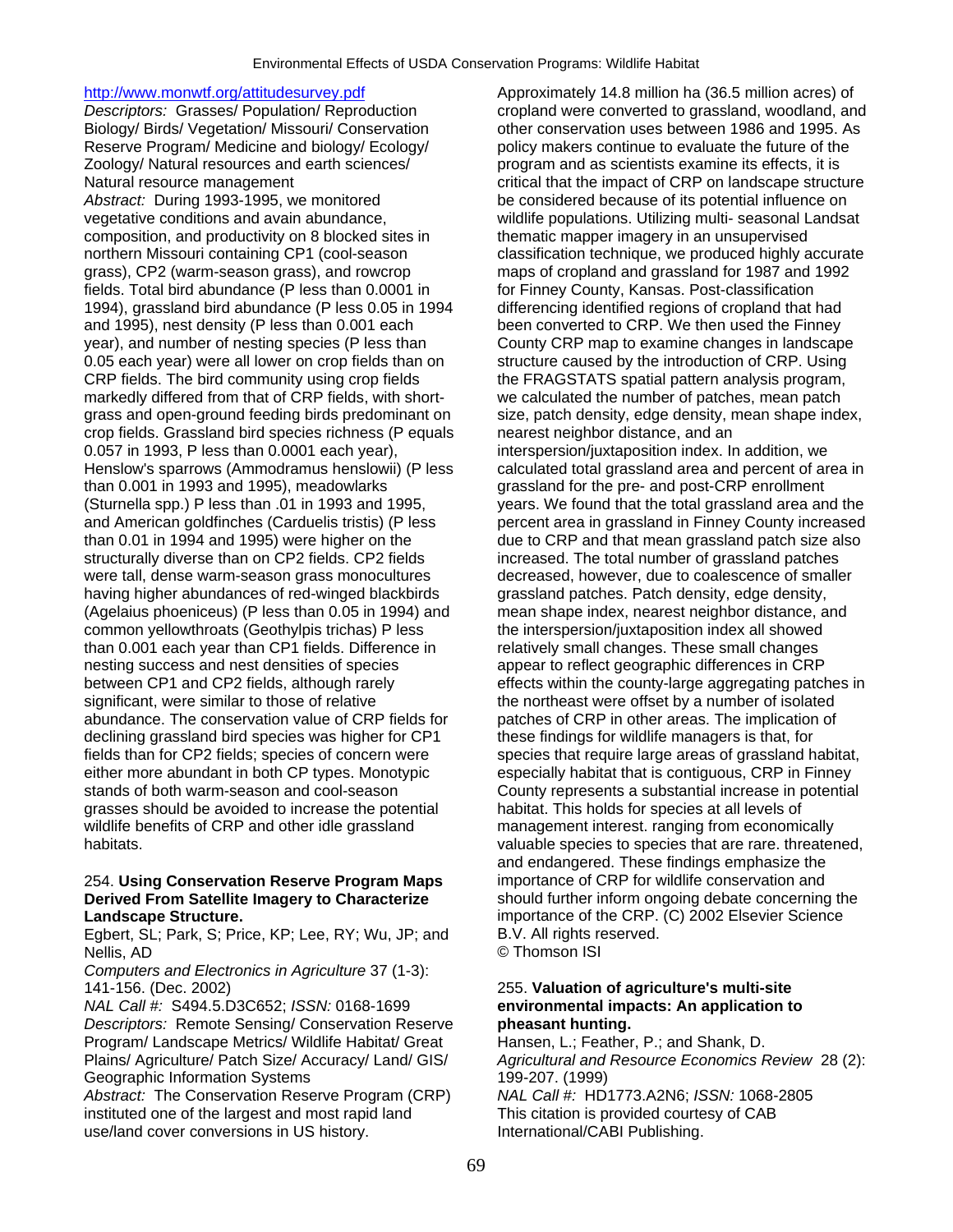## 256. **The value of buffer habitats for birds in** habitat quality for a socially and economically

In: A comprehensive review of Farm Bill contributions percentage bare ground and plant diversity and wildlife conservation, 1985-2000/ Heard, L. P; decreased percentage litter cover and litter depth. Hohman, W. L.; Halloum, D. J.; and Wildlife Habitat However, plant community response and duration of Management Institute (U.S.); Series: Technical effects differed between fescue and orchard grass Report USDA/NRCS/WHMI. fields. Gains in habitat quality in fescue fields were Madison, MS: USDA, NRCS, Wildlife Habitat minimal and short-lived, whereas enhancements in Management Institute, 2000; pp. 75-94 orchard grass fields were substantial and longer-*NAL Call #:* aS604.6 .C66 2000 lived. Overall, fall discing enhanced bobwhite habitat *Descriptors:* wildlife habitats/ conservation buffers/ quality, but responses diminished by the second

### 257. **Value of the Conservation Reserve Program** estimated by the Revised Universal Soil Loss **to birds in the Texas southern high plains.** Equation (RUSLE), was well within USDA tolerable

*Notes:* M.S. Thesis 2-3 times without compromising soil erosion

conservation programs/ Texas discing on a 2- to 3-year rotation should be a

the greatest potential benefit of the CRP to avian wildlife species in the Texas southern high plains. The Midwest and Southeast.

### 258. **Vegetation Management Practices on Conservation Reserve Program Fields to Improve** 259. **Vegetation Structure and Avian Species Northern Bobwhite Habitat Quality. Composition in Diverted Farmland: Evaluation of**

*Wildlife Society Bulletin* 30 (2): 527-538. Kurzejeski, E. W.

*NAL Call #:* SK357.A1W5; *ISSN:* 0091-7648 Report, 1996. 62 p. *Descriptors:* Agriculture/ CRP/ Colinus Virginianus/ *Notes:* Final Report; Project Number: MO W-013-R-Conservation Reserve Program/ Habitat/ Northern Bobwhite/ RUSLE(C)/ Revised Universal Soil Loss ISSN: 0085-3496 Equation/ Missouri/ Wildlife *Descriptors:* cultivated farmland/ conservation

Abstract: Since 1985, an annual average of more programs/ vegetation/ birds/ abundance/ than 14 million ha of very erodible cropland has been reproduction/ grassland/ sampling/ nests and nesting/ removed from production and enrolled in perennial population density/ species diversity/ statistics/ North grass practices under the Conservation Reserve **America** United States/ Missouri/ Northern central Program (CRP). The rate of changes in plant region/ Knox County/ Macon County/ Linn County communities on CRP fields can be modified<br>
(intentionally or accidentally) by disturbance-<br>
of Wildlife & Ecology Studies Worldwide. (intentionally or accidentally) by disturbancemanagement regimes. Throughout the Midwest and Southeast, habitat quality for early successional and 260. **Waterfowl responses to the Conservation**  grassland species may decline as CRP grasslands. age, but premeditated disturbance regimes may Reynolds, R. E. enhance and maintain habitat quality for these In: A comprehensive review of Farm Bill contributions<br>species. However, concerns regarding perceived wildlife conservation, 1985-2000/Heard, L. P: species. However, concerns regarding perceived conflicts between wildlife habitat and soil erosion Hohman, W. L.; Halloum, D. J.; and Wildlife Habitat objectives of the CRP persist among United States Management Institute (U.S.); Series: Technical Department of Agriculture (USDA) and Natural Report USDA/NRCS/WHMI. Resources Conservation Service (NRCS) personnel. Madison, MS: USDA, NRCS, Wildlife Habitat Therefore, we evaluated effects of strip- discing on Management Institute, 2000; pp. 35-43<br>vegetation structure and composition and soil erosion MAL Call #: aS604.6 .C66 2000 vegetation structure and composition and soil erosion in tall fescue (Festuca arundiacea) and orchard grass *Descriptors:* Conservation Reserve Program/ (Dactylis glomerata) CRP fields in Missouri. We wetlands/ waterfowl/ wildlife habitats/<br>
interpreted vegetation response in the context of wildlife management interpreted vegetation response in the context of

**agricultural landscapes. inclusively important species, the northern bobwhite quail** Best, L. B. (Colinus virginianus). Fall discing generally increased agricultural land growing season post-treatment, especially in CRP fields planted to fescue. Soil-loss potential, as Berthelsen. P. S. **Exercía Elimits for all treatments. Our findings indicated that** Lubbock, TX: Texas Tech University, 1989. discing intensity on CRP fields could be increased by **Descriptors: Conservation Reserve Program/ State example provisions of CRP. Therefore, we suggest that strip-**Abstract: Examined what habitat type would provide permissible and encouraged practice to maintain<br>the greatest potential benefit of the CRP to avian early succession plant communities on CRP fields in

© Thomson ISI

## Greenfield, KC; Burger, LW; Chamberlain, MJ; **Vegetation Structure on CRP Lands in Northern**  and Kurzejeski, EW **Missouri/Avian Species in Diverted Farmland.**

(Summer 2002) In: Missouri Department of Conservation Annual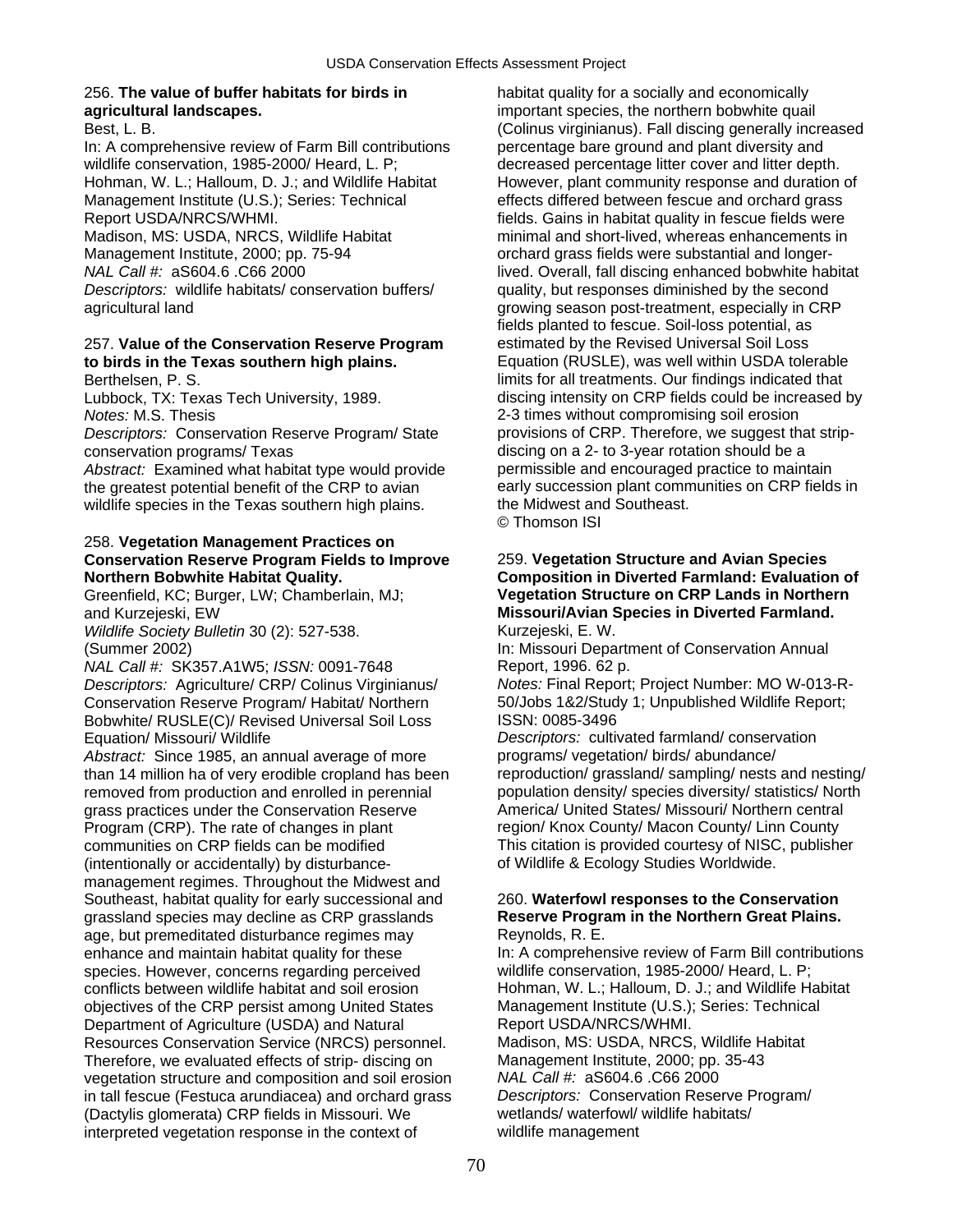## western Kansas increased with CRP? **programs. programs.**

Rodgers, Randy D. (Read point of the Serner, A. H. Former, A. H. and point of the Society Bulletin 27 (3): 654-665. (1999) *Wildlife Society Bulletin* 27 (3): 654-665. (1999) In: When Conservation Reserve Program contracts<br> *NAL Call #:* SK357.A1W5: *ISSN:* 0091-7648. expire: The policy options: Ankeny, IA: Soil and *Notes:* Project Number: KS FW-009-P; KS W-039-R Water Conservation Society, 1994. *Descriptors:* Galliformes/ Phasianidae/ Phasianus *Descriptors:* Conservation Reserve Program/ colchicus/ birds / conservation programs/ United States Conservation Reserve Program/ ecosystems/ *Abstract:* Reviewed studies of wildlife responses to grasslands/ habitat management/ management/ cropland retirement programs from 1956 to 1984 and phasianus colchicus/ population density/ land management/ federal programs/ Kansas/ Natural 263. **Wildlife and Vegetative Response to Diverted**  Resources/ Land Development, Land Reform, and **Agricultural Land in Gratiot County, Michigan.**<br>
Utilization (Macroeconomics)/ pheasant, ring necked/ Campa, H.; Winterstein, S. R.; Minnis, R. B.; and Utilization (Macroeconomics)/ pheasant, ring necked/ population loss/ food crops/ habitat management for Pearks, A. J. wildlife/ changes detrimental to wildlife/ cultivated In: Michigan Department of Natural Resources:<br>
farmland/ surveys/ summer/ burning/ pesticides/ Annual Report, 1995. 50 p. farmland/ surveys/ summer/ burning/ pesticides/ habitat changes/ food supply/ land, private/ winter/ *Notes:* Project Number: MI W-127-R common pheasant/ ecological requirements/ habitat *Descriptors:* birds/ blackbirds and cowbirds/ changes change/ agriculture/ loss of habitat/ population detrimental to wildlife/ conservation programs/ dynamics/ reserve / biocide/ vegetation/ ring necked cultivated farmland/ cutting/ grassland/ land use / pheasant/ North America/ United States/ Kansas/ modeling/ pheasant, ring necked/ productivity/ Kansas, Western/ western region/ United States vegetation/ abundance/ cover/ habitat management/ Kansas / United States Kansas **history/ statistics/ North America/ United States/** Abstract: Ring-necked pheasant (Phasianus Michigan/ Gratiot County<br>
colchicus) populations in western Kansas declined an Abstract: Project is composed of two separate colchicus) populations in western Kansas declined an average of 65% from 1966-75 to 1986-95, particularly studies. For the first study, vegetation characteristics in the 1980s. Although 686,000 ha of Conservation of Conservation Reserve Program (CRP) fields and Reserve Program (CRP) grasslands have been the differences in avian relative abundance, diversity, added to the western Kansas landscape since 1985, and productivity between CRP and agricultural fields pheasant populations have not recovered. Summer were evaluated. For the second study, effects of observations suggested that CRP was used various methods of mowing on vegetation indicated by its relative availability. Overwinter and information was gathered to evaluate habitat pheasant use of CRP (a habitat gained) averaged suitability index (HSI) models of selected avian just 37% of that in weedy wheat stubble (a habitat species. Both studies provide management wheat stubble habitats, largely from increased CRP fields. herbicide use, represents an overwhelming habitat This citation is provided courtesy of NISC, publisher loss in western Kansas for which CRP could not of Wildlife & Ecology Studies Worldwide. compensate. In addition, anticipated pheasant inadequate plant diversity, poor stand maintenance, **Program: A national perspective.**  and large field size. The habitat value of established Allen, A. W. CRP can be enhanced by strip-disking fireguards *Land and Water* 38: 23-25*.* (1994) around the margins of fields to facilitate occasional *Descriptors:* Conservation Reserve Program/ controlled burns, stimulate growth of broad-leaved United States annuals, and increase edge. Interseeding perennial *Abstract:* Provided a synopsis of the wildlife benefits legumes and other forbs into recently burned grass of CRP and discussed how the pattern of CRP land<br>stands also can be effective. Interspersion of grass-<br>distribution within a watershed would influence stands also can be effective. Interspersion of grasslegume strips on intensively farmed croplands wildlife. through the continuous signup of CRP offers great

potential to improve pheasant habitat. This citation is provided courtesy of NISC, publisher of Wildlife & Ecology Studies Worldwide.

## 261. **Why haven't pheasant populations in** 262. **Wildlife and federal cropland retirement**

expire: The policy options; Ankeny, IA: Soil and

status/ wildlife/ wildlife/ habitat relationships/ discussed the future of cropland retirement programs.

proportionally more by pheasant broods than characteristics and avian populations were examined, being lost). Widespread deterioration of abundant recommendations for a diversity of wildlife species on

## benefits from CRP were not fully realized due to 264. **Wildlife benefits of the Conservation Reserve**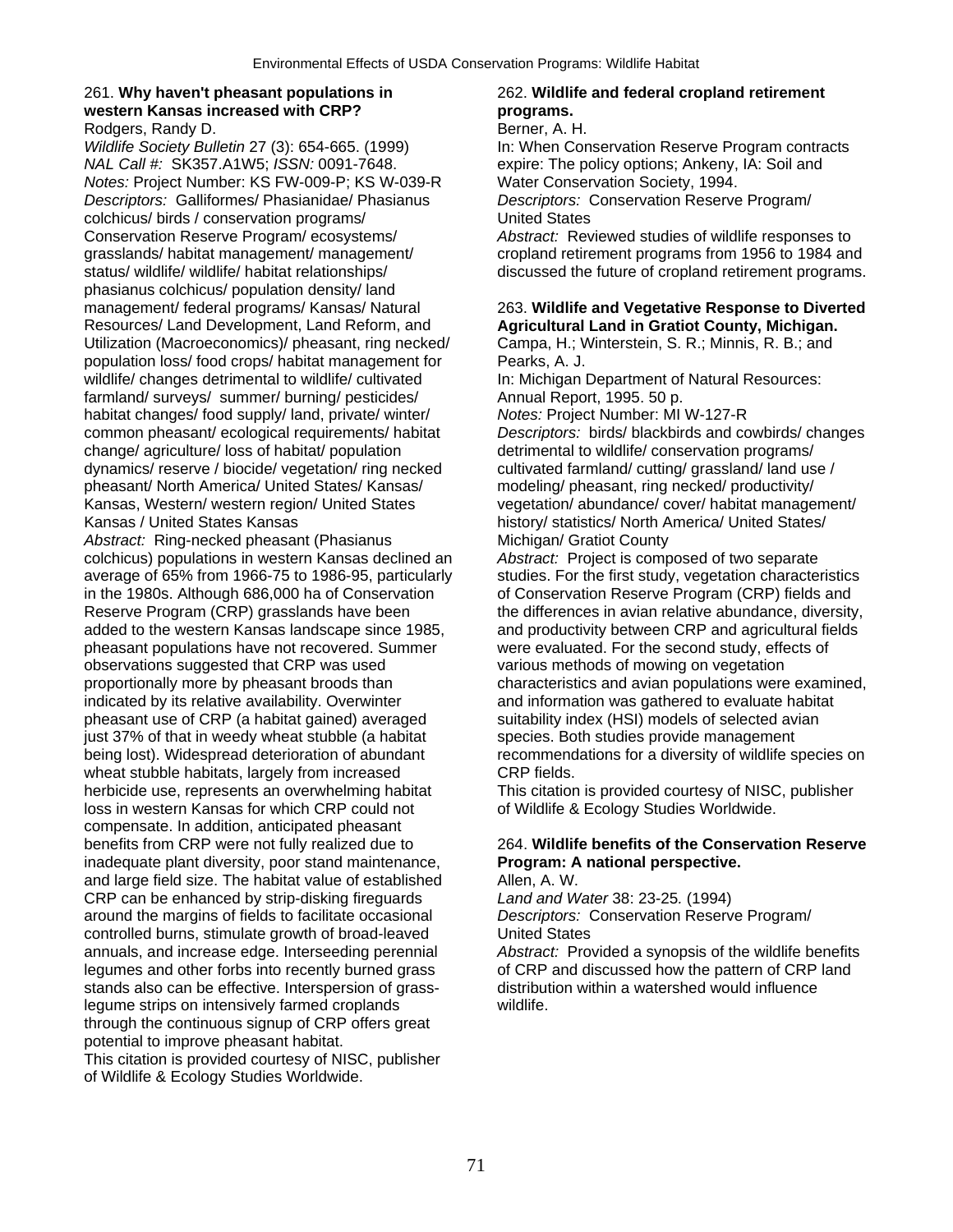### 265. **Wildlife benefits of the Conservation Reserve** Report USDA/NRCS/WHMI. **Program in Ohio. Madison, MS: USDA, NRCS, Wildlife Habitat** Madison, MS: USDA, NRCS, Wildlife Habitat

Swanson, D. A.; Scott, D. P.; and Risley, D. L. Management Institute, 2000; pp. 117-124 *Journal of Soil and Water Conservation* 54 (1): *NAL Call #:* aS604.6 .C66 2000

*Descriptors:* Wildlife management/ Agricultural land/ endangered species/ ecological restoration/ Habitat utilization/ Nests/ Ohio/ Aves/ Conservation landowners/ Colinus virginianus/ Salmo salar/ Reserve Program/ Birds/ Conservation/ United States conservation programs *Abstract:* Federal agriculture programs significantly impact a variety of wildlife species. Grassland birds, 268. **Wildlife management on Conservation**  in particular, should benefit from establishment of **Reserve Program land: The farmer's view.** permanent vegetative cover through conservation Miller, E. J. and Bromley, P. T. initiatives like the Conservation Reserve Program *Journal of Soil and Water Conservation* 44 (5): (CRP). Evaluation of current conservation programs 438-440. ill. (Sept. 1989-Oct. 1989) is needed to help shape future initiatives and ensure *NAL Call #:* 56.8-J822; *ISSN:* 0022-4561 [JSWCA3] the long-term continuation of beneficial programs. *Descriptors:* wildlife management/ soil conservation/ The vegetative and physical characteristics of CRP natural resources/ farmers' attitudes fields in Ohio were quantified, the timing and extent of This citation is from AGRICOLA. disturbances during the nesting season noted, avian use of these habitats measured, and indices of avian 269. **Wildlife management on Virginia**  use related to field characteristics. It was found that **Conservation Reserve Program land: The**  more than half of the sampled fields were disturbed, **farmer's view.** primarily by mowing, during the nesting season (May Miller, E. J. to July). These same fields, however, were used by Blacksburg 43 avian species. Use of CRP fields by several State University, 1989. grassland-dependent species was related to the *Notes:* M.S. Thesis and/or adjacent grasslands. Age of permanent cover State conservation programs/ Virginia and field size were not related, however, to total *Abstract:* Surveyed land owners/farmers to ascertain species richness. Eliminating disturbance of the their views on the CRP and its implementation. vegetative cover during the nesting season could significantly add to the wildlife value of these habitats. 270. **Wildlife responses to the Conservation**  Policy options that include establishment of larger **Reserve Program in the Southeast.** fields or grassland cover near existing grasslands Burger, W.<br>
should positively benefit the widest array of grassland In: A compre should positively benefit the widest array of grassland In: A comprehensive review of Farm Bill contributions<br>Anidlife conservation 1985-2000/Heard ID:

## 266. **Wildlife habitat criteria in relation to future** Report USDA/NRCS/WHMI.

*Proceedings of the Great Plains Agricultural Council*: *NAL Call #:* aS604.6 .C66 2000

*NAL Call #:* 282.9-G7992; *ISSN:* 0434-5835. wildlife habitats/ wildlife management *Notes:* Meeting held June 2-4, 1993, Rapid City, South Dakota. Includes references.<br> *Descriptors:* wildlife / habitats/ land diversion/ **271. Wildlife responses to wetland restoration**<br> **and creation: An annotated bibliography** selection criteria / federal programs/ United States/ Rewa, C.<br>Conservation Reserve Program (Register on the Algomi

# **summary of accomplishments, 1998-1999. Report USDA/NRCS/WHMI.**<br>Hackett. E. **Madison, MS: USDA, NRCS**

In: A comprehensive review of Farm Bill contributions Management Institute, 2000; pp. 135-150 wildlife conservation, 1985-2000/ Heard, L. P;<br>
Hohman, W. L.; Halloum, D. J.; and Wildlife Habitat *Descriptors:* wetlands / construc Management Institute (U.S.); Series: Technical quality/ wildlife habitats

390-394. (1999) *Descriptors:* Wildlife Habitat Incentives Program *NAL Call #:* 56.8 J822; *ISSN:* 0022-4561 [WHIP]/ wildlife habitats/ wildlife management/

Blacksburg, VA: Virginia Polytechnic Institute and Descriptors: Conservation Reserve Program/

birds.<br>© Cambridge Scientific Abstracts (CSA) and Wildlife conservation, 1985-2000/ Heard, L. P;<br>Hohman, W. L.: Halloum, D. J.: and Wildlife H Hohman, W. L.; Halloum, D. J.; and Wildlife Habitat Management Institute (U.S.); Series: Technical **use of CRP lands.**<br> **Allen, A. W.**<br>
Management Institute. 2000: pp. 55-73 Management Institute, 2000; pp. 55-73 Descriptors: Conservation Reserve Program/

## and creation: An annotated bibliography.

Conservation Reserve Program In: A comprehensive review of Farm Bill contributions<br>This citation is from AGRICOLA. This citation is the matrix wildlife conservation 1985-2000/Heard I. P wildlife conservation, 1985-2000/ Heard, L. P; Hohman, W. L.; Halloum, D. J.; and Wildlife Habitat 267. **Wildlife Habitat Incentives Program: A** Management Institute (U.S.); Series: Technical Madison, MS: USDA, NRCS, Wildlife Habitat Descriptors: wetlands / constructed wetlands/ water